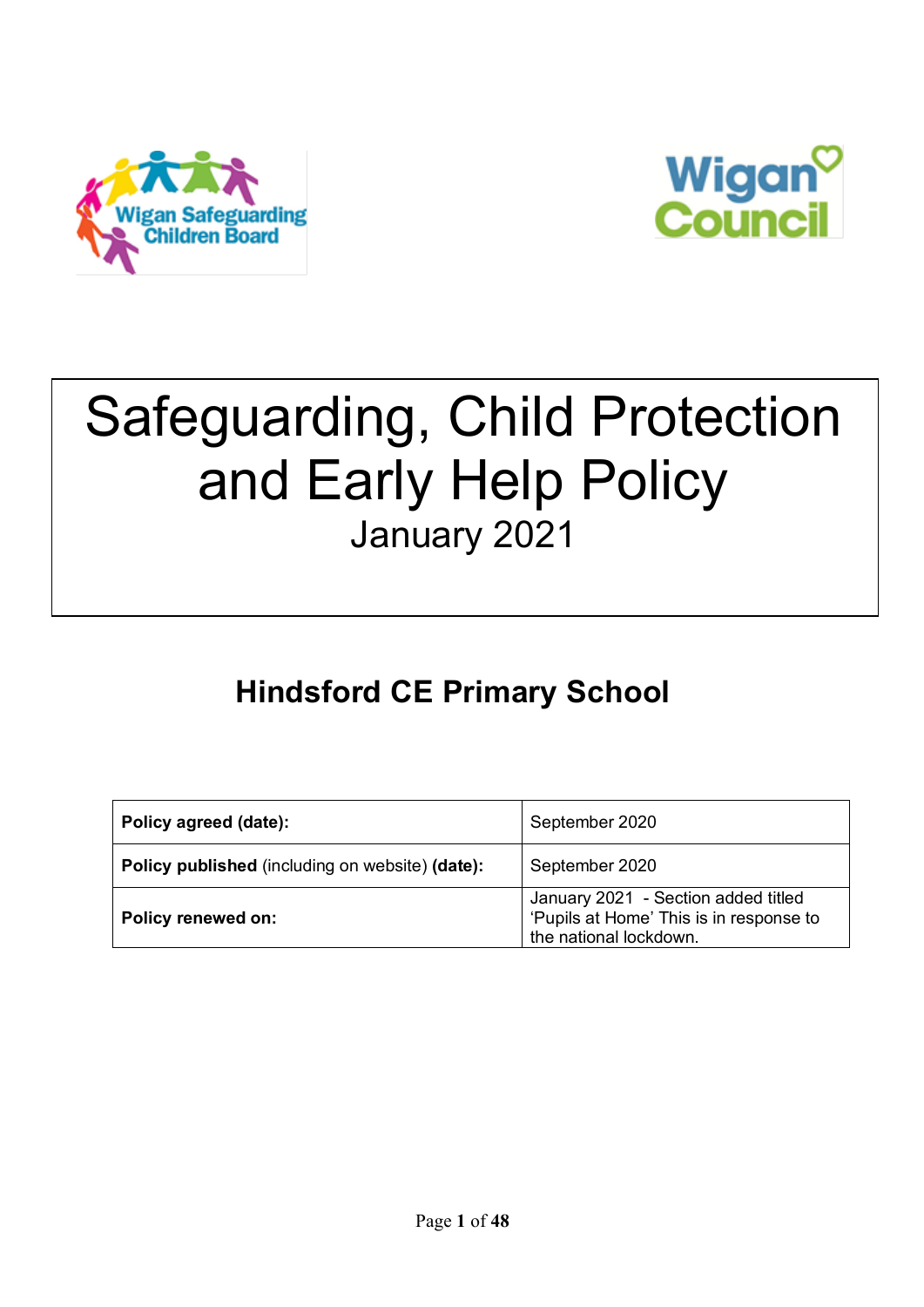# **Key Contacts**

Table of identified persons with specific lead responsibilities in relation to Safeguarding and other key agencies.

| <b>Key Safeguarding Personnel</b>                                                                                                |                                                                                                                         |                 |                  |  |                                                                         |
|----------------------------------------------------------------------------------------------------------------------------------|-------------------------------------------------------------------------------------------------------------------------|-----------------|------------------|--|-------------------------------------------------------------------------|
| Name<br>Role                                                                                                                     |                                                                                                                         |                 | Telephone        |  | Email                                                                   |
| <b>Head Teacher Designated</b><br>Safeguarding Lead (DSL)                                                                        | Elaine Holden                                                                                                           |                 | 01942<br>882409  |  | eholden@hindsford.wigan.sch.uk                                          |
| Deputy Designated<br>Safeguarding Lead<br>(DDSL)                                                                                 | Rebecca<br>Dempsey                                                                                                      |                 | 01942<br>8802409 |  | rdempsey@hinsford.wigan.sch.uk                                          |
| Deputy Designated<br>Safeguarding Lead<br>(DDSL)                                                                                 | Matthew<br>Wigman                                                                                                       |                 | 01942<br>882409  |  | mwigman@hindsford.wigan.sch.uk                                          |
| Nominated<br>Governor/Trustee                                                                                                    | <b>Andrew Morris</b>                                                                                                    |                 | N/A              |  | A2morris@icloud.com                                                     |
| <b>Chair of Governors</b>                                                                                                        | <b>Andrew Morris</b>                                                                                                    |                 | N/A              |  | A2morris@icloud.com                                                     |
| Designated Teacher for<br><b>Looked After Children</b>                                                                           | Elaine Holden                                                                                                           |                 | 01942<br>8802409 |  | eholden@hindsford.wigan.sch.uk                                          |
| The key safeguarding responsibilities within each of the roles above are set out in<br>Keeping Children Safe in Education (2019) |                                                                                                                         |                 |                  |  |                                                                         |
| <b>Agency Contact Details</b>                                                                                                    |                                                                                                                         |                 |                  |  |                                                                         |
| <b>Designated Officer</b><br>(Allegations)                                                                                       | Sue<br>Wharton                                                                                                          | 01942<br>486042 |                  |  | lado@wigan.gov.uk                                                       |
| <b>Children's Social Care</b>                                                                                                    | Duty                                                                                                                    | 01942           |                  |  | https://www.wigan.gov.uk/Resident/Health-                               |
| referrals                                                                                                                        | Team                                                                                                                    |                 | 828300           |  | Social-Care/Children-and-young-<br>people/ProfessionalReferralForm.aspx |
| Early Help Hub                                                                                                                   | <b>StartWell</b>                                                                                                        | 01942<br>486262 |                  |  | EHH@wigan.gov.uk                                                        |
| Wigan Safeguarding<br>Children's Board                                                                                           |                                                                                                                         | 01942<br>486025 |                  |  | wscb@wigan.gov.uk                                                       |
| <b>CAMHS Link Worker</b>                                                                                                         | Sue Gill                                                                                                                | 01942<br>775400 |                  |  | s.gill5@nhs.net                                                         |
| School Nursing / Health<br>Visiting service                                                                                      | Karen<br>Oultrem                                                                                                        | 01942<br>483007 |                  |  |                                                                         |
| <b>SDF Huddle Manager</b>                                                                                                        | Joanne<br><b>Berry</b>                                                                                                  | 91              | 077899832        |  | Joanne.berry@wigan.gov.uk                                               |
| Housing                                                                                                                          |                                                                                                                         |                 |                  |  |                                                                         |
|                                                                                                                                  | If you believe a child or young person is at immediate risk of significant harm or injury, contact<br>the Police on 999 |                 |                  |  |                                                                         |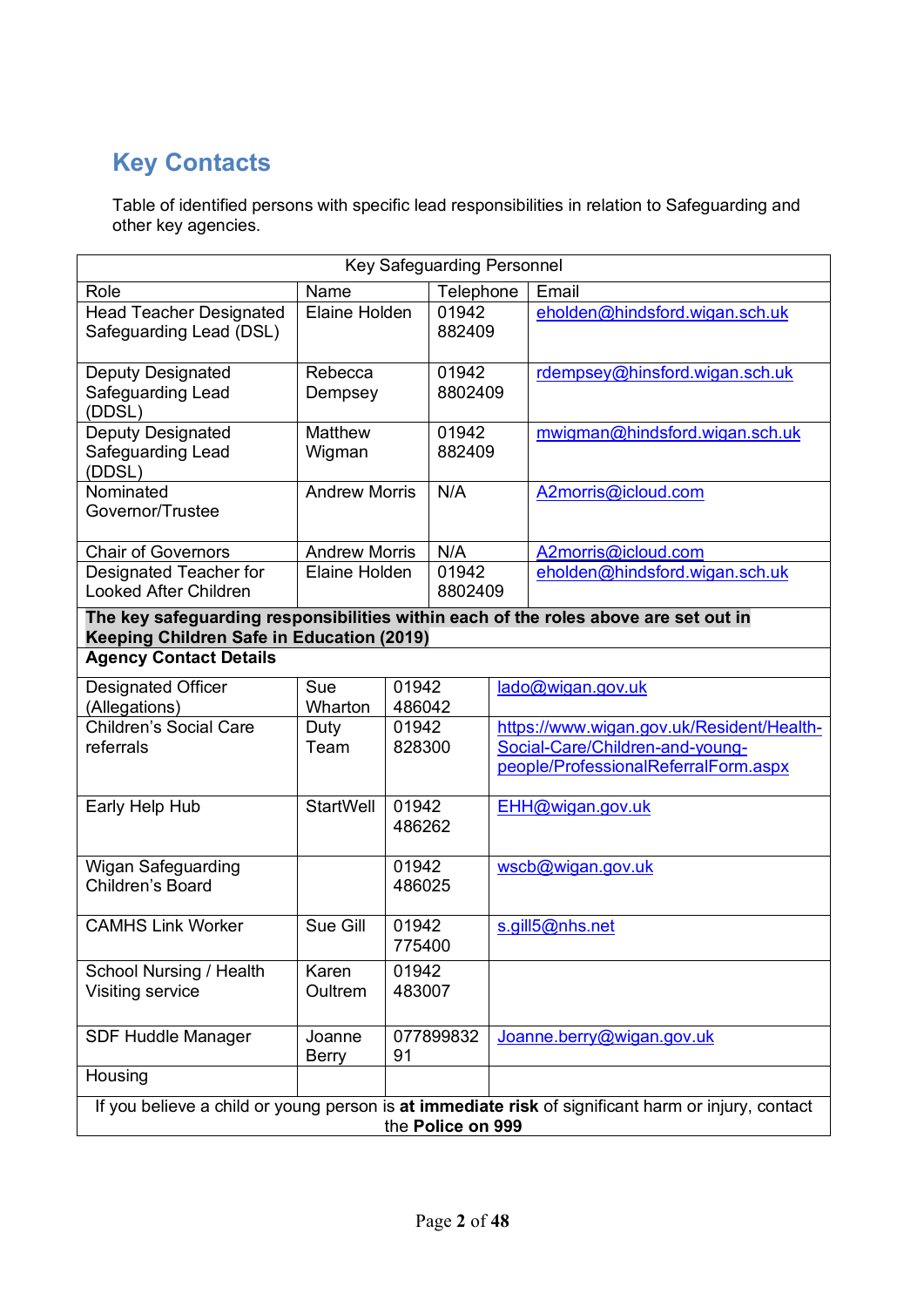# **Introduction**

This policy has been developed in accordance with the principles established by:

- The Children Act s1989 (as amended)
- The Children and Social Work Act 2017
- The Safeguarding Vulnerable Groups Act 2006

In addition to the revised documents:

- Working Together to Safeguard Children 2018
- Keeping Children Safe in Education September 2019 (Statutory from 03/09/2018)

Other key documents are noted, which have prompted changes to safeguarding requirements over time. This policy references these throughout where relevant:

- GDPR and the Data Protection Act 2018
- Information Sharing: Advice for Practitioners 2018
- Sexual Violence and Sexual Harassment between Children in Schools and Colleges (guidance document) 2018
- Childcare (Early Years Provision Free of Charge) (Extended Entitlement) (Amendment) Regulations 2018
- Childcare Act 2006 (as amended in 2018)

This policy should also be read in conjunction with Wigan's Threshold of Need <sup>1</sup>Document / Procedure and Wigan's Resolution Policy<sup>2</sup>.

Safeguarding is defined as:

- ensuring that children grow up with the provision of safe and effective care
- taking action to enable all children to have the best life chances
- preventing impairment of children's health or development and
- protecting children from maltreatment.

The term 'safeguarding children' covers a range of measures including child protection procedures. It encompasses a preventative approach to keeping children safe that incorporates pupil health and safety; school behaviour and preventing bullying; supporting pupils with medical conditions; personal, health, social economic education; providing first aid and site security. Consequently, this policy is consistent with all other policies adopted by the governors and should be read alongside the following policies relevant to the safety and welfare of our pupils (policies are available on the school website:

| Behaviour policy               | <b>Staff Behaviour Policy</b><br>(for safer working practice) | Teaching and<br>Learning policy |
|--------------------------------|---------------------------------------------------------------|---------------------------------|
| Equality & Racism<br>Statement | Whistleblowing policy                                         | <b>SEND Policy</b>              |

 <sup>1</sup> https://www.wigan.gov.uk/Docs/PDF/WSCB/Thresholds-of-Need-booklet.pdf

<sup>&</sup>lt;sup>2</sup> Escalation policy recently update to Resolution Policy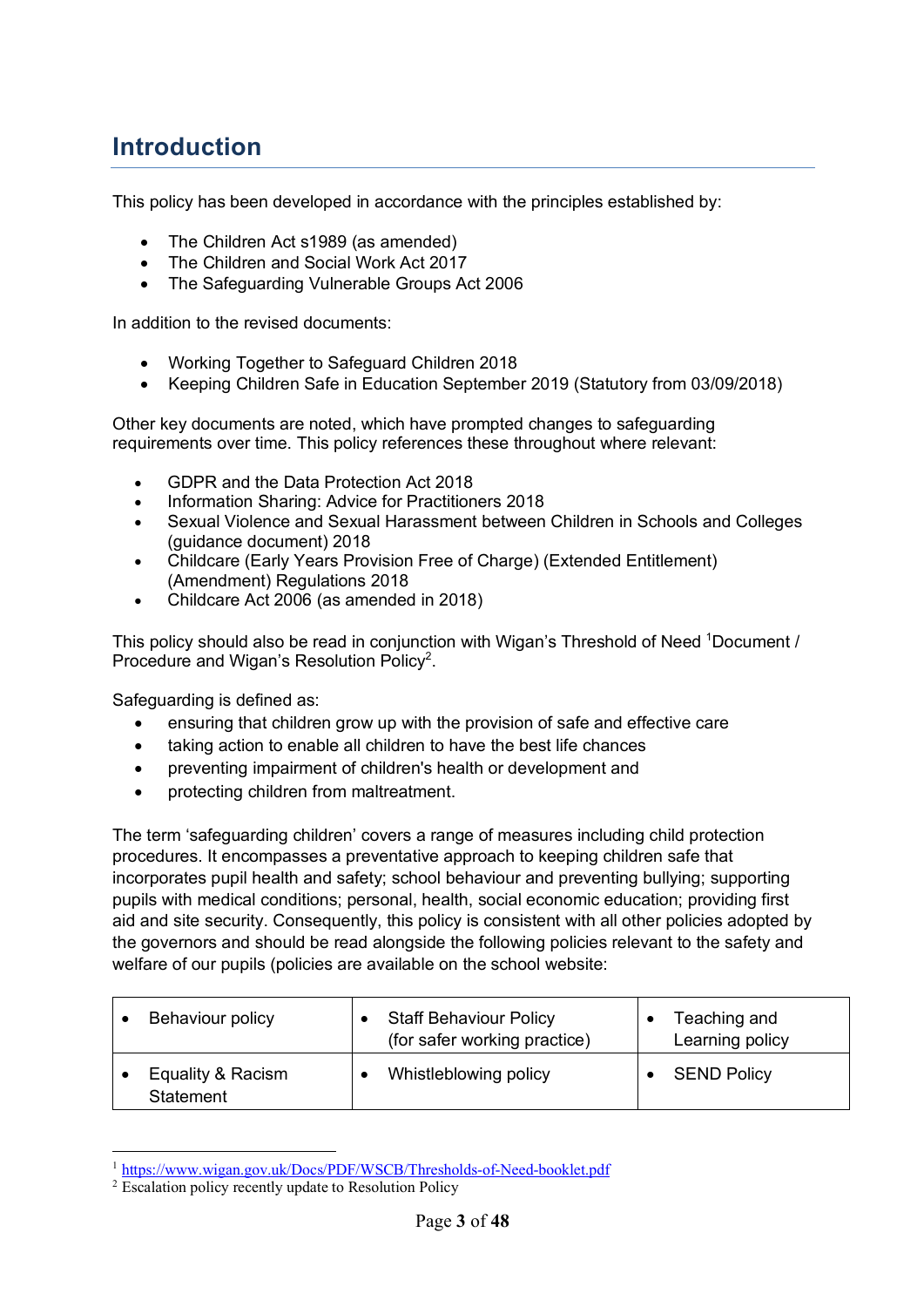| Relationships and Sex<br>$\bullet$<br><b>Education and Drug</b><br>Education | <b>Health and Safety</b><br>$\bullet$         | Safer Recruitment<br>Policy                   |
|------------------------------------------------------------------------------|-----------------------------------------------|-----------------------------------------------|
| <b>E-Safety Policy</b><br>٠                                                  | <b>Attendance Policy</b><br>$\bullet$         | Children Missing in<br>$\bullet$<br>Education |
| <b>Staff Mobile Phone Policy</b>                                             | <b>Positive Handling Policy</b><br>$\bullet$  | Intimate Care Policy<br>$\bullet$             |
| <b>Exclusion Policy</b><br>٠                                                 | <b>Educational Visits Policy</b><br>$\bullet$ | <b>Visitors Policy</b>                        |
| Data Protection Policy &<br><b>GDPR Policy</b>                               | Photographs/video Policy<br>$\bullet$         | <b>Confidentiality Policy</b>                 |
| <b>Anti-Radicalisation Policy</b><br>$\bullet$                               | <b>Anti-Bullying Policy</b><br>٠              | Looked After Children<br>Policy               |
| Alternative/Off-Site<br>٠<br><b>Provision Policy</b>                         |                                               |                                               |

The aim of this policy is to ensure:

- All of our pupil's / students are safe and protected from harm
- Safeguarding procedures are in place to help pupils and students to feel safe and learn to stay safe
- Adults in the education setting community are aware of the expected behaviours and the legal responsibilities in relation to safeguarding and child protection.
- All agencies are providing appropriate support to children and young people through adoption of the early help framework

This will be achieved by:

- Supporting the child's / young person's development in ways that will foster security, confidence and independence.
- Providing a high quality, safe and stimulating environment in which children and young people feel safe, secure, valued and respected, feel confident, and are able to enjoy, learn and grow in confidence. Have positive relationships with the adults caring for them and know how to approach adults if they are in difficulties, believing they will be effectively listened to.
- Raising the awareness of all teaching and non-teaching staff of the need to safeguard children and young people, of their responsibilities in identifying and reporting possible cases of abuse (reference appendices 1 and 2) and preventing and intervening earlier to address support and social needs of young people through the early help framework
- Providing a systematic means of monitoring children / young people known or thought to be at risk of harm, and ensure we, Hindsford CE Primary School, contribute to assessments of need and support packages for those pupils/students.
- Emphasising the need for good levels of communication between all members of staff.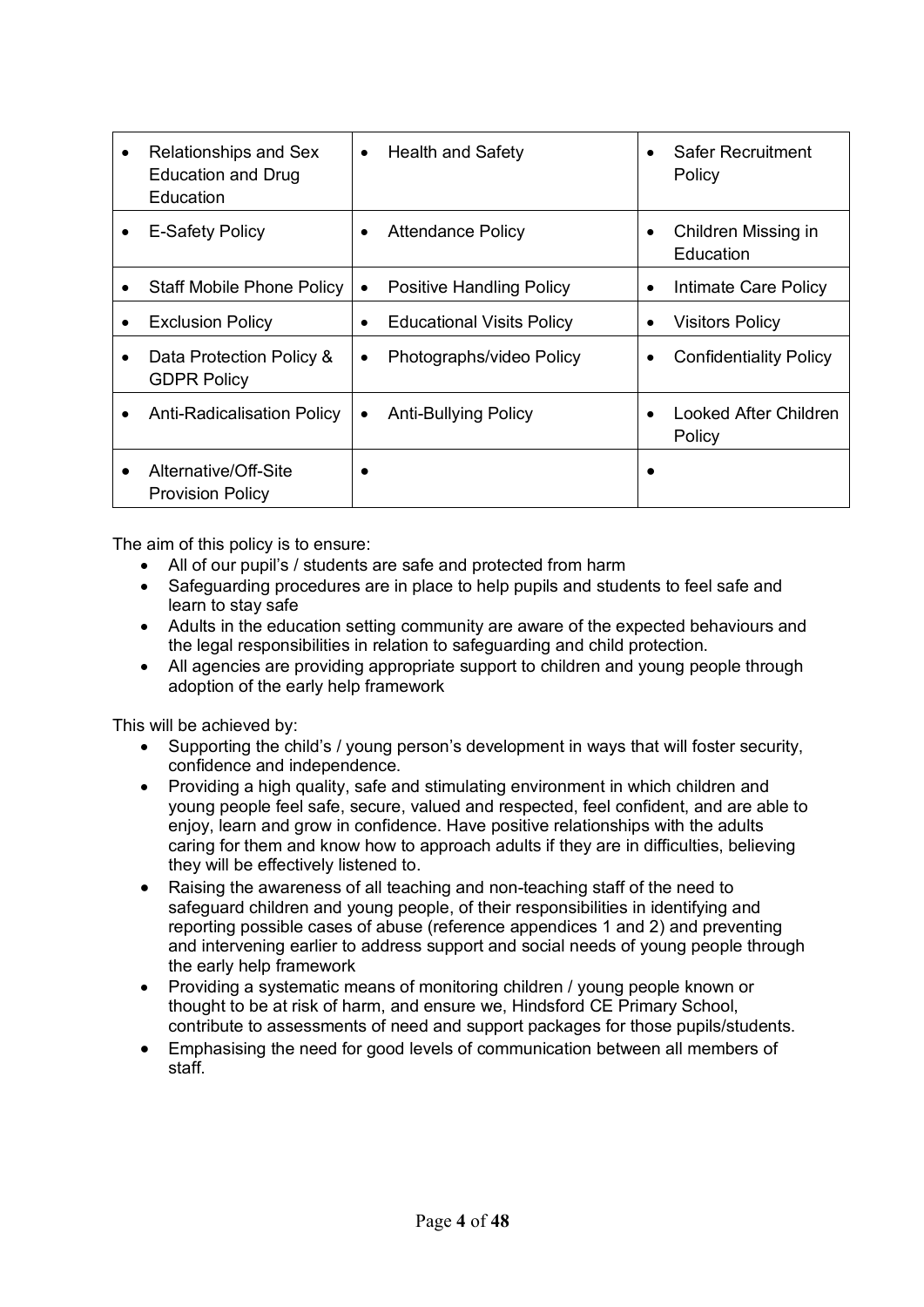- Developing a structured procedure within the education setting which will be followed by all members of the education setting community in cases of suspected abuse. Also, that staff have had access to specific training and awareness raising concerning:
	- Staff Behaviour Policy (for safer working practice)
	- § D/DSL training
	- § KCSiE Part 1
	- Looked After Children (LAC)
	- Online safety training for
	- staff
	- **•** Preventing Radicalisation
	- § Staff training
	- § Whistleblowing
- Developing and promoting effective working relationships with other agencies, especially the Police, Health and Social Care.
- Ensuring that all staff working within our education setting who have substantial access to children and young people have been checked as to their suitability, including verification of their identity, qualifications, and a satisfactory DBS check  $3$ (according to guidance) and a central record is kept for audit
- Curriculum teaching about safeguarding**:** Our pupils access a broad and balanced curriculum that promotes their spiritual, moral, cultural, mental and physical development, and prepares them for the opportunities, responsibilities and experiences of life. We provide opportunities for pupils to develop skills, concepts, attitudes and knowledge that promote their safety and well-being. The PSHE and citizenship curriculum specifically includes the following objectives:
- To ensure that all pupils have access to a rich curriculum
- To provide education about the social issues which are prevalent in their locality
- To equip children with the skills to become 'good citizens'
- To enable children to know how to stay safe and healthy
- To ensure children have a basic financial literacy
- To ensure that pupils have access to Sex and relationships Education

### **Scope**

As outlined above, the term 'safeguarding children' covers a range of measures including child protection procedures. It encompasses a preventative approach through the early help framework to keeping children safe that incorporates pupil health and safety; school behaviour and preventing bullying; supporting pupils with medical conditions; personal, health, social economic education; providing first aid and site security.

All staff are aware of the categories of abuse, which are:

- $\triangleright$  Physical abuse
- $\triangleright$  Emotional Abuse
- $\triangleright$  Neglect
- $\triangleright$  Sexual abuse

<sup>&</sup>lt;sup>3</sup> Guidance regarding DBS checks was updated by the Protection of Freedoms Act 2012 https://www.gov.uk/dbs-check-applicant-criminal-record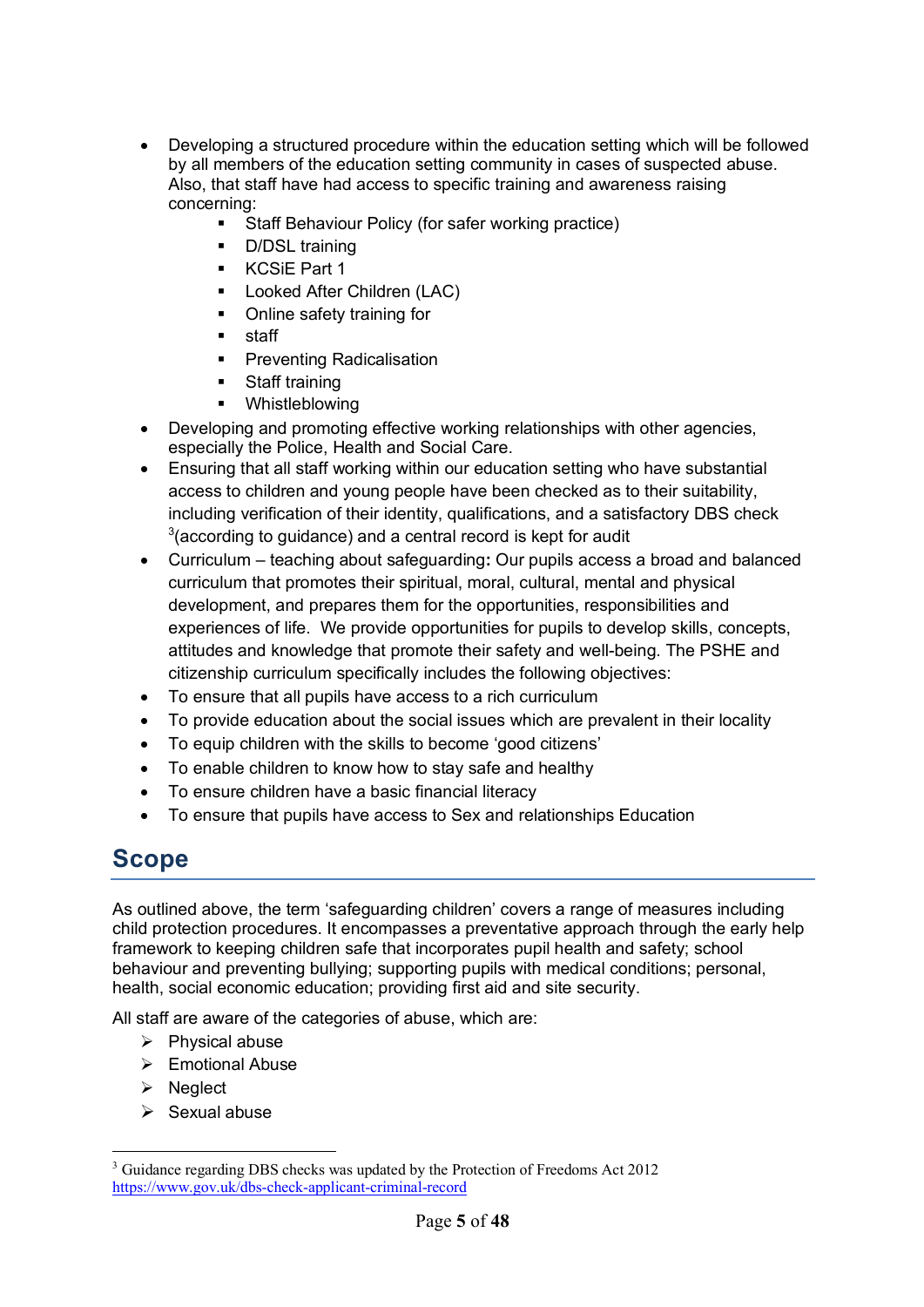The definitions of which can be found in the glossary, and signs and symptoms of the four categories of abuse can be found in *Appendix one and two*.

This policy assumes that any of the categories of abuse could be disclosed within the Borough of Wigan, and gives further information relating to individual types of abuse within this document in line with advice and guidance within Keeping Children Safe in Education 2018.

### **Expectations**

All staff are:

- Familiar with this safeguarding policy and have an opportunity to contribute to its review.
- Alert to signs and indicators of possible abuse.
- Able to record and report concerns as set out in this policy.
- Able to deal with a disclosure of abuse from a pupil.
- Involved in the implementation of individual education programmes, integrated support plans, child in need plans and interagency child protection plans as required.

In addition, all staff have read and understood Part 1 of the latest version of Keeping Children Safe in Education (KCSiE 2019). All staff working directly with children have also read Annex A.

We recognise that all adults, including temporary staff<sup>4</sup>, volunteers and governors, have a full and active part to play in protecting our pupils / students from harm, and that the child's / young person's welfare is our paramount concern.

All staff believe that our education setting should provide a caring, positive, safe and stimulating environment that promotes the social, physical and moral development of the individual child or young person.

We recognise that a child / young person who is neglected, abused or witnesses violence may feel helpless and humiliated, may blame themselves, and find it difficult to develop and maintain a sense of worth.

We recognise that the education setting may provide the only stability in the lives of children and young people who have been abused or are at risk of harm.

We accept that research shows that the behaviour of a child in these circumstances may range from that which is perceived to be normal to aggressive or withdrawn**.** 

We recognise that the early help framework provides opportunities to intervene early and prevent safeguarding issues developing, as well providing a framework for appropriate support to be wrapped around the child / young person and their family.

 <sup>4</sup> Wherever the word "staff" is used, it covers ALL staff on site, including ancillary supply and self-employed staff, contractors, volunteers working with children etc, and governors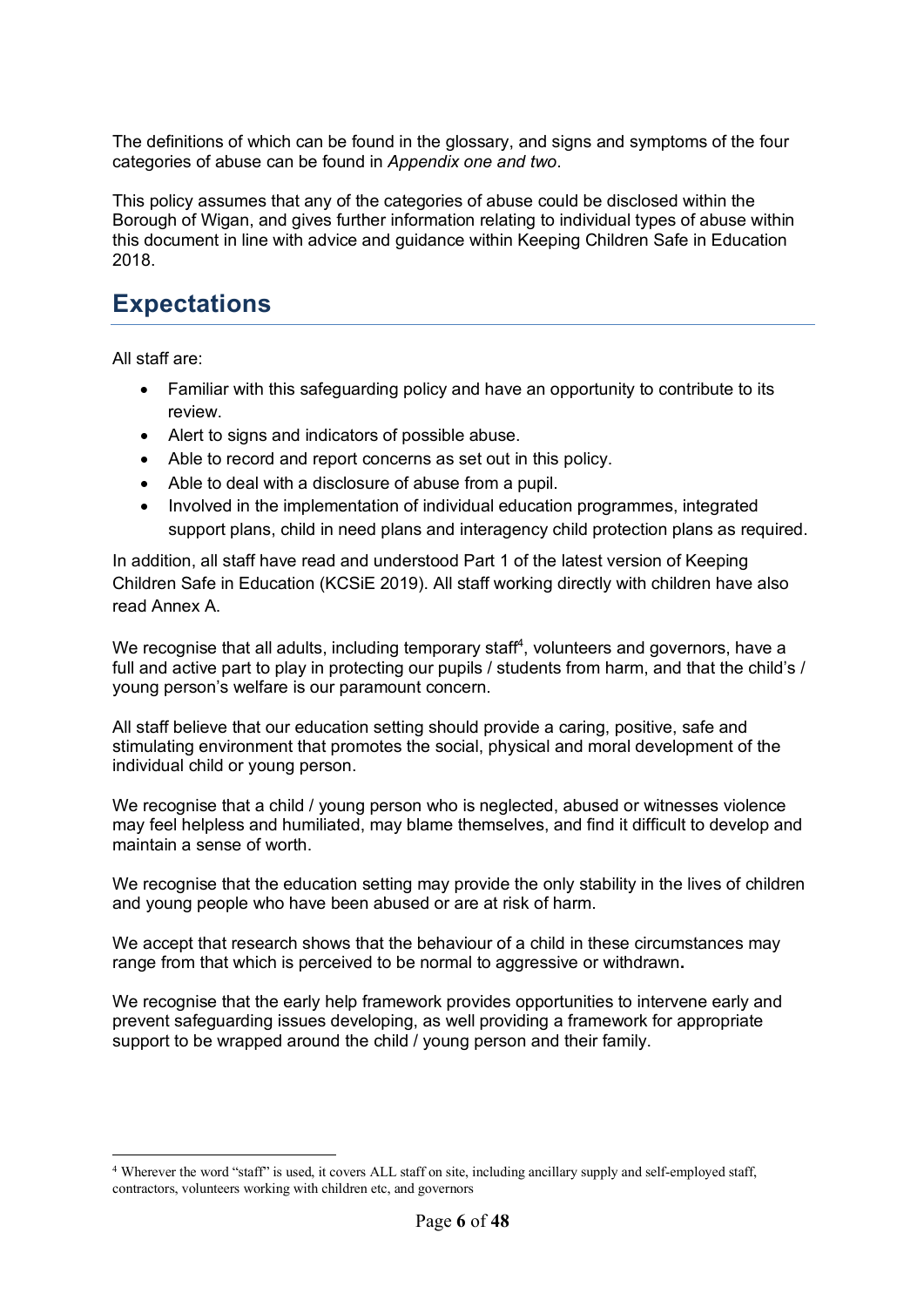#### **Responding to concerns / disclosures of abuse**

Staff adhere to the following Dos and Don'ts when concerned about abuse or when responding to a disclosure of abuse.

#### **Do:**

- **Create a safe environment by offering** the child a private and safe place if possible.
- **Stay calm** and reassure the child and stress that he/she is not to blame.
- **Tell** the child that you know how difficult it must have been to confide in you.
- **Listen carefully** and **tell** the child what you are going to do next.
- Use the **'tell me', 'explain', 'describe'** and/or mirroring strategy.
- **Tell only the Designated or Deputy Safeguarding Lead.**
- **Record** in detail using CPOMS without delay, using the child's own words where possible.

#### **Don't:**

- Take photographs of any injuries.
- Postpone or delay the opportunity for the pupil to talk.
- Take notes while the pupil is speaking or ask the pupil to write an account.
- Try to investigate the allegation yourself.
- Promise confidentiality, e.g. Say you will keep 'the secret'.
- Approach or inform the alleged abuser.

All staff record any concern about or disclosure by a pupil of abuse or neglect and report this to the D/DSL in person initially and then in writing using CPOMS. It is the responsibility of each adult in school to ensure that the D/DSL receives the record of concern without delay. In the absence of the D/DSL, staff will seek advice direct from Children's Social Care. In some circumstances, the D/DSL or member of staff seeks advice by ringing Children's Social Care.

During term time, the DSL and a DDSL is always available during school hours for staff to discuss any safeguarding concerns.

The voice of the child is central to our safeguarding practice and pupils are encouraged to express and have their views given due weight in all matters affecting them.

We are committed to work in partnership with parents and carers. In most situations, we will discuss initial concerns with them. However, the D/DSL will not share information where there are concerns that if so doing would:

- place a child at increased risk of significant harm
- place an adult at increased risk of serious harm
- prejudice the prevention, detection or prosecution of a serious crime
- lead to unjustified delay in making enquiries about allegations of significant harm to a child, or serious harm to an adult.

When we become aware that a pupil is being privately fostered, we remind the carer/parent of their legal duty to notify Wigan Children's Social Care. We follow this up by contacting Children's Social Care directly.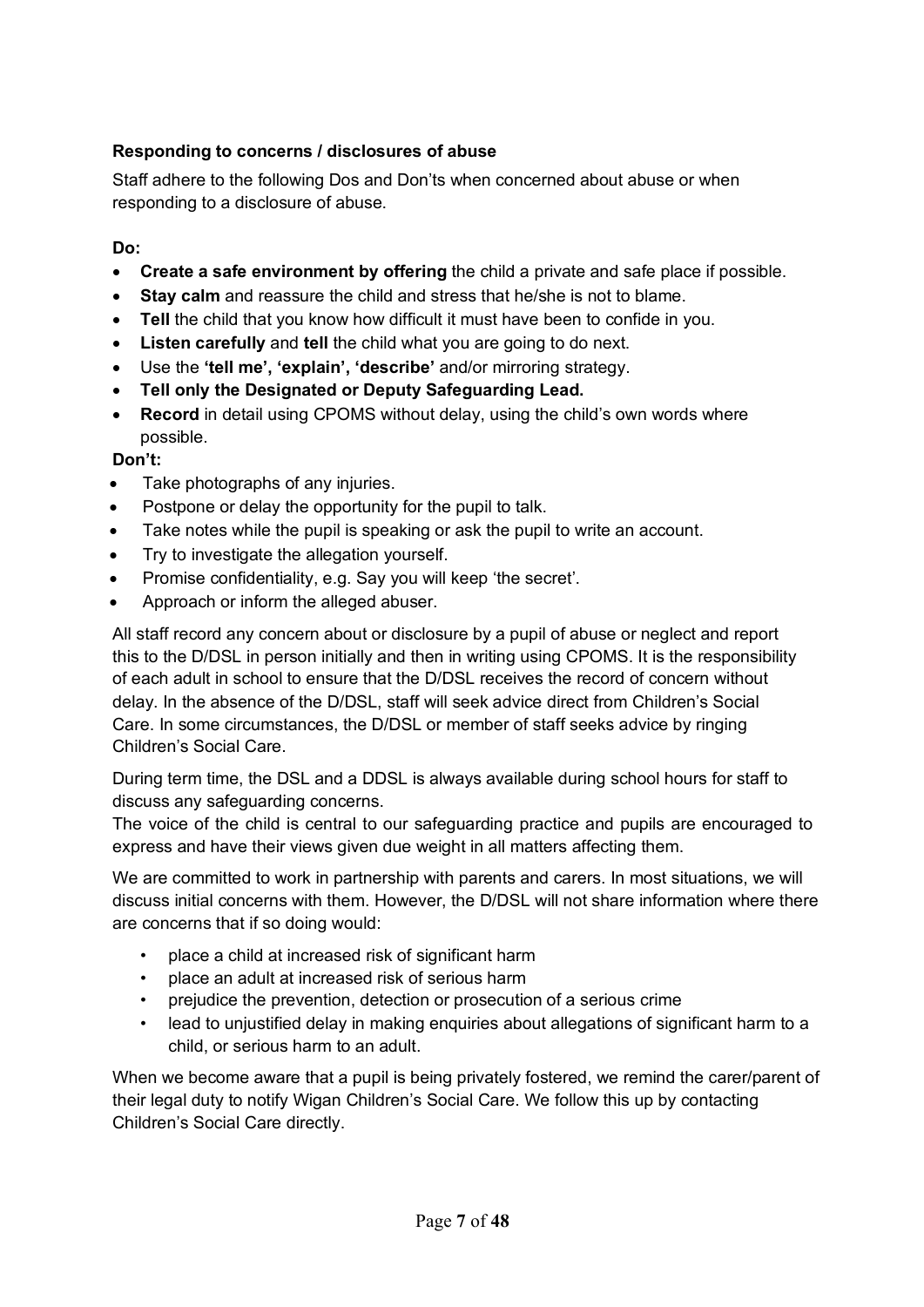# **Safe Setting, Safe Staff**

Our Health and Safety Policy, set out in a separate document, reflects the consideration we give to the protection of our children and young people both physically within the education setting environment and, for example, in relation to internet use, and when away from the education setting, undertaking off site trips and visits.

School security guidance has been compiled to support the senior management of educational settings in the discharge of their responsibilities by ensuring the development and implementation of suitable procedures. In particular, maintaining the security of the premises in response to potential threats to the staff and pupils / students of the setting. *Appendix Four*

Hindsford CE Primary School will ensure that:

1. The Governing body / trustees takes seriously its responsibility under section 175 of the Education Act 2002 to safeguard and promote the welfare of children; and to work together with other agencies to ensure adequate arrangements within our school to identify, assess, and support those children who are suffering / at risk of suffering abuse and neglect.

As key strategic decision makers and vision setters for the school, the governors will make sure that our policies and procedures are in line with national and local safeguarding requirements. Governors will work with the senior leaders to make sure the key actions set out in Safe Setting Safe Staff are in place.

- There is a safeguarding, child protection and early help policy together with a staff behaviour (code of conduct) policy
- The education setting operates safer recruitment procedures by ensuring that there is at least one person on every recruitment panel that has completed Safer Recruitment training. 5
- The education setting has procedures for dealing with allegations of abuse against staff and volunteers and to make a referral to the DBS if a person in regulated activity has been dismissed or removed due to safeguarding concerns, or would have, had they not resigned.
- Disqualification by Association is no longer allowed within school settings, although Disqualification under the Childcare Act 2006, still applies to staff themselves.<sup>6</sup>
- A senior leader has Designated Safeguarding Lead (DSL) responsibility

 <sup>5</sup> Safer recruitment training can be accessed through Wigan Safeguarding Children's Board

 $6$  Disqualification by Association now only applies in domestic settings, not schools. Disqualification under the Child Care Act still applies to staff themselves who work in a child care capacity, whether paid, volunteer or are on work placements. Relevant staff are those working in child care, or in a management role because they are: working with reception age children at any time; or working with children older than reception until age eight, outside school hours. Keeping Children Safe in Education (DfE, 2018) paragraph 116 also refers to disqualification: "For staff who work in childcare provision or who are directly concerned with the management of such provision, the school needs to ensure that appropriate checks are carried out to ensure that individuals are not disqualified under the Childcare (Disqualification) Regulations 2009".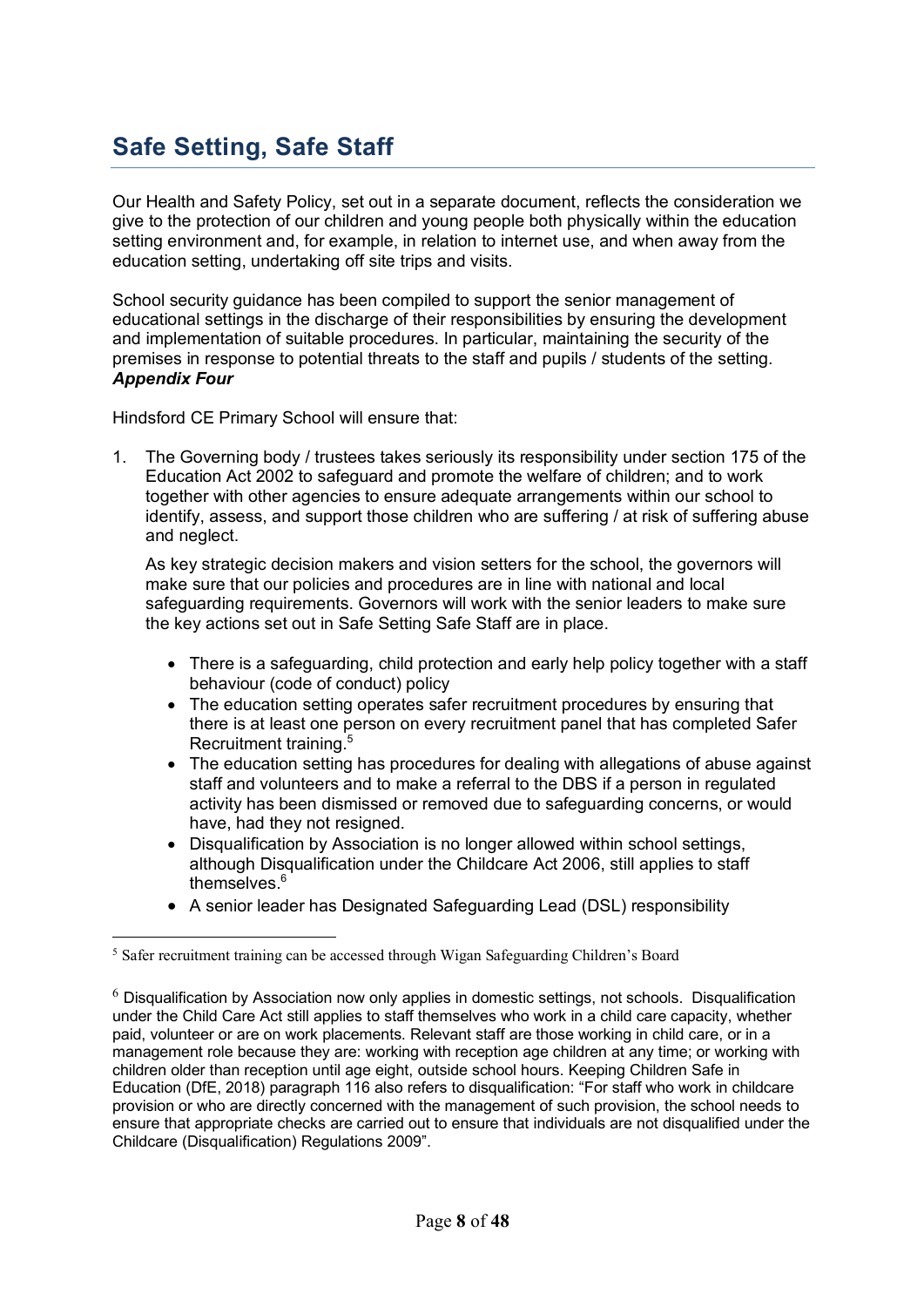- On appointment, the DSL undertakes interagency training and also undertakes DSL "new to role" training and an "update" course every 2 years
- All other staff have access to safeguarding training as appropriate
- Any weaknesses in Child Protection processes and procedures are remedied immediately
- A member of the governing body / trustees, usually the Chair, is nominated to liaise with the LA on safeguarding issues and in the event of an allegation of abuse made against the Headteacher / Head of School
- Safeguarding and Child Protection policies and procedures are reviewed annually and that the Safeguarding, Child Protection and Early Help (Thresholds of Needs) policy is available on the education settings website or by other means
- The Governing Body / Trustees consider how children may be taught about safeguarding. This may be part of a broad and balanced curriculum covering relevant issues through personal social health and economic education (PSHE) and / or for maintained schools through relationship and sex education (RSE).
- Other specific topics will include:
	- **≻** Online Safety
	- $\triangleright$  Anti-Bullying
- That enhanced DBS checks are in place for Chairs of Governors / Trustees of independent, academies, non-maintained special schools.
- The nominated governor (NG) for safeguarding liaises with the Headteacher / principal and the D/DSL to complete an annual Section 175 safeguarding audit to return to the local authority.
- 2. Keeping Children Safe in Education is statutory guidance that education settings in England must have regard to it when carrying out their duties to safeguard and promote the welfare of children applying to.
	- Governing bodies of maintained schools (including maintained nursery schools) and colleges;
	- Proprietors of independent schools (including academies, free schools and alternative provision academies) and non-maintained special schools. In the case of academies, free schools and alternative provision academies, the proprietor will be the academy trust; and
	- Management committees of pupil referral units (PRUs)
- 3. The lead DSL is a member of the Senior Leadership team who has; along with the deputy designated safeguarding lead(s), undertaken the relevant training, and, upon appointment will undertake DSL new to role training followed by biannual updates.
- 4. The DSL's who are involved in recruitment and at least one member of the governing body / trustees will also complete safer recruitment training to be renewed every 3 years
- 5. The name of the designated members of staff for child protection (DSL's and DDSL's) will be clearly visible in the school, with a statement explaining the education settings role in referring and monitoring cases of suspected abuse.
- 6. All members of staff are trained in, and receive, regular updates in e-safety and reporting concerns
- 7. All new members of staff will be given a copy of our safeguarding statement and safeguarding, child protection and early help (thresholds of need) policy, with the DSL's names clearly displayed, as part of their induction.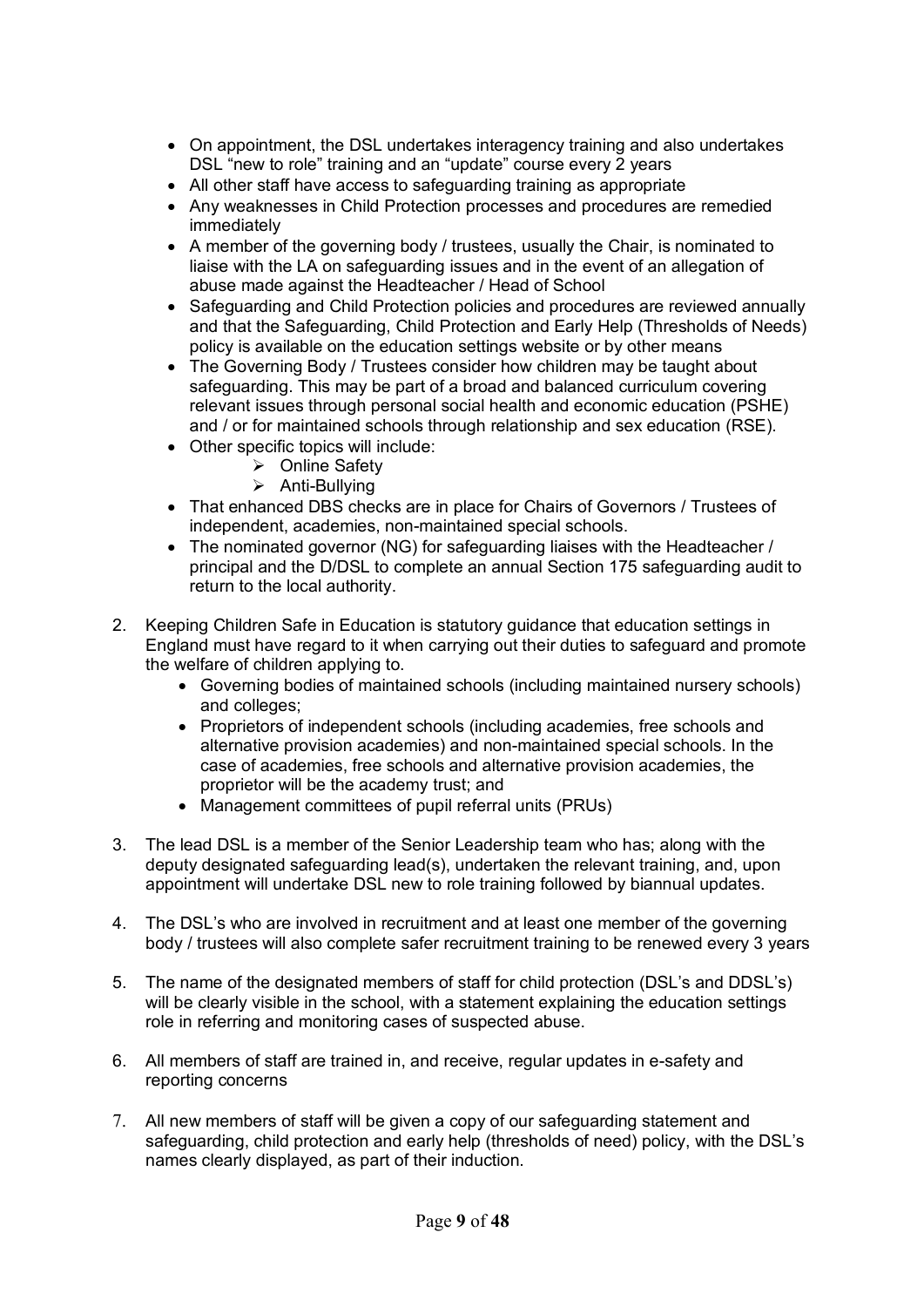- 8. All other staff, volunteers and governors / trustees, have child protection awareness training, updated by the DSL as appropriate, to maintain their understanding of the signs and indicators of abuse.
- 9. Child protection and safeguarding concerns or allegations against adults working in the school are referred to the Designated Officer (Allegations)<sup>7</sup> for advice and that any member of staff found not suitable to work with children or young people will be notified to the Disclosure and Barring Service (DBS) for consideration for barring, following resignation, dismissal, or when we cease to use their service as a result of a substantiated allegation, in the case of a volunteer.
- 10. All parents/carers are made aware of the responsibilities of staff members with regard to safeguarding and child protection procedures through publication of the education settings Safeguarding, Child Protection and Early Help Policy, and reference to it in the school or setting's website, newsletters and on posters around school
- 11. The Policy is available publically either on the education settings website or by other means. Parents / Carer's are made aware of this policy and their entitlement to have a copy of it via the website / newsletter.
- 12. All visitors complete a sign in / out form, wear a school ID badge and are provided with safeguarding information including the contact details of safeguarding personnel.
- 13. Visitors of a professional role are asked to provide evidence of their role and employment details (usually an identity badge) upon arrival at the education setting. Supporting letter in relation to DBS checks of visitors holding professional ID badges can be found in (**Appendix Three)**
- 14. Community users organising activities for children are aware of the school's child protection guidelines and procedures.
- 15. Our lettings policy, for community use of the premises, will seek to ensure the suitability of adults working with children on school sites at any time.
- 16. Our procedures will be annually (as a minimum) reviewed and updated.

### **Responsibilities**

The designated safeguarding lead (DSL) should take lead responsibility for safeguarding and child protection and are responsible for:

- 1. Referring a child if there are any concerns about possible abuse, to the Local Authority, and acting as a focal point for staff to discuss these concerns. Referrals should be made by calling the Children's Duty Team.
- 2. Keeping written records of concerns about a child even if there is no need to make an immediate referral. At Hindsford, these records are kept electronically using CPOMS.

 <sup>7</sup> Threshold document can be found here https://www.wigan.gov.uk/Docs/PDF/WSCB/LADO-threshold.pdf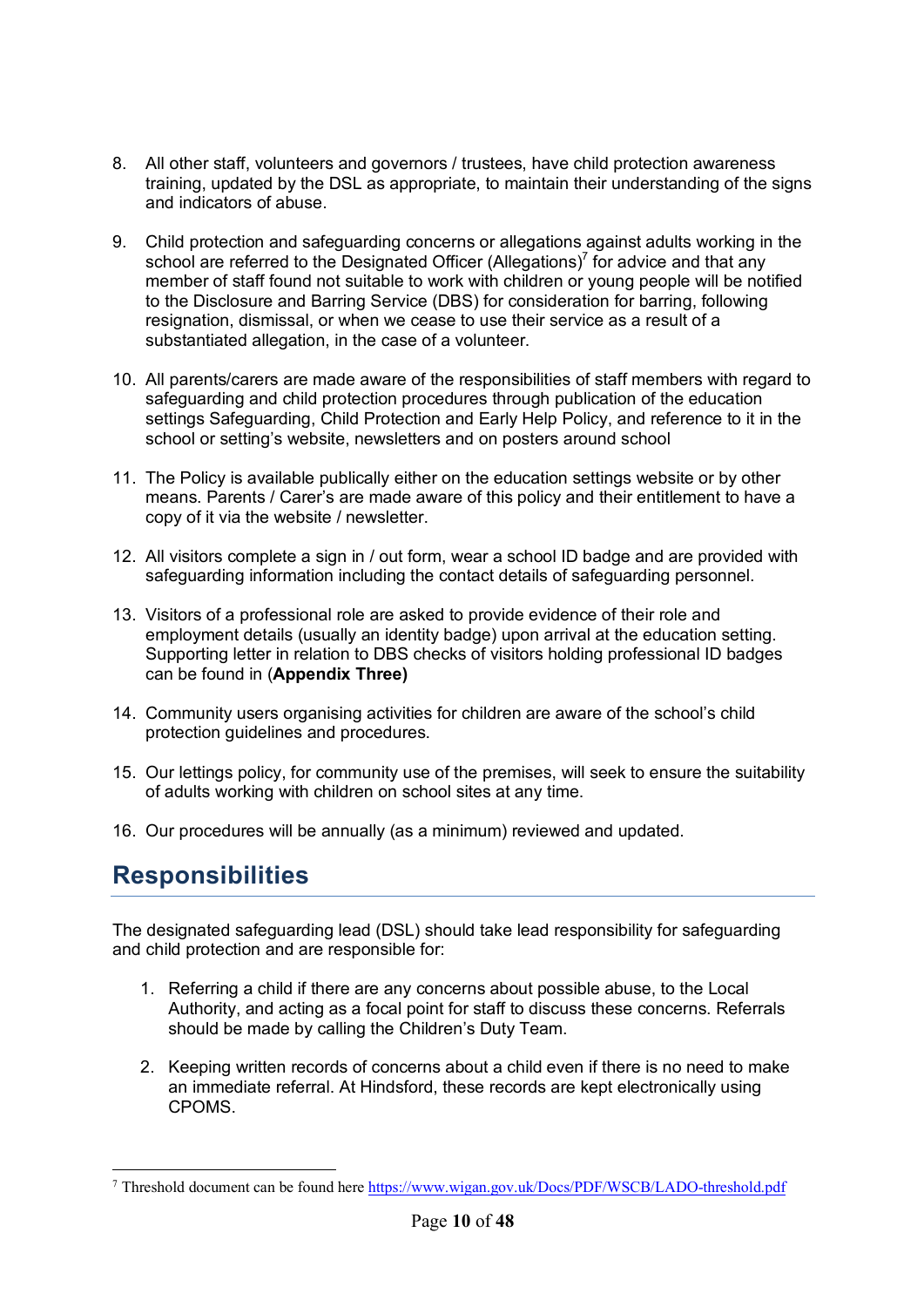- 3. Ensuring that all such records are kept confidentially, securely stored and are separate from pupil / students record.
- 4. Ensuring that if the pupil transfers to a different school or when they move to their next school, the child's records are transferred securely with a transfer document being signed as proof of transfer. This transfer document will be kept at Hindsford for 25 years after the pupil has left. In the instance of an early help intervention, consideration will be given to the welfare of the child / young person and consult with the family for appropriate transfer of information. In the instance of a sibling transferring, the school will make a copy of the documents and pass these onto the new school with a transfer document being signed and kept.
- 5. Ensuring that an indication of the existence of records or additional records regarding siblings is clearly marked on the pupil/s file.
- 6. Ensuring that all records are kept and retained in line with the "Record Retention" policy, Children looked after records are retained for 99 years, and a record is kept and witnessed of the disposal of individual's record.
- 7. Making sure that when records are transferred that these are transferred separately from the main pupil file. Receiving schools and colleges should ensure key staff such as designated safeguarding leads and SENCOs or the named person with oversight for SEN in colleges, are aware as required.
- 8. Ensuring that they, or the staff member attending case conferences, core groups, early help meetings or other multi-agency planning meetings, contribute to assessments and provide a report which has been shared with the parents.
- 9. Ensuring that any pupil or student currently with a child protection plan who is absent in the educational setting without explanation for two days is referred to their key worker's Social Care Team.
- 10. Organising child protection induction and update training every 3 years for all school staff.
- 11. Providing, with the Headteacher, an annual report for the governing body/trustees, detailing any changes to the policy and procedures; training undertaken by the DSL, and by all staff and governors; number and type of incidents/cases, and a number of children on the child protection register (anonymised)
- 12. Liaising with other agencies and professionals.

### **Supporting Children and Young People**

The education setting will consider the need for an Early Help assessment when it is identified that there are low level concerns or emerging needs. Detailed information on Early Help can be found in Chapter 1 of Working Together to Safeguard Children.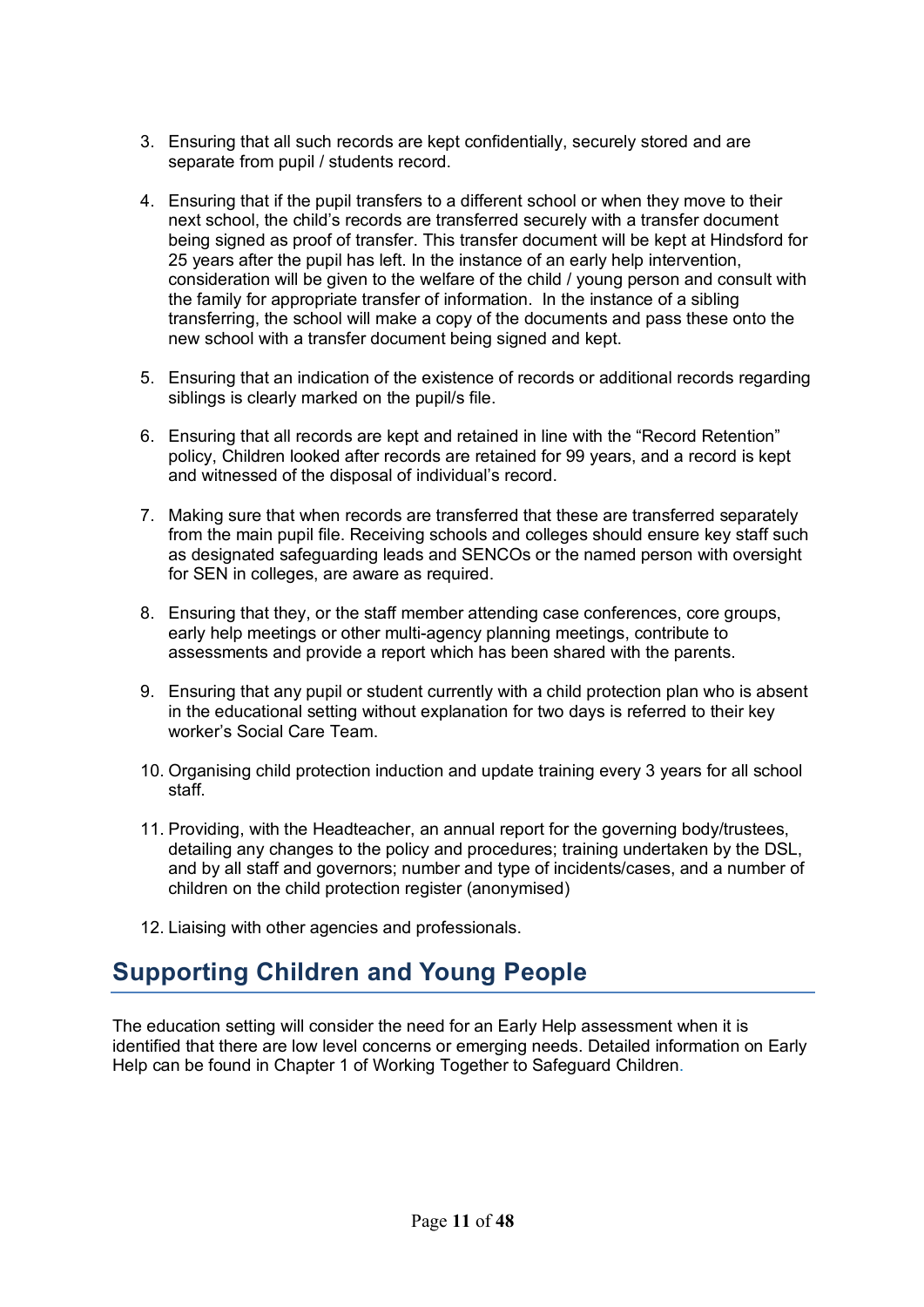It is the responsibility of the education setting to initiate Early Help to identify what the family's strengths and needs are. This will inform whether the setting can support the family or whether a referral to another agency is needed. This process provides a way of recording support and interventions that have been provided by the school to the child / young person and also supports a referral for additional support that may be needed from more targeted services where a single agency has been unable to meet that need. A team around the child meeting (TAC) can be arranged to ensure that a multi-agency action plan can be developed. It is important that the child and parents voice is captured as part of this assessment and that they take ownership of the plan. This plan should be regularly reviewed up to 4 to 6 weeks until outcomes are achieved.

If at any point during the Early Help process, the risk increases and the education setting becomes concerned that the child or young person is, or is likely to suffer significant harm, then a referral will be made to children's social care.

In all cases the educational setting will consider the statutory guidance for schools and colleges, Keeping Children Safe in Education, published by the DfE September 2018, with particular reference to Part 1: Information for all schools and colleges.

Our education setting will support all children and young people by:

- Encouraging self-esteem and self-assertiveness through the curriculum, as well as our relationships, whilst not condoning aggression or bullying.
- Healthy relationships
- Promoting a caring, safe and positive environment within the school.
- Liaising and working together with all other support services and those agencies involved in the safeguarding of children.
- Notifying Social Care as soon as there is a significant concern.
- Providing continuing support to a child or young person, about whom there have been concerns, who leaves the school by ensuring that appropriate information is copied under confidential cover to the pupils new setting and ensuring the school medical records are forwarded as a matter of priority.

If at any point the education setting becomes concerned that a child or young person is at serious risk of harm they should respond appropriately. If the school is concerned that a child is at **immediate** or **imminent** risk then they should contact Greater Manchester Police on either 111 or 999. If however the school is concerned that a child is, or is likely to suffer serious harm but it is not imminent they should call Wigan Children's Social Care Referral Team on 01942 828300.

### **Children with Special Education Needs and Disabilities (SEND)**

The education setting will use the same considerations for children and young people with SEND, as detailed above. However, the setting must also take into consideration that additional barriers can exist when recognising abuse and neglect in this group of children and young people. These can include:

• Assumptions that indicators of possible abuse such as behaviour, mood and injury relate to the child's SEN or disability without further exploration (the setting must consider the child first and foremost, rather than the child's SEND);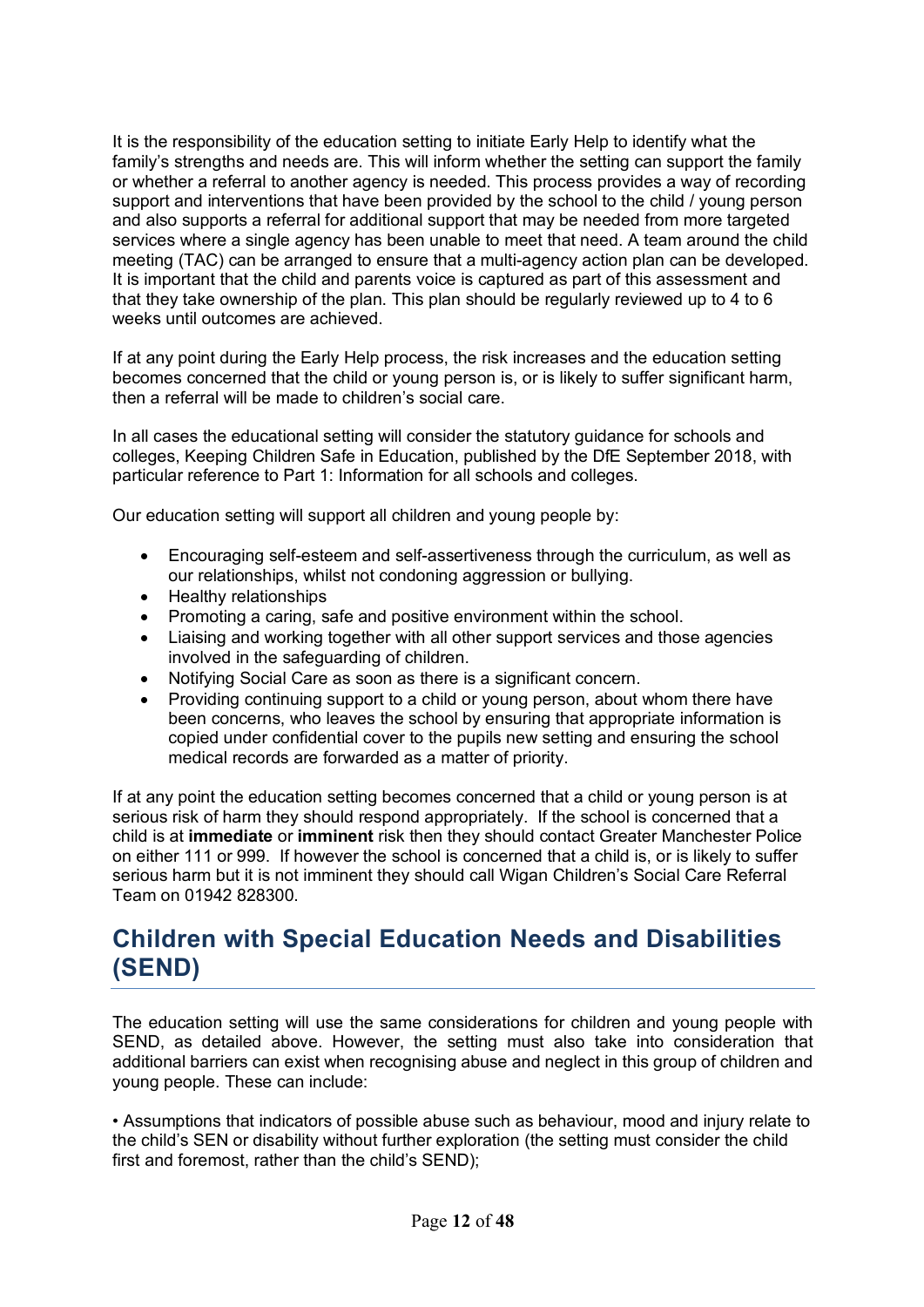• A higher risk of vulnerability due to factors such as; a learning disability, lack of awareness, social isolation, which may contribute to risks such as online vulnerability;

• Being more prone to peer group isolation than other children;

• The potential for children with SEN and disabilities being disproportionally impacted by behaviours such as bullying, without outwardly showing any signs; and

• Communication barriers and difficulties in overcoming these barriers.

Children and young people with SEN and disabilities can face a number of challenges to disclosure, which must be recognised and taken into account, including; prejudice, negative responses and low expectations.

### **Information Sharing**

We recognise that all matters relating to child protection are confidential<sup>8</sup> and information is handled in line with the education settings Confidentiality & GDPR Policies.

The Government has issued Information Sharing for Safeguarding Practitioners Guidance that included 7 'Golden Rules' of Information Sharing in safeguarding:

The Government guidance (described by the NSPCC, 2018) is:

- 1. **Remember that the General Data Protection Regulation (GDPR) Data Protection Act 2018 and human rights law are not barriers** to justified information sharing, but provide a framework to ensure that personal information about living individuals is shared appropriately.
- 2. **Be open and honest with the individual** (and/or their family where appropriate) from the outset about why, what, how and with whom information will, or could be shared, and seek their agreement, unless it is unsafe or inappropriate to do so.
- 3. **Seek advice from other practitioners** if you are in any doubt about sharing the information concerned, without disclosing the identity of the individual where possible.
- 4. **Share with informed consent where appropriate** and, where possible, respect the wishes of those who do not consent to share confidential information. You may still share information without consent if, in your judgement, there is good reason to do so, such as where safety may be at risk.
- 5. **Consider safety and well-being**: Base your information sharing decisions on considerations of the safety and well-being of the individual and others who may be affected by their actions.
- 6. **Necessary, proportionate, relevant, adequate, accurate, timely and secure**: Ensure that the information you share is necessary for the purpose for which you are sharing it, is shared only with those individuals who need to have it, is accurate and up-to-date, is shared in a timely fashion, and is shared securely.

 $\frac{1}{8}$ 

https://www.gov.uk/government/uploads/system/uploads/attachment\_data/file/721581/Information\_sharing\_adv ice\_practitioners\_safeguarding\_services.pdf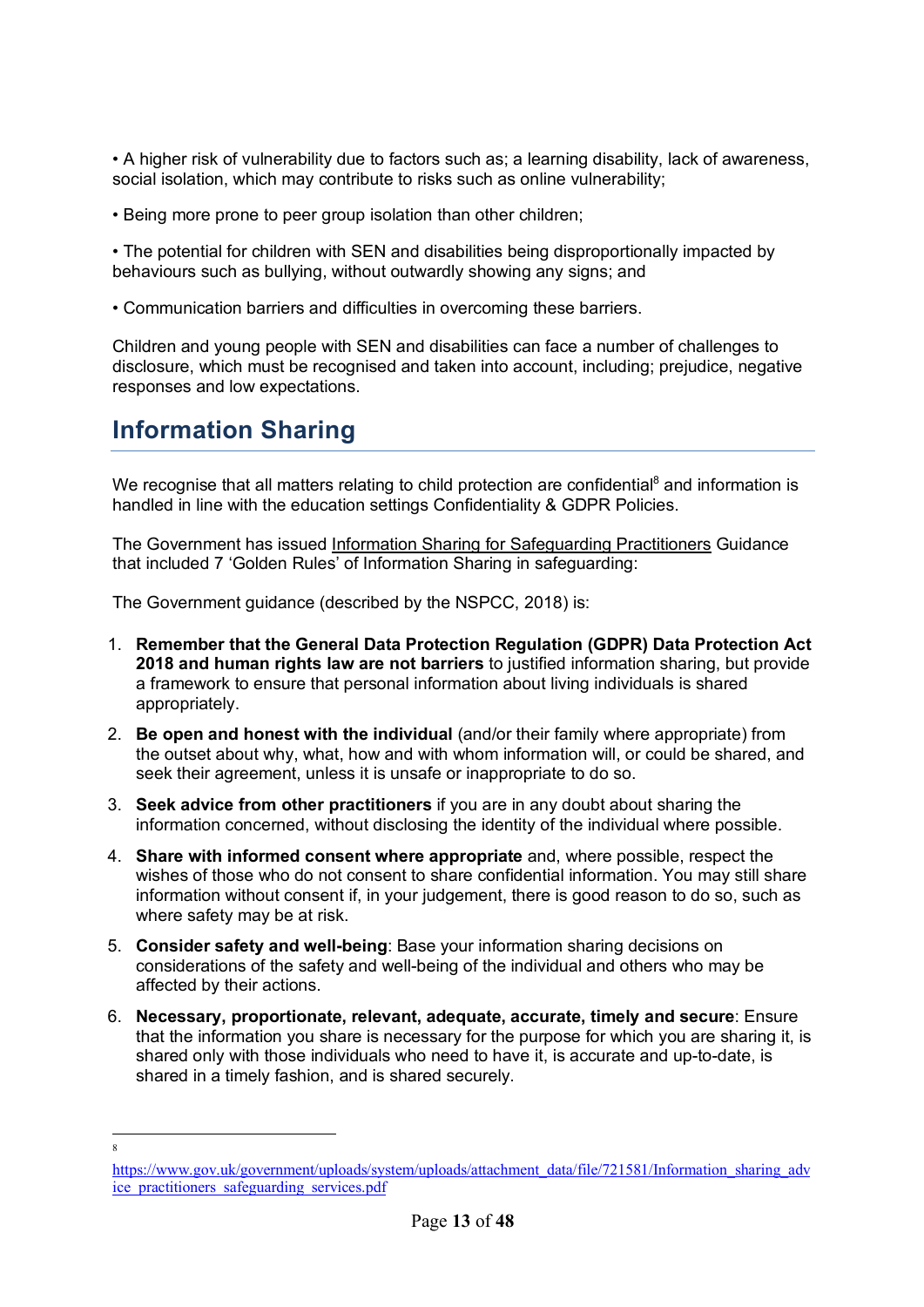7. **Keep a record of your decision and the reasons for it** – whether it is to share information or not. If you decide to share, then record what you have shared, with whom and for what purpose

All staff must be aware that they have a professional responsibility to share information in order to safeguard children and cannot assume that someone else will pass on the information.

Sharing of information will be necessary for the purpose for which it's being shared, is shared only with those individuals who need to have it, is accurate and up-to-date, is shared in a timely fashion, and is shared securely

Key organisations who have a duty under section 11 of the Children Act 2004 to have arrangements in place to safeguard and promote the welfare of children are:

- The local authority;
- NHS England;
- Clinical commissioning groups;
- NHS Trusts, NHS Foundation Trusts;
- The local policing body;
- British Transport Police Authority;
- Prisons;
- National Probation Service and Community Rehabilitation Companies;4
- Youth offending teams; and

• Bodies within the education and /or voluntary sectors, and any individual to the extent that they are providing services in pursuance of section 74 of the Education and Skills Act 2008.

We will always undertake to share our intention to refer a child or young person to Social Care with their parent's / carers unless to do so could put the child or young person at greater risk of harm, or impede a criminal investigation.

DSLs will have an oversight of Early Help and Child Protection Plans with an appropriate structure in place to monitor progress and outcomes in partnership with Children's Social Care and other Stakeholders.

### **Supporting Staff**

Hindsford CE Primary School work with partners in the safeguarding sector to support the emotional well-being of any staff member that is working with a child who has suffered harm, or appears to be likely to suffer harm.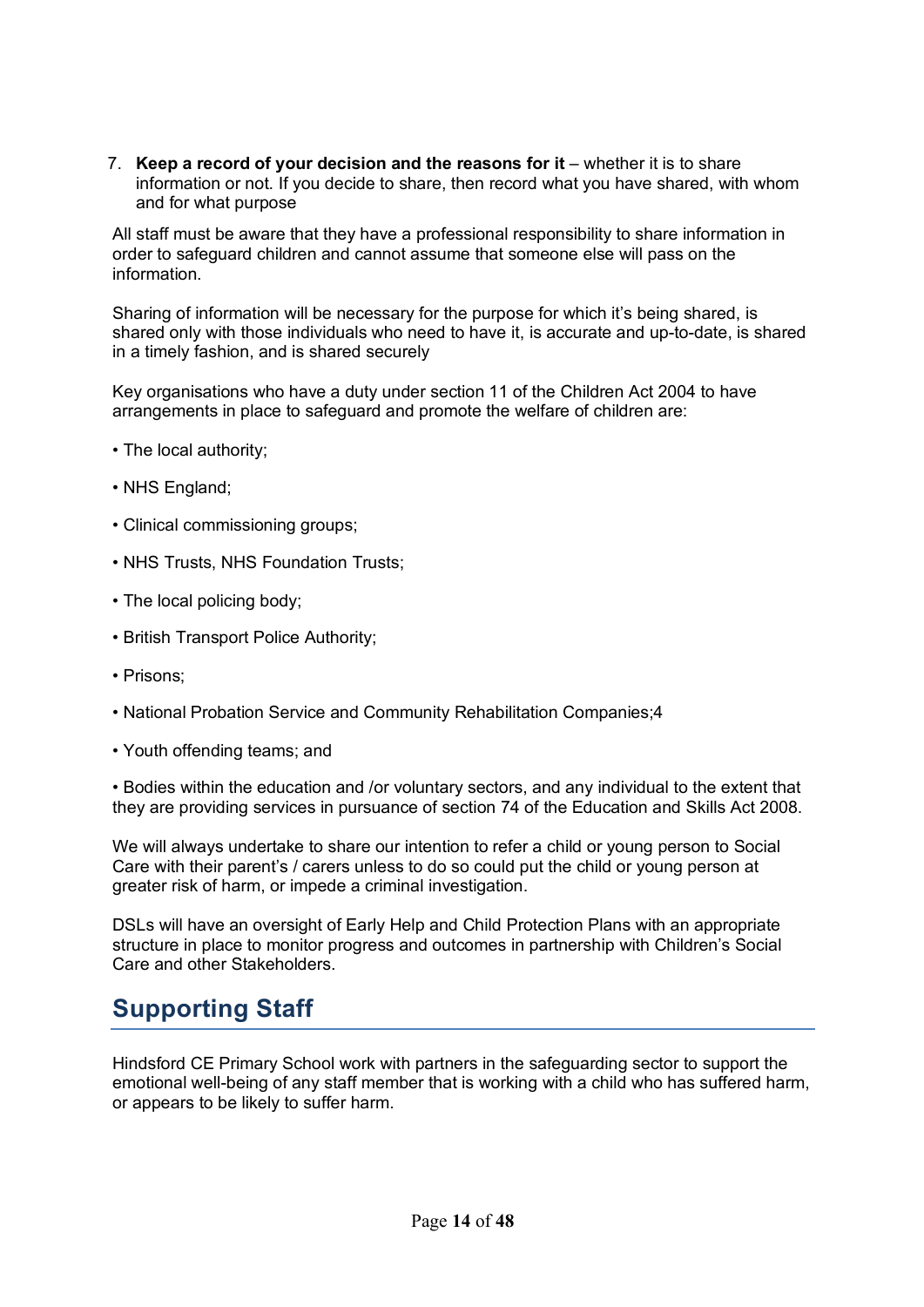The first level of support for staff is for them to talk through their anxieties with the DSL. If it is the DSL which requires support, this will be with the Headteacher or Designated Safeguarding Governor.

Any of the EAP Services would be offered to the staff member following a meeting with the DSL if required. A referral however would only be made with permission from the member of staff for information to be shared.

# **Training**

All members of staff and volunteers have read, signed and understood the school's Staff Behaviour Policy (for safer working practice).

We ensure training attended meets the minimum standards set out by WSCB in the document 'WSCB recommended minimum standards for child protection training'.

#### **Induction**

The welfare of all our pupils is of paramount importance. All staff including volunteers are informed of our safeguarding procedures including online safety, at induction. Our induction also includes:

- A pack which contains key policies related to Safeguarding and an outline of school's procedures/key staff members
- Confirmation of the conduct expected of staff within the school our Staff Behaviour **Policy**
- Opportunities for a new member of staff to discuss any issues or concerns about their role or responsibilities
- Confirmation of the line management / mentor process whereby any general concerns or issues about the person's ability or suitability will be addressed.

#### **Safeguarding Training**

This training is for all staff and is updated every year to ensure staff understand their role in safeguarding. Any member of staff not present at this whole school session will receive this statutory training requirement on their return.

In addition, all staff members receive safeguarding and child protection updates (for example, via email, e-bulletins, staff meetings) as necessary and at least annually. All staff also receive training in online safety and this is updated as necessary.

#### **Advanced Training**

The D/DSL has additional training which is updated every two years as a minimum. The D/DSL also attends multi-agency courses relevant to school needs. Their knowledge and skills are refreshed at least annually eg via e-bulletins or safeguarding networking events with other D/DSLs.

#### **Safer Recruitment**

At least one person on any appointment panel has undertaken Safer Recruitment Training. This training is updated every five years as a minimum.

#### **Preventing Radicalisation**

All staff undertakes Prevent training.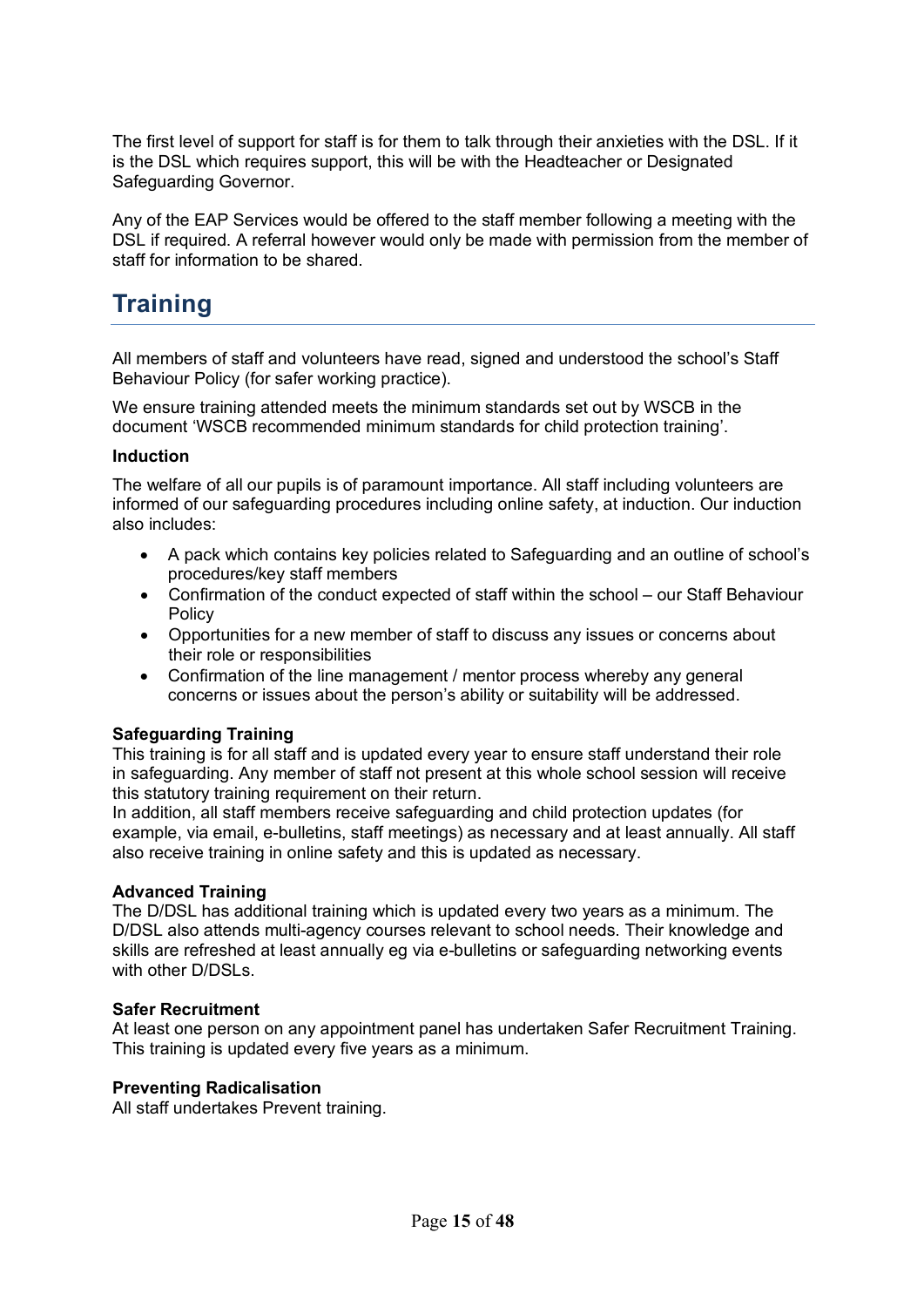#### **Staff Support**

Due to the demanding, often distressing nature of child protection work, we support staff by providing an opportunity to talk through the challenges of this aspect of their role with a senior leader and to seek further support as appropriate.

#### **Governors**

Governors undertake the school's Induction programme. They may choose to complete face to face training for governors provided by Wiltshire Council. In addition, governors may choose to attend whole school safeguarding and child protection training.

### **Allegations Against Staff**

All Education setting and Early Years staff should take care not to place themselves in a vulnerable position with a child.

All staff should be expected to have awareness and knowledge of Guidance on Behaviour Issues, along with the school's own Pupil Behaviour and Conduct Policy and this should be part of induction for all new staff or volunteers.

Guidance about conduct and safe practice, including safe use of mobile phones by staff and volunteers, will be given at induction, alongside information on Safer Working Practices.

We understand that a pupil or student may make an allegation against a member of staff.

If such an allegation is made, or information is received which suggests that a person may be unsuitable to work with children / young people, the member of staff receiving the allegation or aware of the information, will immediately inform the Headteacher / Head of School.

The Head teacher / Head of school, on all such occasions, will discuss the content of the allegation with the Wigan Designated Officer (Allegations): http://www.wiganlscb.com/Professionals/LADO.aspx

If the allegation made to a member of staff concerns the Headteacher / Head of School, the person receiving the allegation will immediately inform the Chair of Governors / Trustees who will consult The Designated Officer (Allegations) without notifying the Headteacher first.

The school will follow Wigan's procedures for managing allegations against staff. http://www.wiganlscb.com/Docs/PDF/Professional/Managing-allegations-A-guide-forprofessionals.pdf Under no circumstances will we send a child / young person home pending such an investigation, unless this advice is given exceptionally, as a result of a consultation with the Designated Officer (Allegations).

Suspension of the member of staff, excluding the Headteacher, against whom an allegation has been made, needs careful consideration, and the Headteacher will seek the advice of Human Resources / Legal in order to make that decision and informing the Designated Officer (Allegations) at the earliest opportunity.

In the event of an allegation against the Headteacher, the decision to suspend will be made by the Chair of Governors / Trustees with advice as outlined above.

We have a procedure for managing the suspension of a contract for a community user in the event of an allegation arising in that context.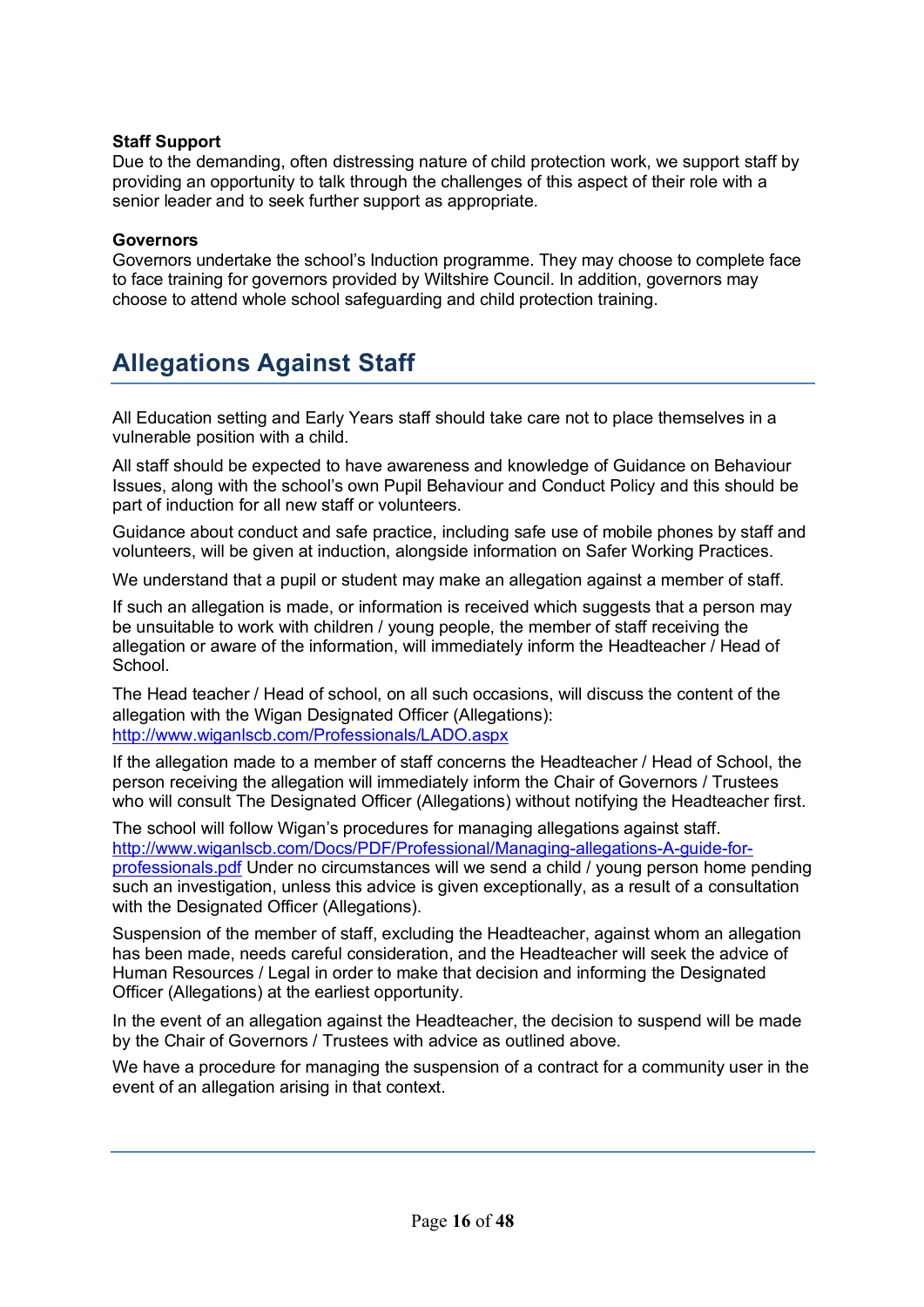# **Disagreements, Escalation & Resolution**

Effective working together depends on an open approach and honest relationships between colleagues and between agencies.

Staff must be confident and able to professionally disagree and challenge decision-making as an entirely legitimate activity; a part of our professional responsibility to promote the best safeguarding practice. Staff are encouraged to press for re-consideration if they believe a decision to act / not act in response to a concern raised about a child is wrong. In such cases the WSCB Case Resolution Protocol (formerly escalation policy) is used if necessary.<sup>9</sup> If we are on the receiving end of a professional challenge, we see this as an opportunity to reflect on our decision making.

### **Whistleblowing**

All staff can raise concerns about poor or unsafe practice and potential failures in the education settings safeguarding regime. Our whistleblowing procedures, which are reflected in staff training and our Code of Conduct, are in place for such concerns to be raised with the Headteacher.

If a staff member feels unable to raise an issue with the Headteacher or feels that their genuine concerns are not being addressed, other whistleblowing channels are open to them:

- The NSPCC whistleblowing helpline Staff can call: 0800 028 0285 from 08:00 to 20:00, Monday to Friday, or email help@nspcc.org.uk.
- A member of the governing body: Andrew Morris, Chair.

We recognise that children and young people cannot be expected to raise concerns in an environment where staff fails to do so.

All staff should be aware of their duty to raise concerns, where they exist, about the management of child protection, which may include the attitudes or actions of colleagues. If it becomes necessary to consult outside the school, they should speak in the first instance, to the Area Education Officer / LADO following the whistleblowing policy.

Whistleblowing regarding the Headteacher should be made to the Chair of the Governing Body (or trustees) whose contact details are readily available to staff (as pertained to setting).

It's acknowledged that Whistleblowers have the right to remain anonymous, however identifying yourself may assist with any further investigations.

 <sup>9</sup> http://www.wiganlscb.com/Docs/PDF/Professional/Resolution-Policy.pdf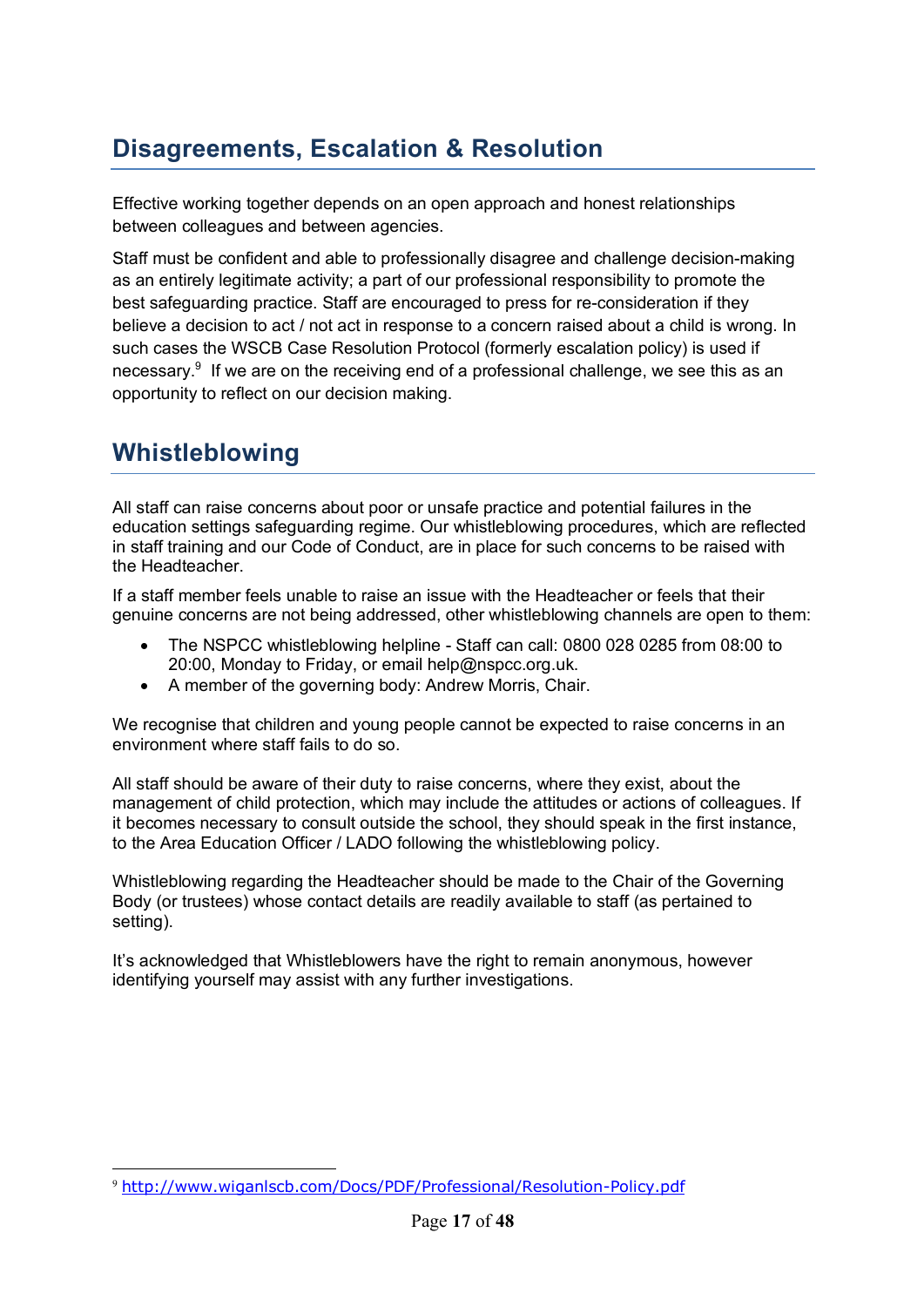# **Physical Intervention and use of Reasonable Force**

We acknowledge that staff must only ever use physical intervention as a last resort, when a child or young person is endangering him / herself or others.

The term 'reasonable force' covers the broad range of actions used by staff that involve a degree of physical contact to control or restrain children / young people. "Reasonable" in these circumstances means using no more force than necessary and staff should refer to the section on "use of reasonable force" within the behaviour policy.

Such events should be recorded by completing a serious incident log and signed by a witness.

Staff who are likely to need to use physical intervention or reasonable force will be appropriately trained in an accredited positive handling technique.

We understand that physical intervention of a nature which causes injury or distress to a child or young person may be considered under child protection or disciplinary procedures.

We recognise that touch is appropriate in the context or working with children and young people, and all staff are aware of the safer working practice guidance<sup>10</sup> to ensure they are clear about their professional boundary.

### **Prevention**

We recognise that the education setting plays a significant part in the prevention of harm to our children and young people by providing them with good lines of communication with trusted adults.

If early help is appropriate, the designated safeguarding lead (or deputy) will contact the early help hub to ensure there is no current intervention and will generally lead on liaising with other agencies, setting up an inter-agency assessment as appropriate.

Early help means providing support as soon as a problem emerges, at any point in a child's life. Providing early help is more effective in promoting the welfare of children than reacting later.

Any such cases should be kept under constant review and consideration given to a referral to children's social care for assessment for statutory services, if the child's situation does not appear to be improving or is getting worse.

The education settings community will;

- Work to establish and maintain an ethos where children feel secure and are encouraged to talk and are always listened to.
- Include regular consultation with children and young people e.g. through safety questionnaires, participation in anti-bullying week, asking children and young people to report whether they have had happy / sad lunchtimes / playtimes / breaks.

<sup>&</sup>lt;sup>10</sup> Available to view on the WSCB website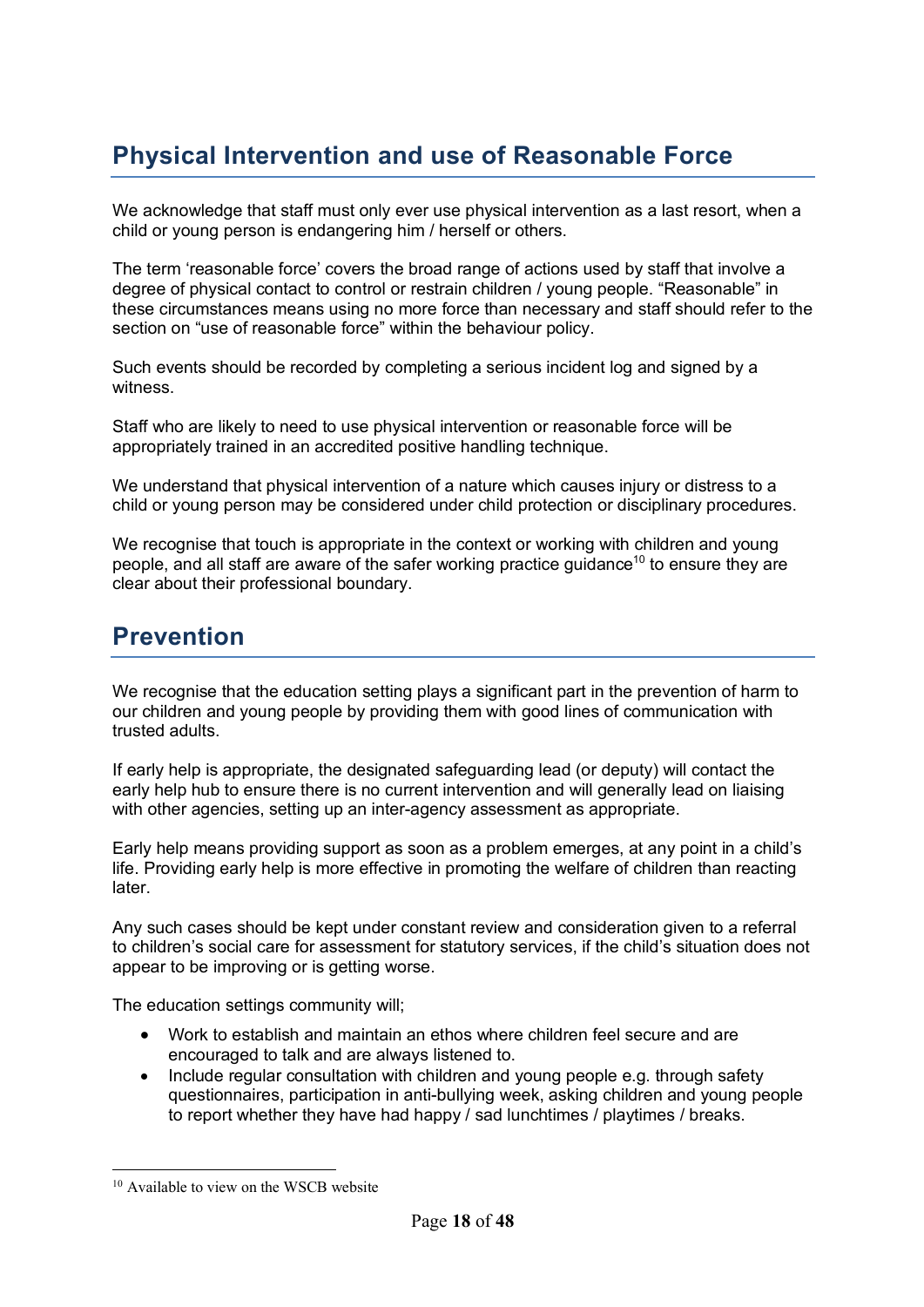- Ensure that all pupils and students know there is a trusted adult in the education setting whom they can approach if they are worried or in difficulty.
- Include safeguarding across the curriculum, including PSHE, opportunities to equip children with the skills they need to stay safe from harm and to know whom they should turn to for help. In particular this will include anti-bullying work, e-safety, road safety, pedestrian and cycle training. Also focused work in year 6 to prepare for transition to secondary school and more personal safety / independent travel
- Ensure all staff are aware of school guidance for their use of mobile technology and have discussed safeguarding issues around the use of mobile technologies and their associated risks.

### **Domestic Abuse**

The school is aware of the cross-government definition of domestic violence and abuse, which is:

Any incident or pattern of incidents of controlling, coercive, threatening behaviour, violence or abuse between those aged 16 or over who are, or have been, intimate partners or family members regardless of gender or sexuality. The abuse can encompass, but is not limited to: psychological, physical, sexual, financial and emotional. As a school, we recognise the significant impact that domestic abuse can have on children and young people and therefore regularly consult the following websites which supports staff in the identification of children affected by domestic abuse and offer support on how they can be helped.

- NSPCC- UK domestic-abuse Signs Symptoms Effects
- Refuge what is domestic violence/effects of domestic violence on children
- Safelives: Young people and domestic abuse

We also work in partnership with Operation Encompass, a system which facilitates the sharing of information relating to domestic incidents where children live or frequent. Any incidents of domestic violence reported to the police therefore will be notified to the education setting so that they can effectively support the child(ren) / young person.

### **Sexual Violence and Sexual Harassment**

The school recognises that allegations of sexual violence and sexual harassment are likely to be complex and require difficult professional decisions to be made. As a result of this, decisions will be made on a case by case basis with the DSL taking a leading role, supported by:

- 1) Guidance as set out by the  $DFE^{11}$
- 2) Other agencies such as Children's Social Care
- 3) The Police, if required

As part of the school's prevention strategy, its PSHE Curriculum provides opportunities for educating children about healthy relationships and appropriate responses to situations.

Throughout the year, school invite agencies into school such as NSPCC, The Life Caravan and HH Kids to provide further support in this area.

11

https://www.gov.uk/government/uploads/system/uploads/attachment\_data/file/719902/Sexual\_violence\_and\_se xual harassment between children in schools and colleges.pdf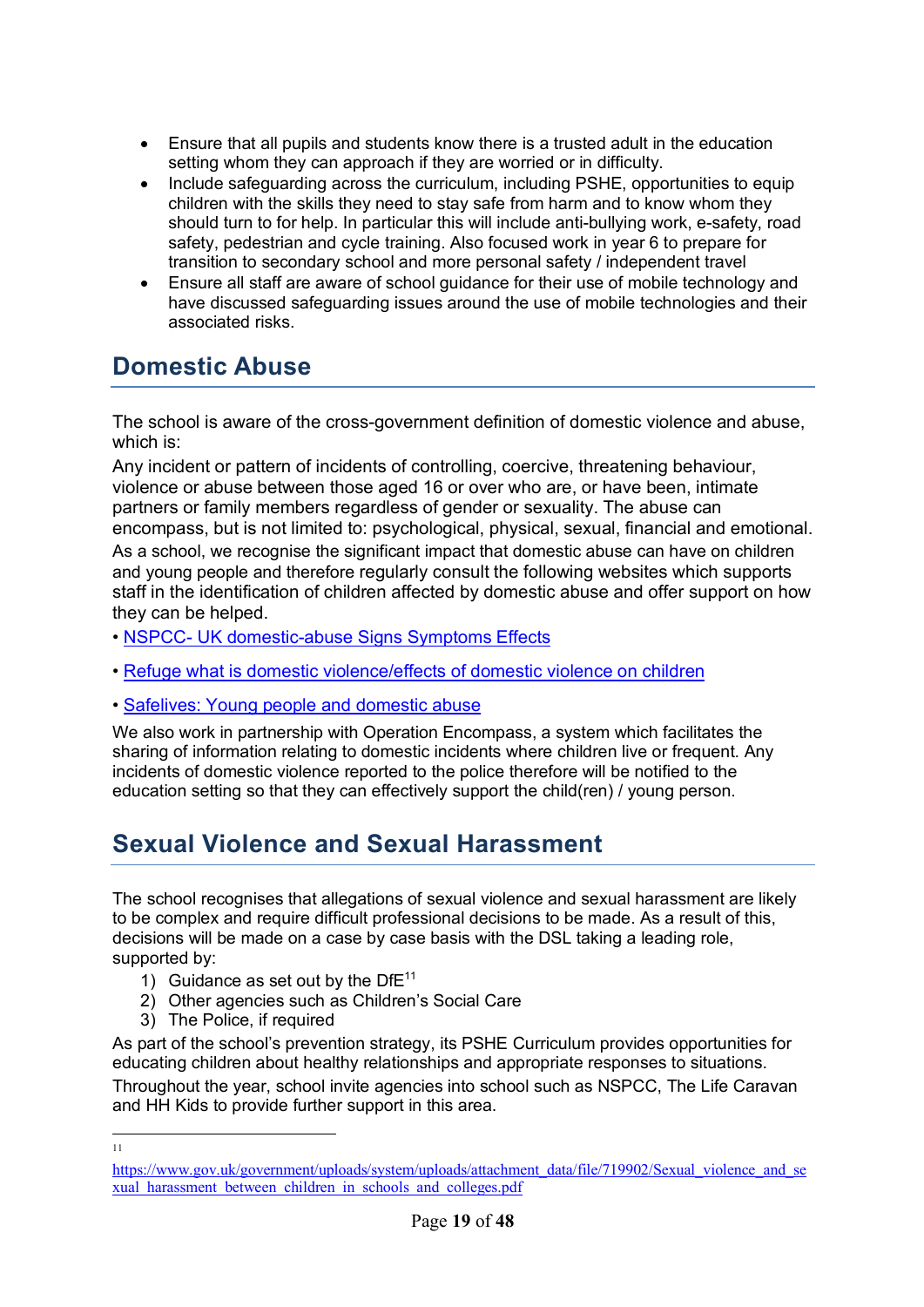Staff are made aware of the importance of being vigilant in identifying signs of any sexual violence or sexual harassment and the importance of responding to this appropriately.

During the annual safeguarding training, staff are taught that the school's immediate response to any allegation of sexual violence or sexual harassment is to ensure that all victims are reassured that they are being taken seriously and that they will be supported and kept safe.

A victim should never be given the impression that they are creating a problem by reporting the sexual violence or sexual harassment. Nor will a victim ever be made to feel ashamed for making a report.

In a case where a report has been made by somebody other than the victim, as with all safeguarding concerns, staff will take the appropriate action in accordance with the child protection policy.

This remains the same for incidents which have taken place off site.

In responding to reports of sexual violence or sexual harassment, the school will seek to gather as much information (facts) as possible in the words of the child and this information will be recorded via CPOMS and the safeguarding leads will be notified immediately in person.

Where a report concerns an online element, staff will pay regard to the guidance from the DfE on searching, screening and confiscation and the UKCCIS guidance and will ensure that they do not view or forward any illegal images of a child.

Where possible, there should be two members of staff speaking with the child with one of them being a safeguarding lead.

Following a disclosure, the child's parents will be informed (unless this would put the victim at greater risk). If the child has been harmed, at risk of harm or is in immediate danger, a referral will be made to children's social care.

Where a report has been made of rape, assault by penetration or sexual assault, a referral will be made to the police. If either of these referrals are against the child's wishes, this will be handled sensitively by the safeguarding leads, the reasons will be explained to the victim and specialist support will be sought.

During any ongoing investigation, school will ensure that a package of pastoral support is put in place for the victim and this will be continually reviewed. The needs and wishes of the victim will be of paramount importance. This support will be apportioned on a case by case basis depending on the nature and severity.

Support may be sought from external agencies as well as that which is provided from within school from trusted adults. It is essential that victims are protected from bullying. It is also important that school considers environmental factors such as a reduction in timetable where necessary.

It is important that appropriate support is provided for the alleged perpetrator. In doing this, school may work with wider agencies to support the child in recognising reasons for their behaviour and overcoming these. This may also include Restorative Justice approaches as well as providing support to understand any sanctions.

There will also need to be an acknowledgement that the alleged perpetrator may be experiencing stress as a result of these allegations and/or negative reactions from their peers. If an alleged perpetrator is to move from the school, the designated safeguarding lead will ensure that the new educational institution is made aware of any ongoing support needs and where appropriate, potential risks to other children, adult students and staff. The designated safeguarding lead will take responsibility to ensure this happens as well as transferring the child protection file.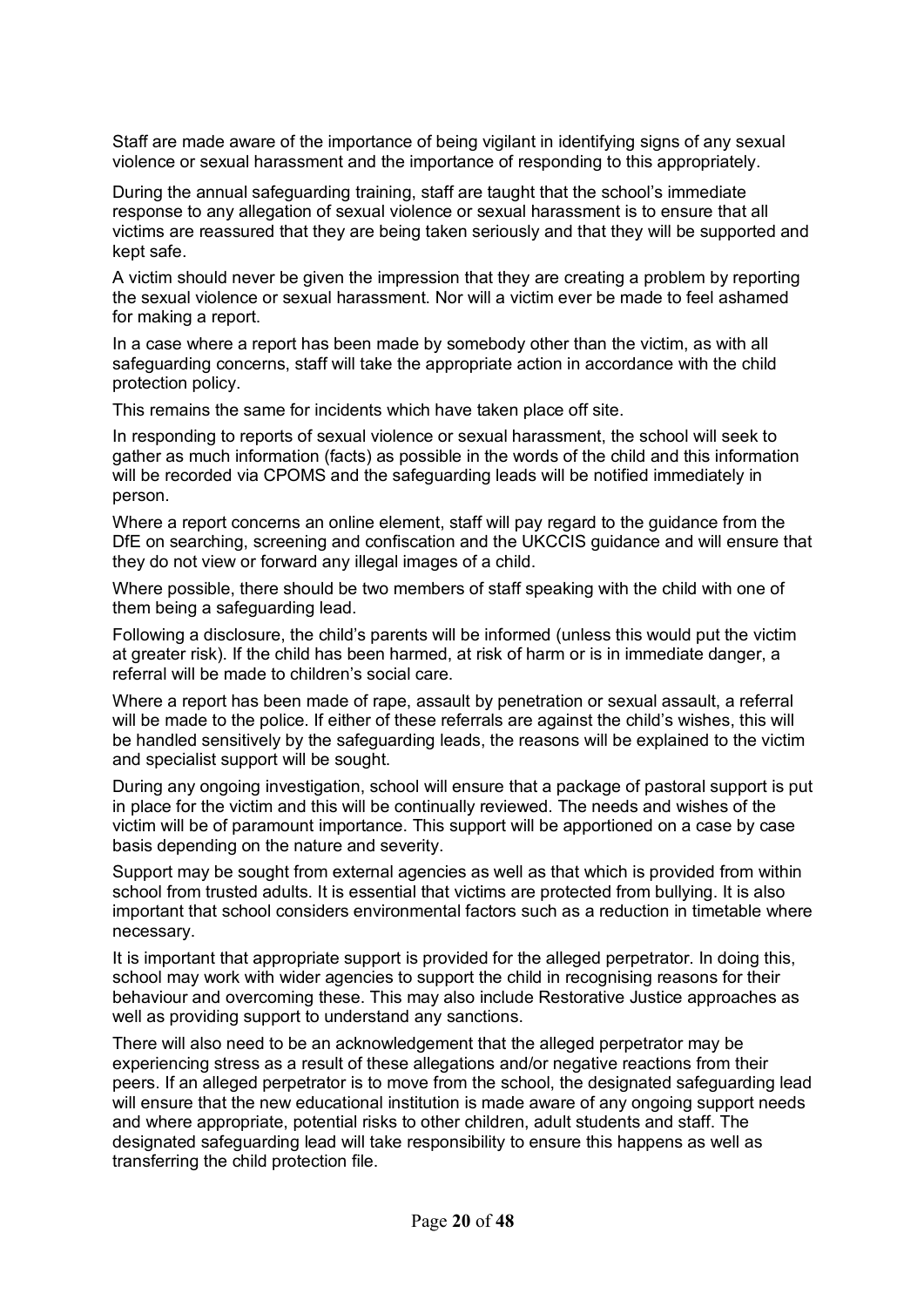# **Peer on Peer Abuse**

All children have a right to attend school and learn in a safe environment. All peer on peer abuse is unacceptable and will be taken seriously. Staff recognise that while both boys and girls can abuse their peers, it is more likely that girls will be victims and boys perpetrators of such abuse. Peer on peer abuse is not tolerated, passed off as "banter" or seen as "part of growing up". It is likely to include, but not limited to:

- bullying (including cyber bullying)
- gender based violence / sexual assaults
- sexting or
- Initiation / hazing type violence and rituals.

Consequently, peer on peer abuse is dealt with as a safeguarding concern, recorded as such and not managed through the systems set out in the school behaviour policy. Victims, perpetrators and any other child affected by peer on peer abuse will be supported through the school's pastoral system and the support will be regularly reviewed. We minimise the risk of peer on peer abuse by providing:

- A relevant curriculum, that helps children to develop their understanding of acceptable behaviours, healthy relationships and keeping themselves safe.
- Established / publicised systems for children to raise concerns with staff, knowing they will be listened to, supported and valued, and that the issues they raise will be taken seriously.

The DSL liaises with other professionals to develop robust risk assessments and appropriate specialist targeted work for children that are identified as posing a potential risk to other children.

Our school policy on anti-bullying is set out in a separate document and acknowledges that to allow or condone bullying may lead to consideration under child protection procedures. This includes all forms, e.g. Cyber, racist, homophobic and gender related bullying.

All staff are aware that children with SEND and / or differences / perceived differences are more susceptible to being bullied / victims of child abuse.

Our policy on racist incidents is set out separately and acknowledges that repeated racist incidents or a single serious incident may lead to consideration under child protection procedures.

The school keeps a record of known bullying incidents, and will keep a record of racist incidents.

### **Preventing Radicalisation**

Protecting children from the risk of radicalisation should be seen as part of schools' wider safeguarding duties. Radicalisation refers to the process by which a person comes to support terrorism and forms of extremism. There is no single way of identifying an individual who is likely to be susceptible to an extremist ideology. As with managing other safeguarding risks, education settings should be alert to changing in children's and young person's behaviour that could indicate that they are in need of protection. Staff should use their professional judgement in identifying children and young people who might be at risk of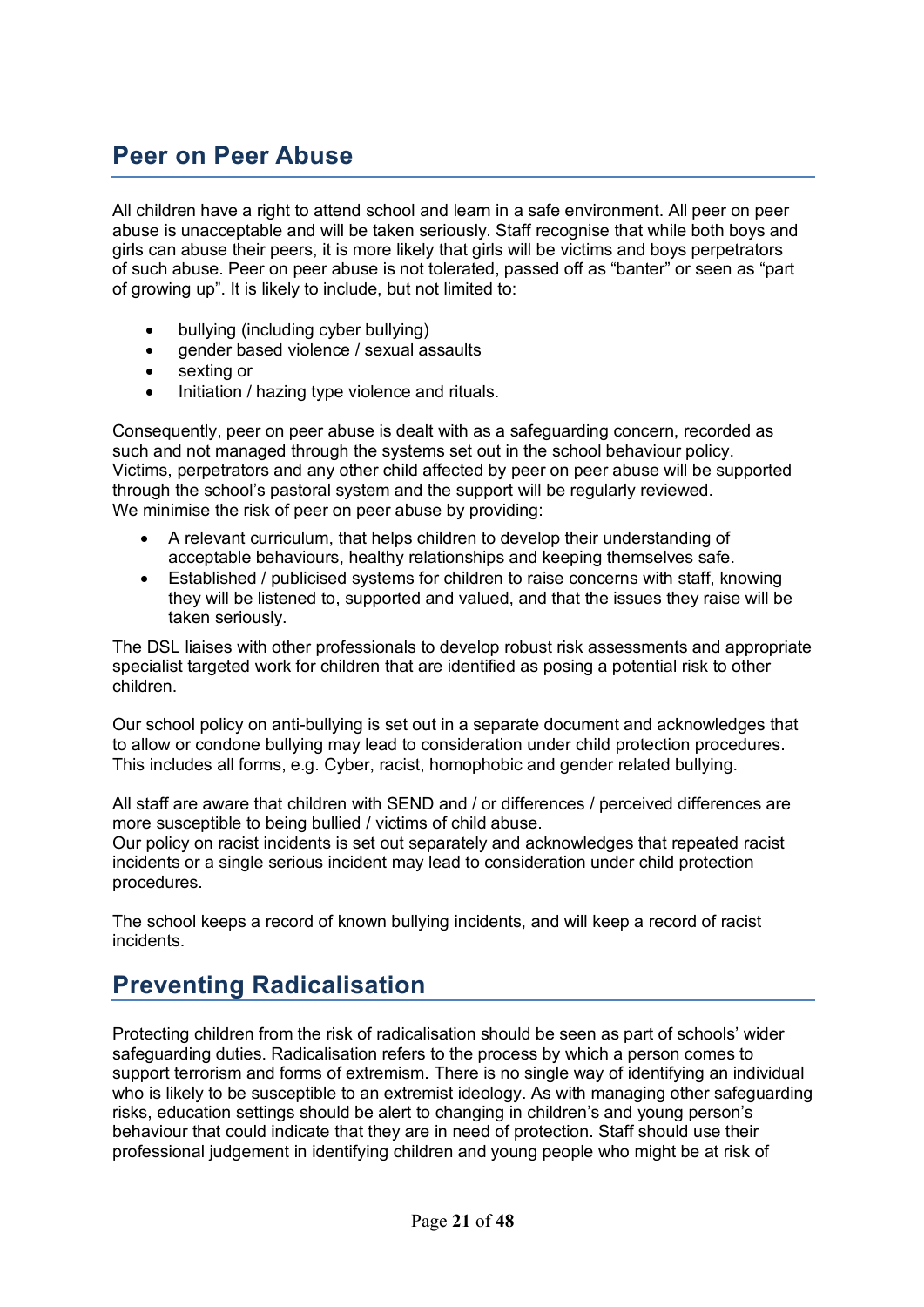radicalisation and act proportionately which may include making a referral to the Channel programme.

Our school safeguarding policy will therefore be written to comply with the schools duty under Section 26 of the Counter Terrorism and Security Act 2015 in accordance with the Department of Education advice for schools specific guidance for schools https://www.gov.uk/government/uploads/system/uploads/attachment\_data/file/439598/preve nt-duty-departmental-advice-v6.pdf

Our school safeguarding policy will be aligned with and reflect the processes described in the Wigan's Prevent Policy and Procedure.

# **Child Criminal Exploitation – County Lines, Human Trafficking & Modern Slavery**

All staff have been trained on the indicators that a child may be involved with a drug network or gang which would involve them in the criminal activity of transporting drugs and money across county lines. These indicators are shown in appendix 1. All staff have also been trained with regard to the indicators of human trafficking and modern slavery.

If the school have any concerns regarding a pupil being involved with county lines, human trafficking or modern-day slavery an instant referral would be made to Children's Services with an additional referral made to the National Crime Agency https://www.nationalcrimeagency.gov.uk/

The school is aware that, like other forms of abuse and exploitation, county lines exploitation:

- can affect any child or young person (male or female) under the age of 18 years;
- can affect any vulnerable adult over the age of 18 years;
- can still be exploitation even if the activity appears consensual;
- can involve force and/or enticement-based methods of compliance and is often accompanied by violence or threats of violence;
- can be perpetrated by individuals or groups, males or females, and young people or adults; and

• is typified by some form of power imbalance in favour of those perpetrating the exploitation. Whilst age may be the most obvious, this power imbalance can also be due to a range of other factors including gender, cognitive ability, physical strength, status, and access to economic or other resources.

# **Child Criminal Exploitation – CSE**

Child sexual exploitation is a form of child sexual abuse. It occurs where an individual or group takes advantage of an imbalance of power to coerce, manipulate or deceive a child or young person under the age of 18 into sexual activity (a) in exchange for something the victim needs or wants, and/or (b) for the financial advantage or increased status of the perpetrator or facilitator. The victim may have been sexually exploited even if the sexual activity appears consensual.

The school recognises that child sexual exploitation does not always involve physical contact: it can also occur through the use of technology. Like all forms of child sex abuse, child sexual exploitation:

The school is aware that like other forms of abuse and exploitation, CSE: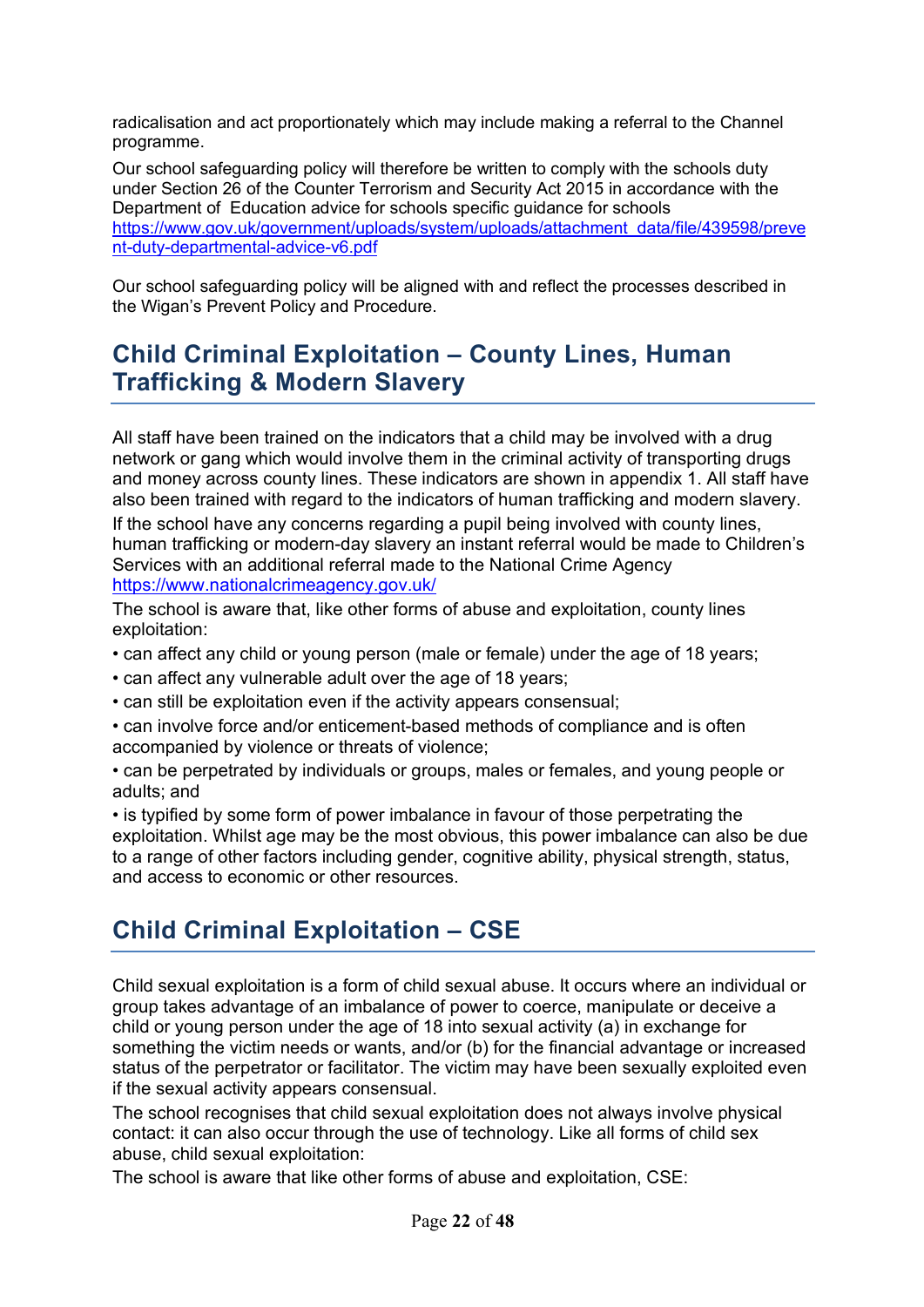-can affect any child or young person (male or female) under the age of 18 years, including 16 and 17 year olds who can legally consent to have sex;

-can still be abuse even if the sexual activity appears consensual;

-can include both contact (penetrative and non-penetrative acts) and non-contact sexual activity;

-can take place in person or via technology, or a combination of both;

-can involve force and/or enticement-based methods of compliance and may, or may not, be accompanied by violence or threats of violence;

-may occur without the child or young person's immediate knowledge (e.g. through others copying videos or images they have created and posted on social media); -can be perpetrated by individuals or groups, males or females, and children or adults. The abuse can be a one-off occurrence or a series of incidents over time, and range from opportunistic to complex organised abuse; and

-is typified by some form of power imbalance in favour of those perpetrating the abuse. Whilst age may be the most obvious, this power imbalance can also be due to a range of other factors including gender, sexual identity, cognitive ability, physical strength, status, and access to economic or other resources.

# **Female Genital Mutilation**

The Female Genital Mutilation Act 2003 was amended by the Serious Crime Act 2015 where the law was extended to:

- A non-UK national who is 'habitually resident' in the UK and commits such an offence abroad can now face a maximum penalty of 14 years imprisonment. It is also an offence to assist a non-UK resident to carry out FGM overseas on a girl who is habitually, rather than pertinently, resident in the UK. This follows a number of cases where victims were unable to get justice as FGM was committed by those not permanently residing in the UK.
- A new offence is created of failing to protect a girl from the risk of FGM. Anyone convicted can face imprisonment for up to seven years and / or and unlimited fine.
- Anonymity for the victims of FGM. Anyone identifying a victim can be subject to an unlimited fine.

The school recognises and adheres to its mandatory duty to report any suspected or known cases of FGM about a female under 18 years old to the police.

Our Designated Safeguarding Lead will maintain up to date knowledge of the Greater Manchester Safeguarding Partnership Protocol to Female Genital Mutilation.

### **Children Missing Education**

#### **Responsibilities for Children Missing from Education (CME)**:

 Education settings must enter pupils on the admission register at the beginning of the first day on which the setting has agreed, or been notified, that the pupil will attend. If a pupil fails to attend on the agreed or notified date, the education setting should undertake reasonable enquiries to establish the child's whereabouts and consider notifying the local authority at the earliest opportunity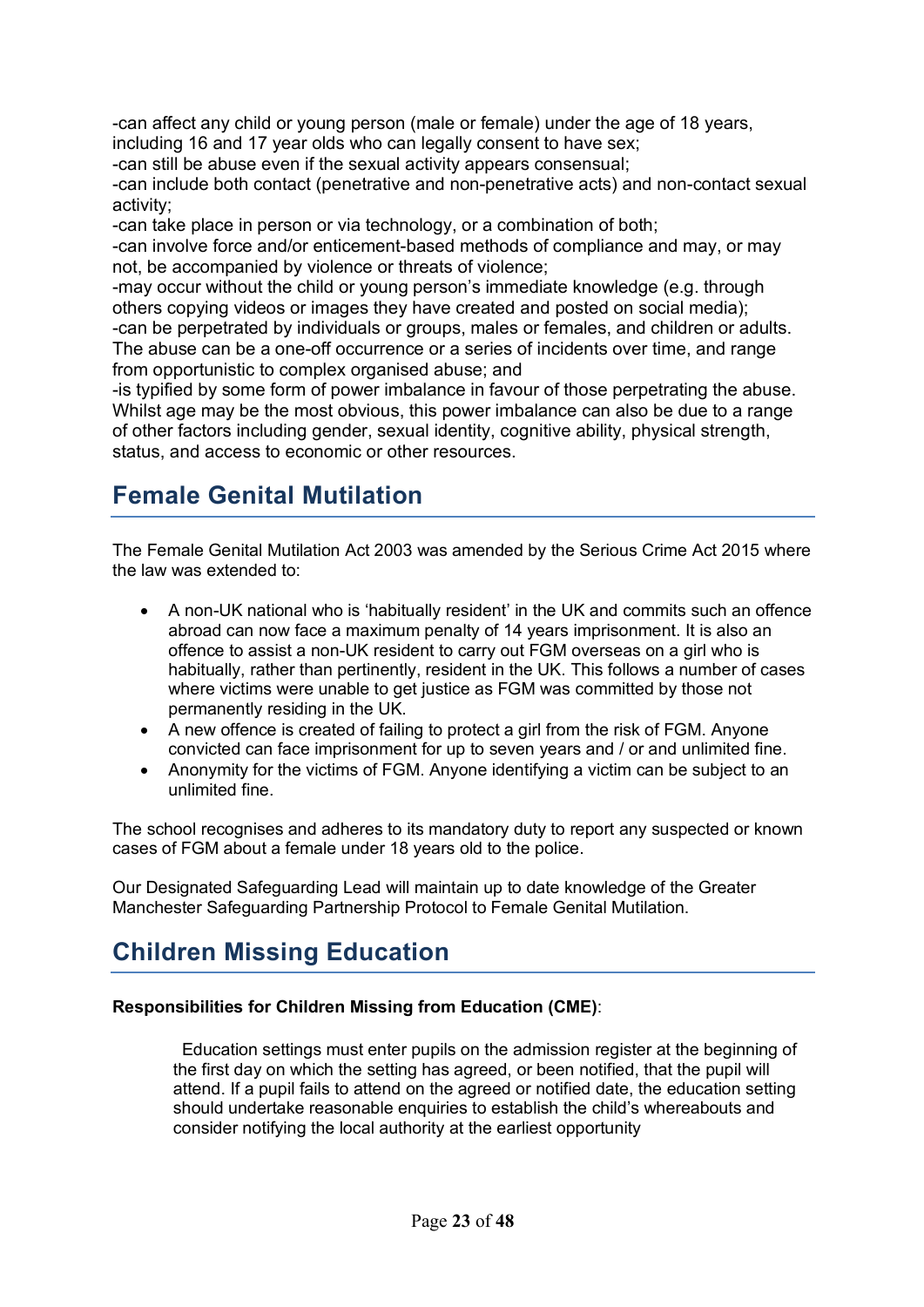Education settings must monitor pupils' attendance through their daily register. Settings should agree with their local authority the intervals at which they will inform local authorities of the details of pupils who fail to attend regularly, or have missed ten school days or more without permission. Education settings should monitor attendance closely and address poor or irregular attendance.

 Education settings must also arrange full-time education for excluded pupils from the sixth school day of a fixed period exclusion. This information can be found in the *Exclusion from maintained schools, academies and pupil referral units in England*  statutory guidance.

 Maintained schools have a safeguarding duty in respect of their pupils, and as part of this should investigate any unexplained absences. Academies and independent schools have a similar safeguarding duty for their pupils. Further information about schools' safeguarding responsibilities can be found in the Keeping Children Safe in Education.

#### **Making reasonable enquiries for Children Missing Education;**

 The term 'reasonable enquiries' grants education settings and local authorities a degree of flexibility in decision-making, particularly as the steps that need to be taken in a given case will vary. The term 'reasonable' also makes clear that there is a limit to what the school and local authority is expected to do.

 In line with the duty under section 10 of the Children Act 2004, the expectation is that the education setting and the local authority will have in place procedures designed to carry out reasonable enquiries. The type of procedures may include the appropriate person checking with relatives, neighbours, landlords – private or social housing providers – and other local stakeholders who are involved. They should also record that they have completed these procedures. If there is reason to believe a child is in immediate danger or at risk of harm, a referral should be made to children's social care (and the police if appropriate).

#### **Staff report immediately to the D/DSL, if they know of any child who may be:**

 Missing – whereabouts unknown and unable to make contact (as a result of making reasonable enquiries)

 Missing education – (compulsory school age (5-16) with no school place and not electively home educated)

The Local Authority requires Education Settings to complete the **'Children Missing Education'** referral form. **(Appendix Five)** This form should be completed once the setting has completed reasonable enquires, but failed to locate the child following 10 days of absence. The first part should be completed by school and submitted to the Early Help Hub EHH@wigan.gcsx.gov.uk . The EHH will then complete further checks to ensure all lines of enquiry have been exhausted, before it is agreed the child is removed from roll.

Making these enquiries may not always lead to establishing the location of the child, but will provide a steer on what action should be taken next, for example, to contact the police, children's social care and, in cases where there may be concerns for the safety of a child who has travelled abroad, the Foreign and Commonwealth Office.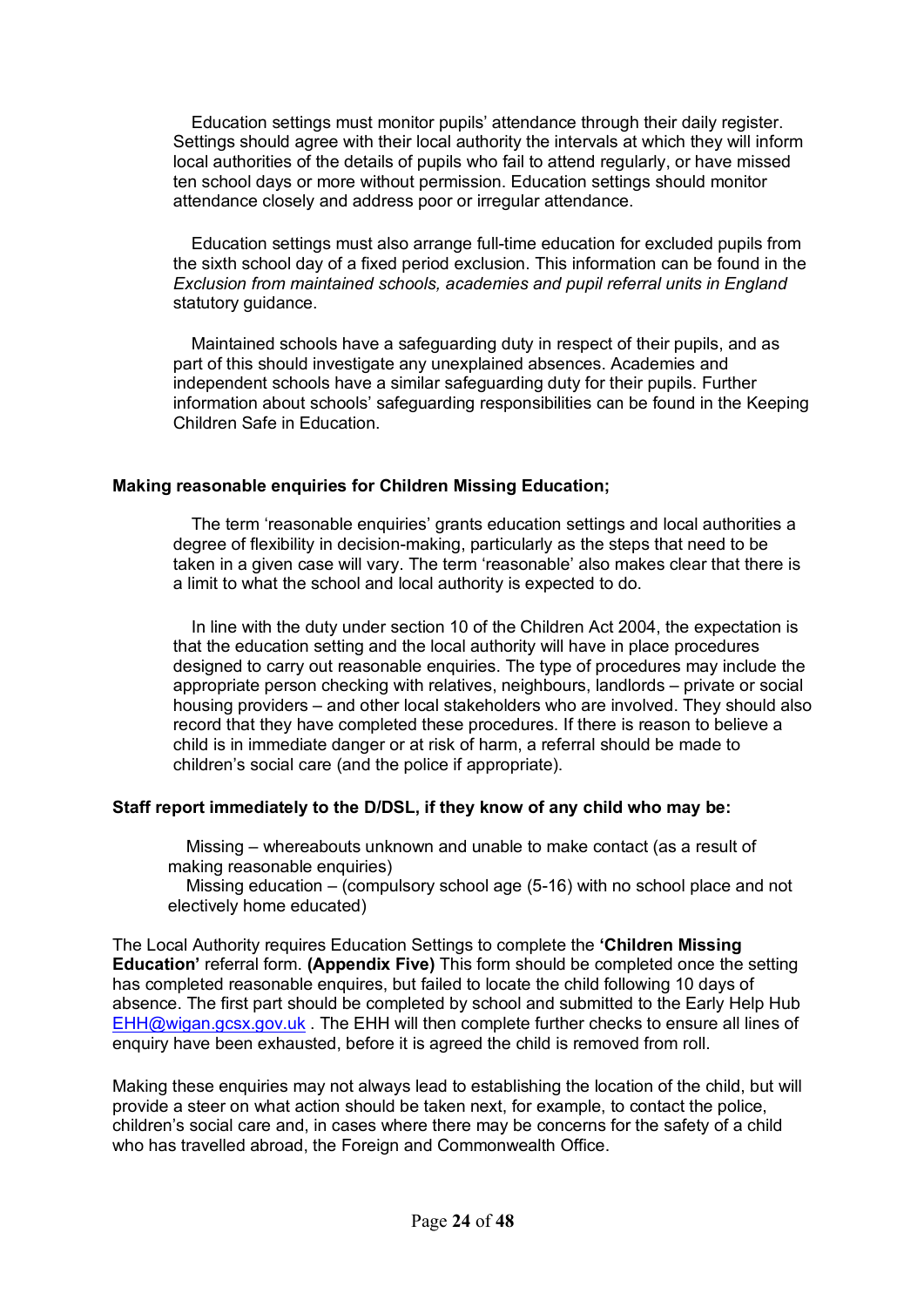Where a pupil has not returned to school for ten days after an authorised absence, or is absent from school without authorisation for twenty consecutive school days they can only be removed from the admission register under regulation 8(1), sub-paragraph (f)(iii) or (h)(iii) if the school and the local authority have failed to establish the pupil's whereabouts after **jointly** making reasonable enquiries. Local authorities and education settings should agree roles and responsibilities locally in relation to making joint enquiries. This only applies if the setting does not have reasonable grounds to believe that the pupil is unable to attend because of sickness or unavoidable cause.

The designated teacher for LAC and care leavers to discuss any unauthorised / unexplained absence of a Looked After Children with the Virtual School Team, when required.

Children who do not attend school regularly can be at increased risk of abuse and neglect. Where there is unauthorised / unexplained absence, and after reasonable attempts have been made to contact the family, the DSL follows the WSCB procedure and refers to Children's Services as appropriate.

Where there are no known welfare concerns about a pupil, follow procedures for recording school absence in line with *DfE School attendance; Guidance for maintained schools, academies, independent schools & local authorities -September 2018.* Should a pupil's attendance become a cause for concern it is advisable to intervene early to prevent entrenched non-school attendance. School should make contact with the Early Help Hub (EHH) to initiate an Early Help, if appropriate. This will evidence and identify the barriers impacting on the pupils engagement with school.

### **Young Carers**

A young carer is someone under 18 who helps look after someone in their family, or a friend, who is ill, disabled or misuses drugs or alcohol.

Our school recognises the impact that being a Young Carer can have on pupils, and the importance of identifying those young people so that appropriate support can be provided.

Wigan Safeguarding Children Board coordinates our local Young Carers Strategy.

Where a pupil / student at our school is identified as having additional support needs due to being a young carer, or where a multi-agency approach may be required, our school uses the Early Help Framework and routes into the Start Well Service.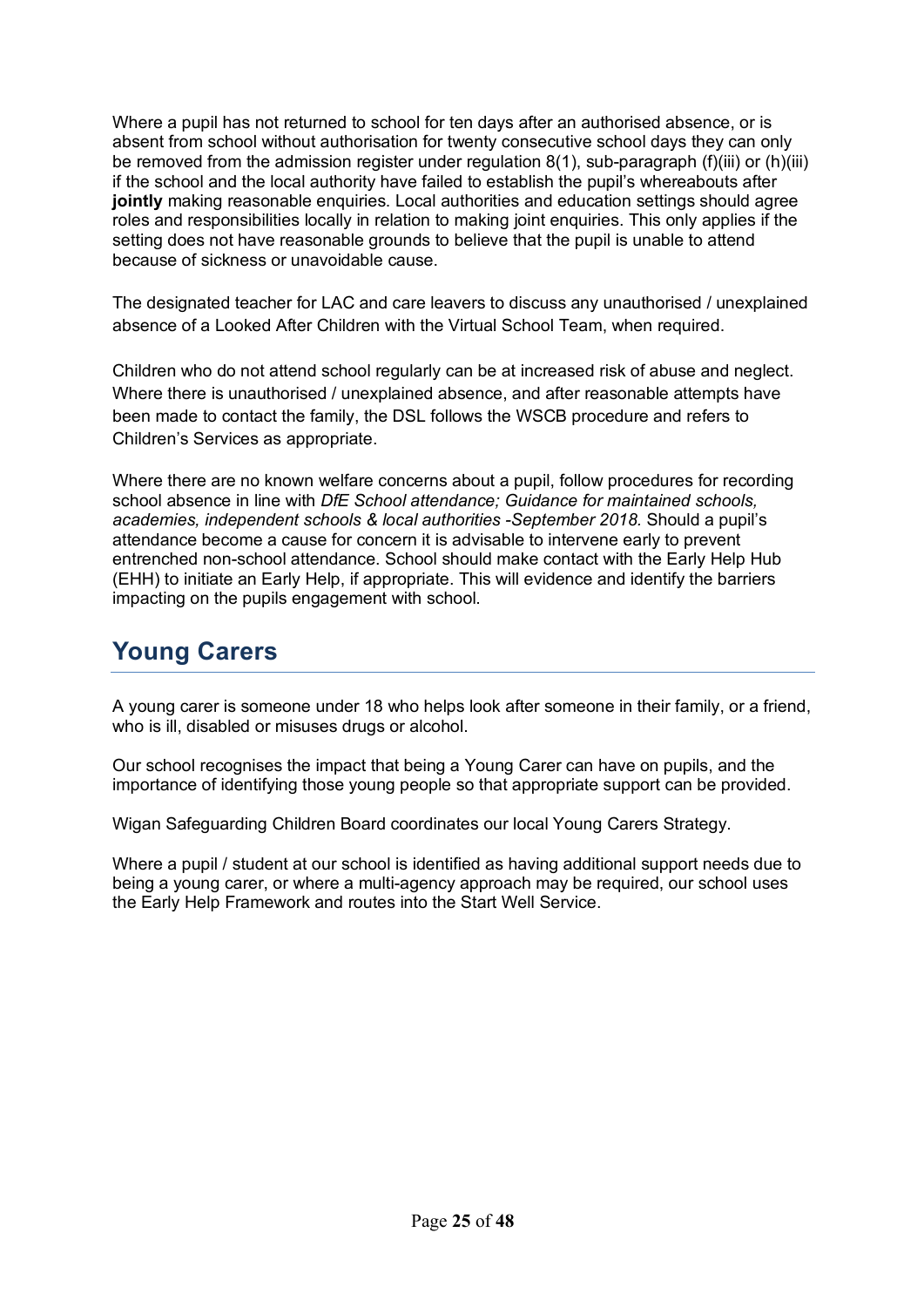# **Homelessness**

We recognise that being homeless or being at risk of becoming homeless presents threat to a child's welfare. Therefore, if the school thinks that a family is homeless or at risk of becoming homeless, the DSL / DDSL will seek advice from the (NHAS) National Homeless Advice Service – https://nhas.org.uk, which would be in addition to making a referral into Children's Social Care.

Indicators for a family that may be at risk is as follows:

- Debt
- Rent Areas.
- Domestic Abuse
- Anti-Social Behaviour

The school is fully aware of its duty regarding early intervention and the importance of encouraging any family to seek support as soon as possible in order to prevent a homeliness crisis. The following website will be used to retrieve more information regarding the Homeless Reduction Act 2017: https://www.gov.uk/government/publications/homelessnessreduction-bill-policy-factsheets

### **Serious Violence**

It is the duty of the DSL/DDSL to ensure that all staff are aware of the indicators that may signal a child/family that are at risk from, or are involved with serious violent crime.

These may include increased absence from school, a change in friendship or relationships with older individuals or groups, a significant decline in performance, signs of self-harm or a significant change in wellbeing, or signs of assault or unexplained injuries.

Unexplained gifts or new possessions could also indicate that children have been approached by, or are involved with, individuals associated with criminal networks or gangs.

The school recognises the associated risks with any serious violence incident and understands the measures that it must have in place to manage these.

If a disclosure of a serious violent incident is made, the school will inform the police in addition to Children's Social Care.

The school will follow the guidance as set out by the Home Office's Preventing Youth Violence and Gang Involvement and its Criminal Exploitation of Children and Vulnerable Adults: County Lines to support with any concerns further.

https://www.gov.uk/government/publications/advice-to-schools-and-colleges-on-gangs-andyouth-violence

https://www.gov.uk/government/publications/criminal-exploitation-of-children-and-vulnerableadults-county-lines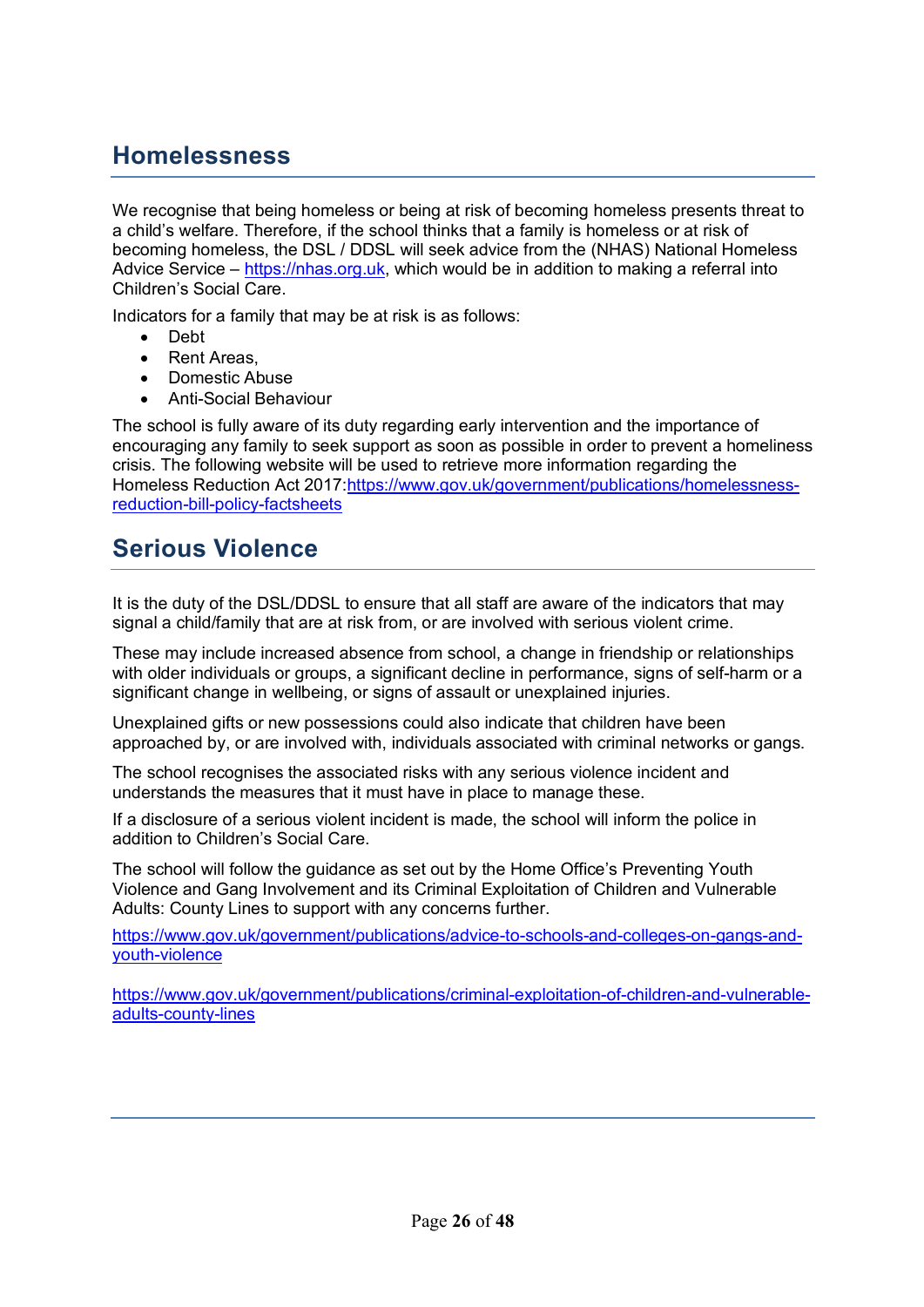# **Forced Marriage**

The school is aware that forcing a person into a marriage is a crime in England and Wales and recognises its role in safeguarding children from forced marriage.

It is of the understanding that: A forced marriage is one entered into without the full and free consent of one or both parties and where violence, threats or any other form of coercion is used to cause a person to enter into a marriage. Threats can be physical or emotional and psychological. A lack of full and free consent can be where a person does not consent or where they cannot consent (if they have learning disabilities, for example). Nevertheless, some communities use religion and culture as a way to coerce a person into marriage.

If the school have any concerns regarding forced marriage it will sought advice from the published statutory guidance and multi-agency guidelines on pages 35-36. They will also contact the Forced Marriage Unit on 020 7008 0151 –  $\frac{f_{\text{mu}}}{dt_{\text{co.9}}}$ 

# **Up-Skirting**

We are aware that up-skirting is now a criminal offence and therefore we have a duty to report this to the police as well as Children's Social Care.

It is of the understanding of the school that 'Upskirting' is taking a picture under a person's clothing without them knowing, with the intention of viewing their genitals or buttocks to obtain sexual gratification, or cause the victim humiliation, distress or alarm.

The school will obtain additional guidance about Up-Skirting from the following website: https://www.gov.uk/government/news/upskirting-law-comes-into-force

# **Children in the Court System**

The school is aware that sometimes children are required to give evidence in criminal courts, either for crimes committed against them or for crimes they have witnessed.

If the school has a child who is required to appear in court, the school will take the appropriate guidance to support the child by referring to the 'Going to Court' document on the following website: https://www.gov.uk/government/publications/young-witness-bookletfor-5-to-11-year-olds as well as follow the advice from Children's Services.

### **Children with Family Members in Prison**

As a school, we are aware that approximately 200,000 children in England and Wales have a parent sent to prison each year. We also understand that children with a family in prison may be at risk of poor outcomes including poverty, stigma, isolation and poor mental health. If a child at Hindsford does have a family member in prison, the school will seek advice for NICCO https://www.nicco.org.uk/ which provides information designed to support professionals working with offenders and their children, to help mitigate negative consequences for those children.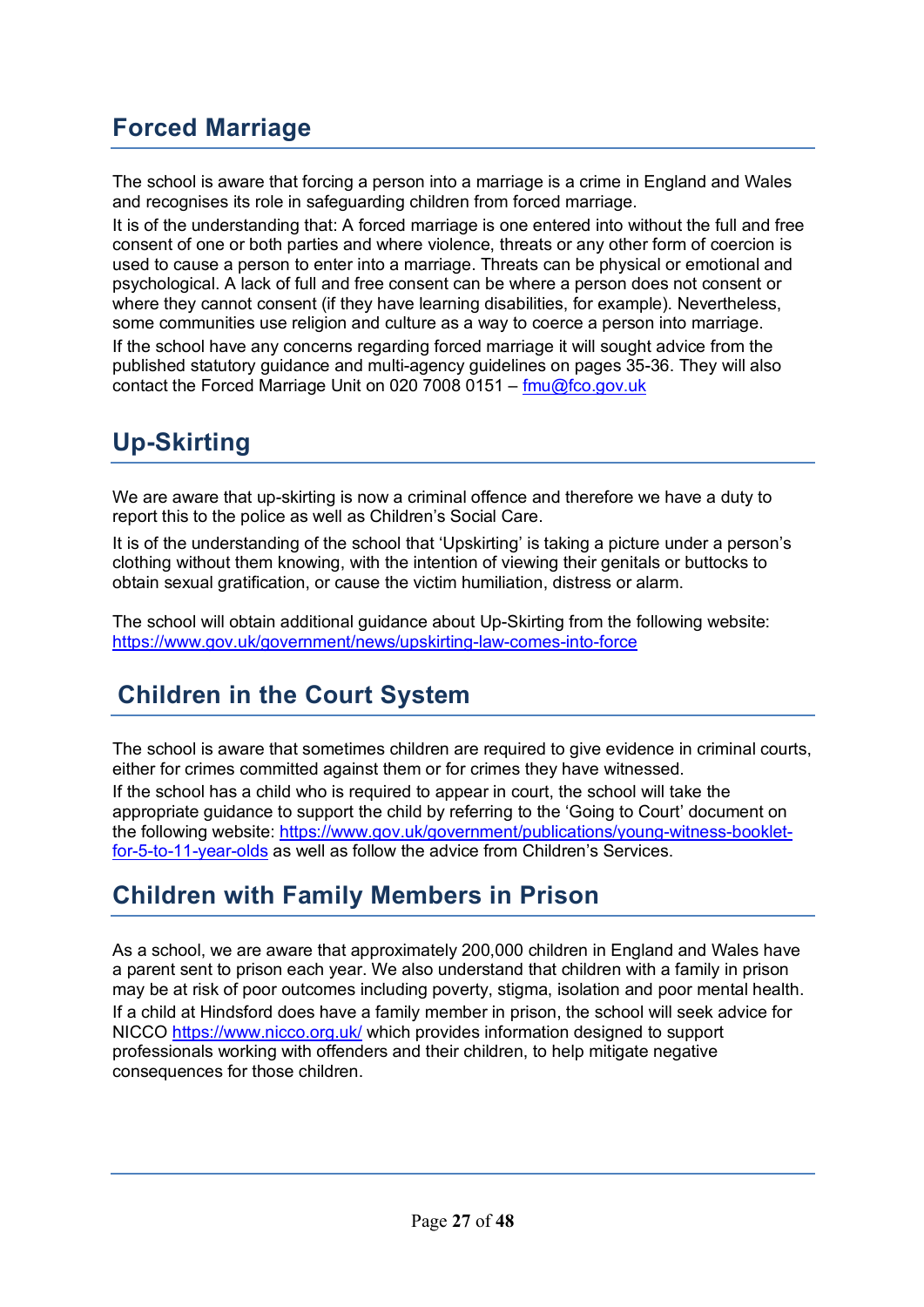# **Monitoring and Evaluation**

Our child protection policy and procedures will be monitored and updated by:

- Governing Body visits to the education setting
- SLT drop ins and discussions with children, young people and staff
- Pupil / student surveys and questionnaires
- Scrutiny of exclusion and attendance data
- Scrutiny of GB minutes
- Logs of bullying / racist / behaviour incidents for SLT and GB to monitor
- Review of parental concerns and parent / carer questionnaires
- Review of the use of intervention strategies such as nurture room and isolation room.

This policy should be read in alongside the following policies relevant to the safety and welfare of our pupils as set out on pages 4 and 5.

# **Pupils at Home: Covid-19**

Due to the closure of the school, there are a number of children at home each day. As the school has a morning and afternoon zoom session scheduled each day and issued devices so that they can access these zoom sessions, it is the expectation of the school for all children at home to attend these meetings as much as possible. This is so that the school can monitor the well-being of its pupils, support with their home learning and maintain contact with them.

It is the responsibility of the class teacher to keep a register of attendance at these zoom sessions and to follow the procedures as set out below if a child is not attending these regularly or at all:

- 1) Contact the parent/carer via dojo and explain that the school is concerned because the child is not attending the zoom meetings. Ask if there is anything that the school can do to help. If there is no improvement over the next few days, move to step 2.
- 2) Call the parent/carer to speak to them about their child's attendance at the zoom meetings. If there is no improvement over the next few days, move to step 3.
- 3) SLT member to call the parent/carer to see if the school can support with home learning and attendance at the zoom sessions. If there is no improvement over the next few days, move to step 4.
- 4) SLT member to carry out a home visit so that contact is made and discussions can be had about the best provision for the child.

Staff should also be vigilant when the children are on zoom with regard to their behaviour, manner and home setting. If a member of staff is concerned by anything that they see or hear, they should report this on CPOMS.

If a staff member has concerns regarding a family breaching government guidance, they should log their concerns on CPOMS.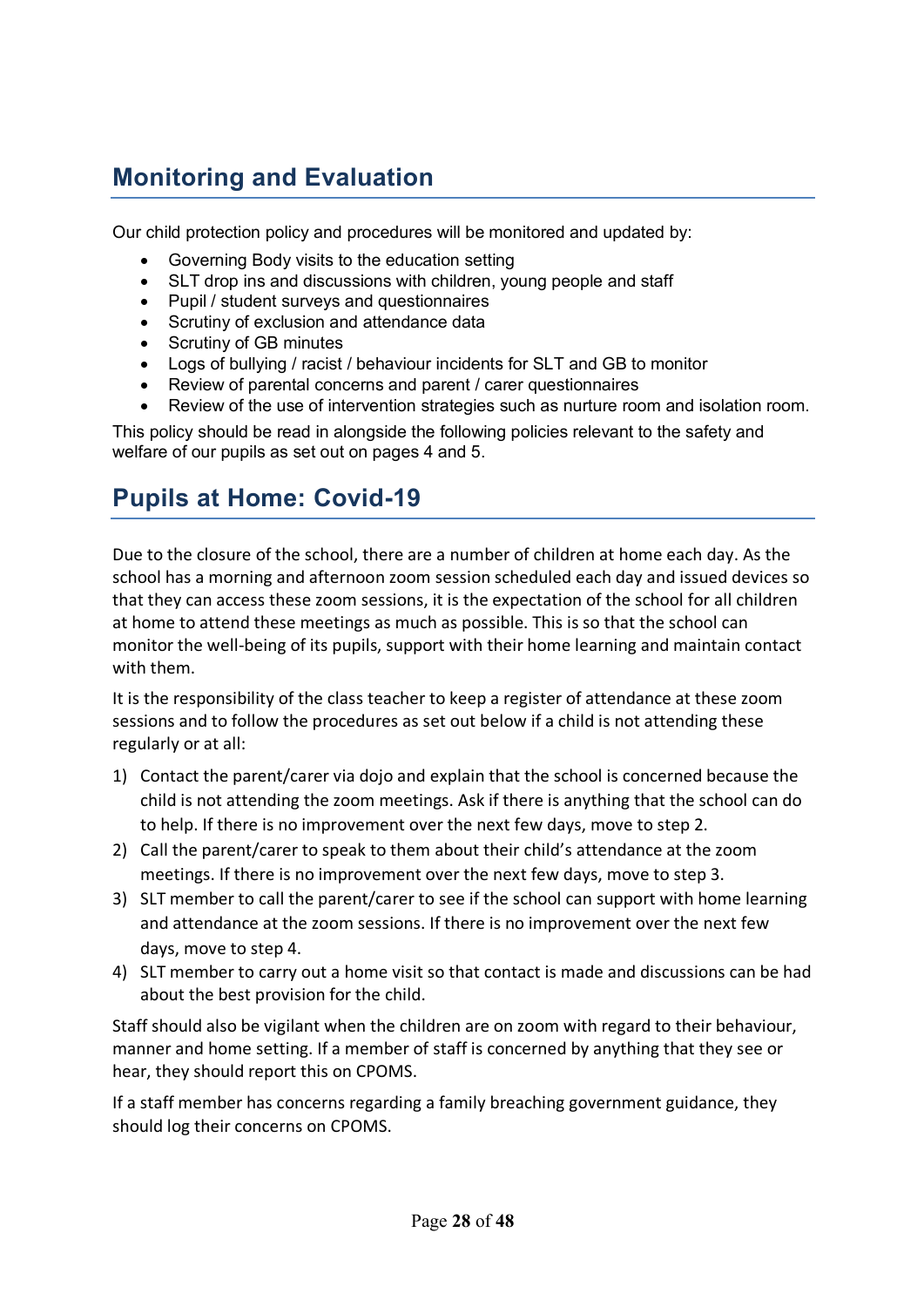# **Glossary**

| A Child                                                                 | A person who has not yet reached their 18 <sup>th</sup> birthday.                                                                                                                                                                                                                                                                                                                                                                                                                                                                                                                                                                            |
|-------------------------------------------------------------------------|----------------------------------------------------------------------------------------------------------------------------------------------------------------------------------------------------------------------------------------------------------------------------------------------------------------------------------------------------------------------------------------------------------------------------------------------------------------------------------------------------------------------------------------------------------------------------------------------------------------------------------------------|
| Abuse                                                                   | A form of maltreatment of a child. Somebody may abuse or neglect a child<br>by inflicting harm, or by failing to act to prevent harm. Children may be<br>abused in a family or in an institutional or community setting by those who<br>know them or, more rarely by others (e.g. via the internet). They may be<br>abused by an adult or adults or another child or children.                                                                                                                                                                                                                                                               |
| Bullying &<br>Cyberbullying                                             | Behaviour that is:<br>repeated<br>intended to hurt someone either physically or emotionally<br>often aimed at certain groups, for example because of race, religion,<br>gender or sexual orientation                                                                                                                                                                                                                                                                                                                                                                                                                                         |
| <b>Child Protection</b>                                                 | Activity that is undertaken to protect specific children who are suffering, or<br>are likely to suffer, significant harm.                                                                                                                                                                                                                                                                                                                                                                                                                                                                                                                    |
| Child sexual<br>exploitation<br>(CSE)                                   | Child sexual exploitation is a form of child sexual abuse. It occurs where<br>an individual or group takes advantage of an imbalance of power to<br>coerce, manipulate or deceive a child or young person under the age of<br>18 into sexual activity (a) in exchange for something the victim needs or<br>wants, and/or (b) for the financial advantage or increased status of the<br>perpetrator or facilitator. The victim may have been sexually exploited<br>even if the sexual activity appears consensual. Child sexual exploitation<br>does not always involve physical contact; it can also occur through the<br>use of technology. |
| Children with<br>Special<br>Educational<br>Needs and/or<br>disabilities | SEN - a child or young person has SEN if they have a learning difficulty or<br>disability which calls for special educational provision to be made for him<br>or her.<br>Disability - a physical or mental impairment which has a long-term and<br>substantial adverse effect on their ability to carry out normal day-to-day<br>activities.                                                                                                                                                                                                                                                                                                 |
| <b>County Lines</b>                                                     | Criminal exploitation is also known as 'county lines' and is when gangs<br>and organised crime networks exploit children to sell drugs. Often these<br>children are made to travel across counties, and they use dedicated<br>mobile phone 'lines' to supply drugs                                                                                                                                                                                                                                                                                                                                                                           |
| Contextual<br>Safeguarding                                              | Contextual Safeguarding is an approach to understanding, and<br>responding to, young people's experiences of significant harm beyond<br>their families. It recognises that the different relationships that young<br>people form in their neighbourhoods, schools and online can feature<br>violence and abuse.                                                                                                                                                                                                                                                                                                                              |
| Criminal<br>Exploitation                                                | Involves young people under the age of 18 in exploitative situations,<br>relationships or contexts, where they may be manipulated or coerced into<br>committing crime on behalf of an individual or gang in return for gifts,<br>these may include: friendship or peer acceptance, but also cigarettes,<br>drugs, alcohol or even food and accommodation.                                                                                                                                                                                                                                                                                    |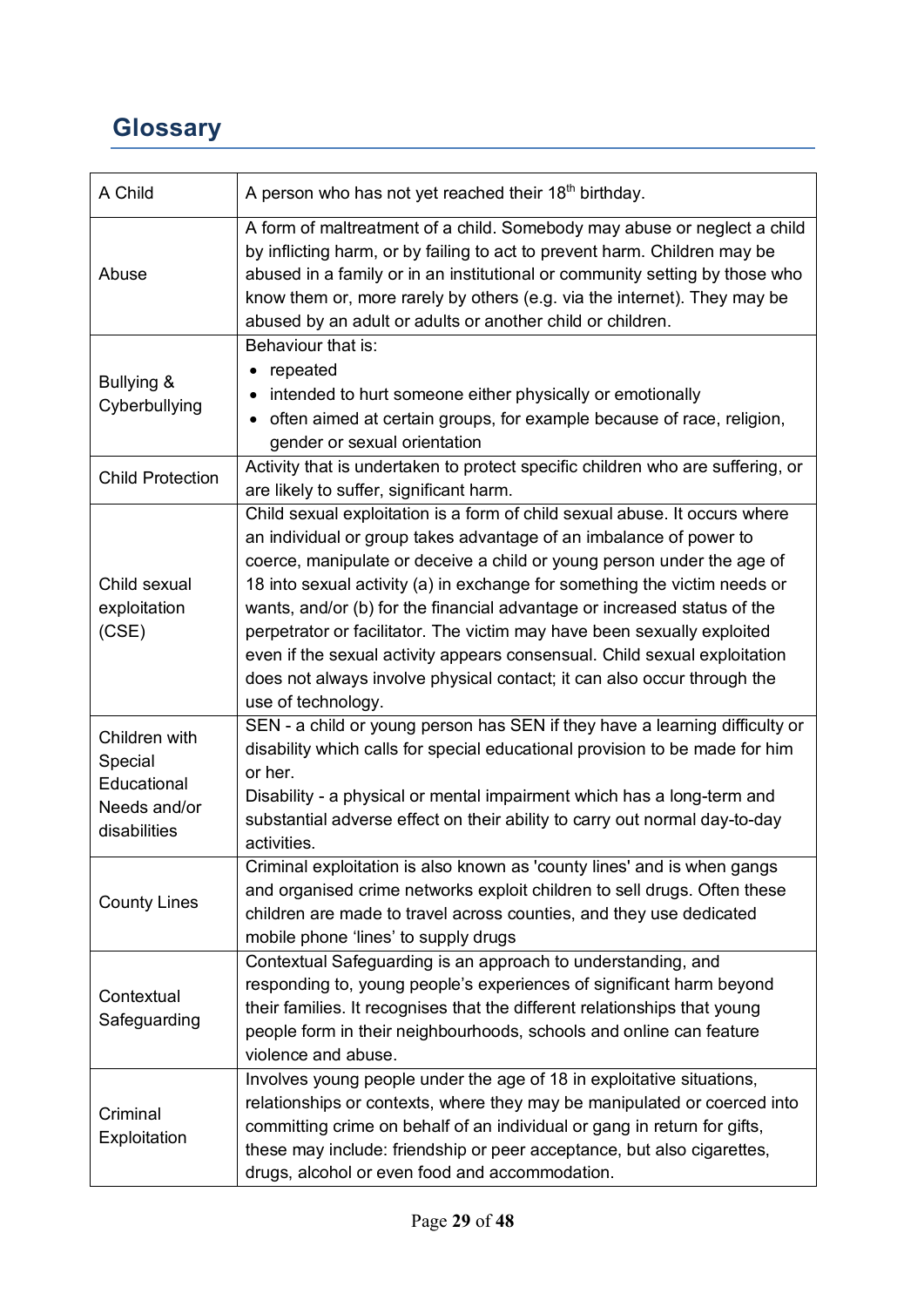| Domestic Abuse                            | any incident or pattern of incidents of controlling, coercive, threatening<br>behaviour, violence or abuse between those aged 16 or over who are, or<br>have been, intimate partners or family members regardless of gender or<br>sexuality. The abuse can encompass, but is not limited to:<br>psychological<br>physical<br>٠<br>sexual<br>financial<br>emotional<br>Intervening early and as soon as possible to tackle problems emerging for                                                                                                                                                                                                                                                                                                                                                                                                                                                                                                                                                                                                                                                                                                                                    |
|-------------------------------------------|------------------------------------------------------------------------------------------------------------------------------------------------------------------------------------------------------------------------------------------------------------------------------------------------------------------------------------------------------------------------------------------------------------------------------------------------------------------------------------------------------------------------------------------------------------------------------------------------------------------------------------------------------------------------------------------------------------------------------------------------------------------------------------------------------------------------------------------------------------------------------------------------------------------------------------------------------------------------------------------------------------------------------------------------------------------------------------------------------------------------------------------------------------------------------------|
| Early Help                                | children, young people and families with a population most at risk of<br>developing problems. Effective intervention may occur at any point in a<br>child or young person's life.                                                                                                                                                                                                                                                                                                                                                                                                                                                                                                                                                                                                                                                                                                                                                                                                                                                                                                                                                                                                  |
| <b>Emotional Abuse</b>                    | The persistent emotional maltreatment of a child such as to cause severe<br>and adverse effects on the child's emotional development. It may involve<br>conveying to a child that they are worthless or unloved, inadequate, or<br>valued only insofar as they meet the needs of another person.<br>It may include not giving the child opportunities to express their views,<br>deliberately silencing them or 'making fun' of what they say or how they<br>communicate. It may feature age or developmentally inappropriate<br>expectations being imposed on children. These may include interactions<br>that are beyond a child's developmental capability as well as<br>overprotection and limitation of exploration and learning, or preventing the<br>child participating in normal social interaction. It may involve seeing or<br>hearing the ill-treatment of another. It may involve serious bullying<br>(including cyberbullying), causing children frequently to feel frightened or<br>in danger, or the exploitation or corruption of children. Some level of<br>emotional abuse is involved in all types of maltreatment of a child,<br>although it may occur alone. |
| <b>Female Genital</b><br>Mutilation (FGM) | Female genital mutilation (FGM) is a procedure where the female genitals<br>are deliberately cut, injured or changed, but where there's no medical<br>reason for this to be done.                                                                                                                                                                                                                                                                                                                                                                                                                                                                                                                                                                                                                                                                                                                                                                                                                                                                                                                                                                                                  |
| Gangs & Youth<br>Violence                 | Defining a gang is difficult. They tend to fall into three categories; peer<br>groups, street gangs and organised crime groups. It can be common for<br>groups of children and young people to gather together in public places to<br>socialise, and although some peer group gatherings can lead to increased<br>antisocial behaviour and low level youth offending, these activities should<br>not be confused with the serious violence of a Street Gang.<br>A Street Gang can be described as a relatively durable, predominantly<br>street-based group of children who see themselves (and are seen by<br>others) as a discernible group for whom crime and violence is integral to<br>the group's identity.                                                                                                                                                                                                                                                                                                                                                                                                                                                                  |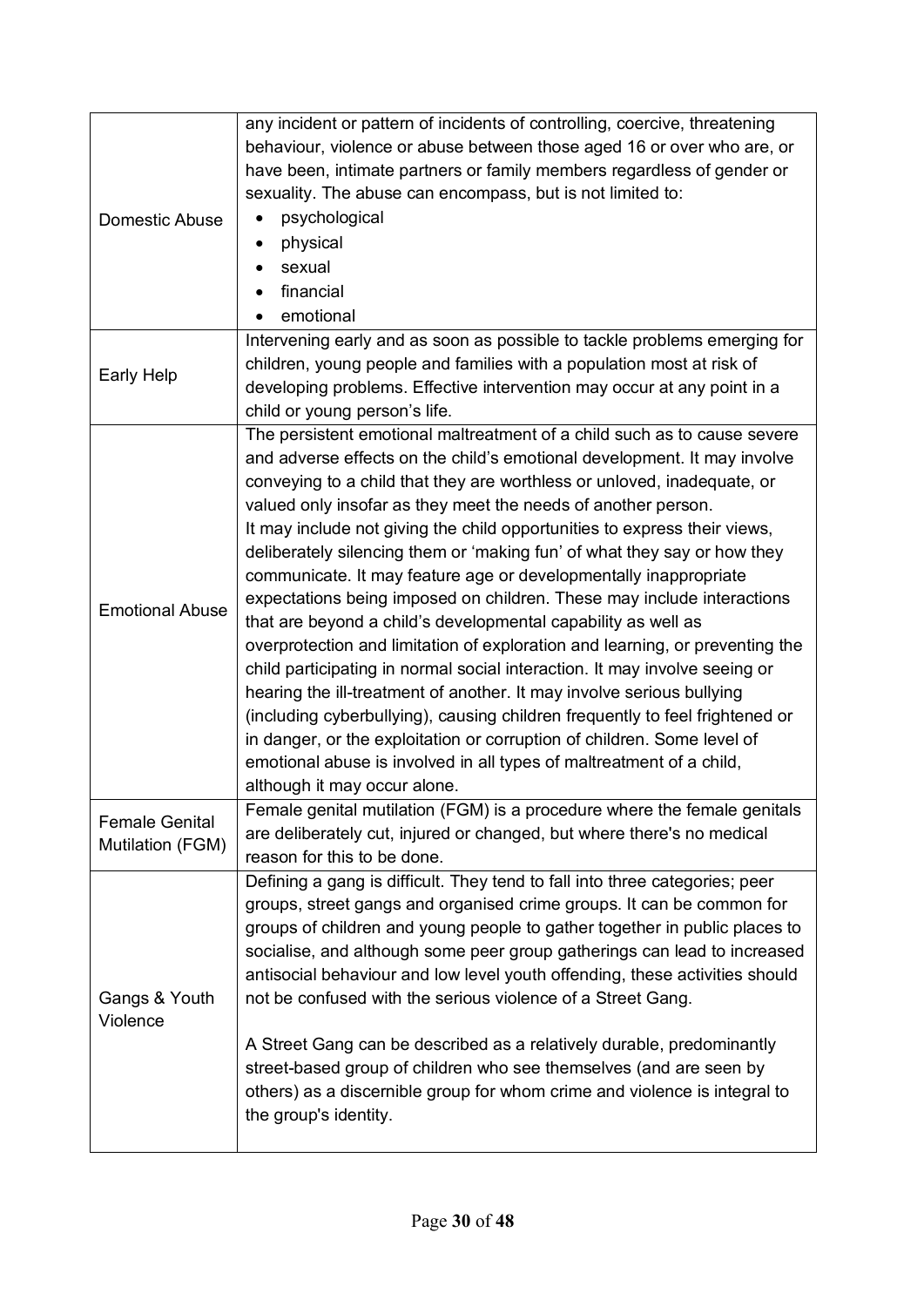|                          | An organised criminal group is a group of individuals normally led by                                                                   |
|--------------------------|-----------------------------------------------------------------------------------------------------------------------------------------|
|                          | adults for whom involvement in crime is for personal gain (financial or                                                                 |
|                          | otherwise).                                                                                                                             |
|                          | Hostility or prejudice based on one of the following things:                                                                            |
|                          | disability                                                                                                                              |
| Hate                     | race                                                                                                                                    |
|                          | religion                                                                                                                                |
|                          | transgender identity<br>٠                                                                                                               |
|                          | sexual orientation.                                                                                                                     |
| Honour-based             | Honour based violence is a violent crime or incident which may have been                                                                |
| violence                 | committed to protect or defend the honour of the family or community.                                                                   |
|                          | Neglect is the persistent failure to meet a child's basic physical and/or                                                               |
|                          | psychological needs, likely to result in the serious impairment of the child's                                                          |
|                          | health or development. Neglect may occur during pregnancy as a result of                                                                |
|                          | maternal substance abuse. Once a child is born, neglect may involve a                                                                   |
|                          | parent or carer failing to:                                                                                                             |
| Neglect                  | • Protect a child from physical and emotional harm or danger.                                                                           |
|                          | . Ensure adequate supervision (including the use of inadequate care-                                                                    |
|                          | givers).                                                                                                                                |
|                          | . Ensure access to appropriate medical care or treatment.                                                                               |
|                          | . It may also include neglect of, or unresponsiveness to, a child's basic                                                               |
|                          | emotional needs.                                                                                                                        |
| Peer on Peer             | Peer on peer abuse occurs when a young person is exploited, bullied and                                                                 |
| Abuse                    | / or harmed by their peers who are the same or similar age; everyone<br>directly involved in peer on peer abuse is under the age of 18. |
|                          | A form of abuse which may involve hitting, shaking, throwing, poisoning,                                                                |
|                          | burning or scalding, drowning, suffocating or otherwise causing physical                                                                |
| <b>Physical Abuse</b>    | harm to a child. Physical harm may also be caused when a parent or carer                                                                |
|                          | fabricates the symptoms of, or deliberately induces, illness in a child.                                                                |
|                          | A private fostering arrangement is one that is made privately (without the                                                              |
|                          | involvement of a local authority) for the care of a child under the age of 16                                                           |
|                          | years (under 18, if disabled) by someone other than a parent or close                                                                   |
| <b>Private Fostering</b> | relative, in their own home, with the intention that it should last for 28 days                                                         |
|                          | or more. (Close family relative is defined as a 'grandparent, brother, sister,                                                          |
|                          | uncle or aunt' and includes half-siblings and step-parents; it does not                                                                 |
|                          | include great-aunts or uncles, great grandparents or cousins.)                                                                          |
|                          | Radicalisation refers to the process by which a person comes to support                                                                 |
|                          | terrorism and forms of extremism leading to terrorism.                                                                                  |
|                          |                                                                                                                                         |
| Radicalisation &         | Extremism is vocal or active opposition to fundamental British values,                                                                  |
| Extremism                | including democracy, the rule of law, individual liberty and mutual respect                                                             |
|                          | and tolerance of different faiths and beliefs. We also include in our                                                                   |
|                          | definition of extremism calls for the death of members of our armed                                                                     |
|                          | forces, whether in this country or overseas.                                                                                            |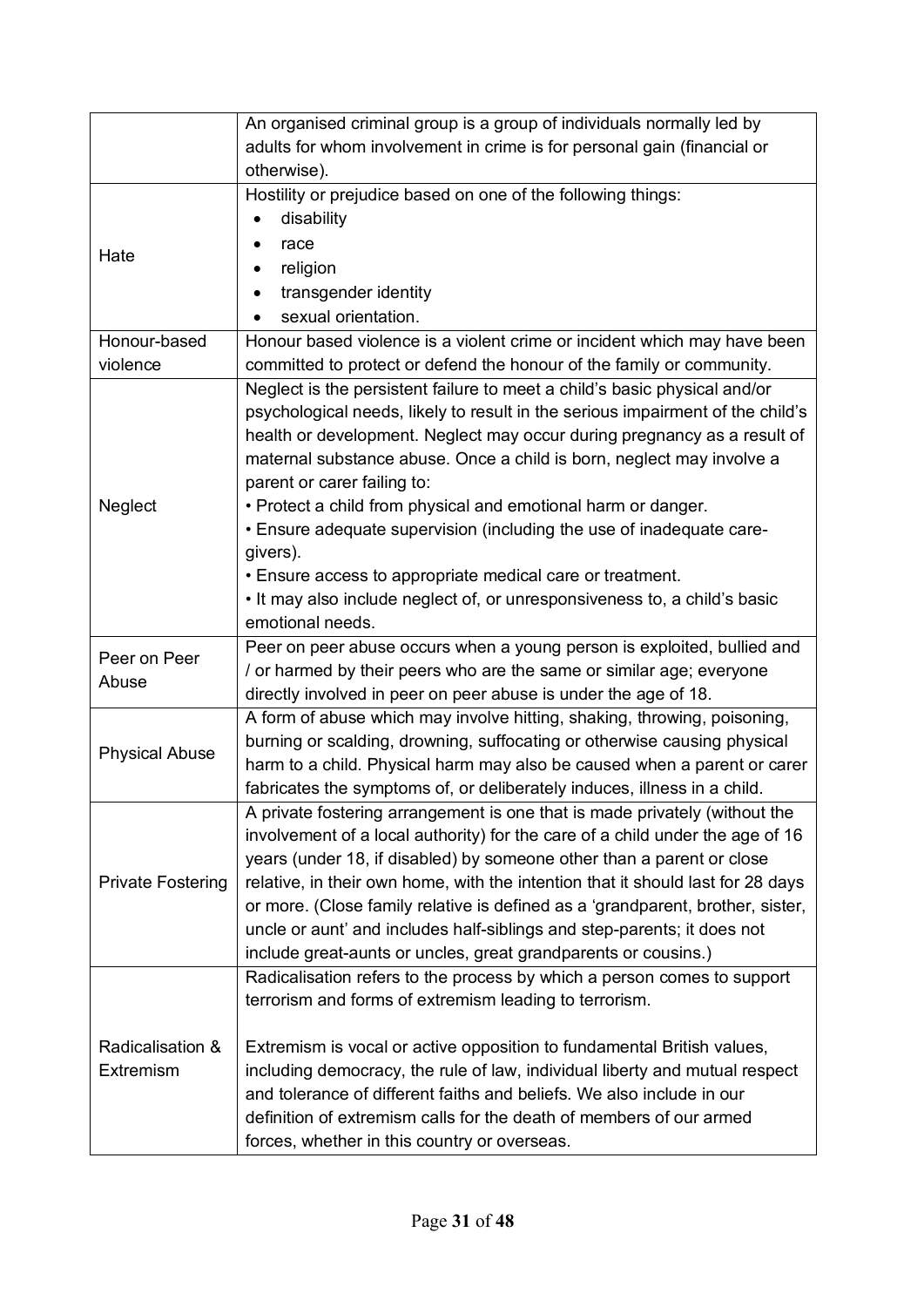|                     | Teen relationship abuse consists of the same patterns of coercive and            |  |  |
|---------------------|----------------------------------------------------------------------------------|--|--|
| Relationship        | controlling behaviour as domestic abuse. These patterns might include            |  |  |
| Abuse               | some or all of the following: sexual abuse, physical abuse, financial            |  |  |
|                     | abuse, emotional abuse and psychological abuse.                                  |  |  |
|                     | protecting children from maltreatment;<br>$\bullet$                              |  |  |
| Safeguarding        | preventing impairment of children's health or development;                       |  |  |
| and promoting       | ensuring that children grow up in circumstances consistent with the<br>$\bullet$ |  |  |
| the welfare of      | provision of safe and effective care; and                                        |  |  |
| children            | taking action to enable all children to have the best outcomes.                  |  |  |
|                     | Sexting is when someone shares sexual, naked or semi-naked images or             |  |  |
|                     | videos of themselves or others, or sends sexually explicit messages.             |  |  |
| Sexting             | They can be sent using mobiles, tablets, smartphones, and laptops - any          |  |  |
|                     | device that allows you to share media and messages.                              |  |  |
|                     | Involves forcing or enticing a child or young person to take part in sexual      |  |  |
|                     | activities, not necessarily involving a high level of violence, whether or not   |  |  |
|                     | the child is aware of what is happening. The activities may involve              |  |  |
|                     | physical contact, including assault by penetration (for example rape or oral     |  |  |
|                     | sex) or non-penetrative acts such as masturbation, kissing, rubbing and          |  |  |
| <b>Sexual Abuse</b> | touching outside of clothing.                                                    |  |  |
|                     | They may also include non-contact activities, such as involving children in      |  |  |
|                     | looking at, or in the production of, sexual images, watching sexual              |  |  |
|                     | activities, encouraging children to behave in sexually inappropriate ways,       |  |  |
|                     | or grooming a child in preparation for abuse (including via the internet).       |  |  |
|                     | Sexual abuse is not solely perpetrated by adult males. Women can also            |  |  |
|                     | commit acts of sexual abuse, as can other children                               |  |  |
|                     | Trafficking in persons shall mean the recruitment, transportation, transfer,     |  |  |
|                     | harbouring or receipt of persons, by means of the threat or use of force or      |  |  |
|                     | other forms of coercion, of abduction, of fraud, of deception, of abuse of       |  |  |
| Trafficking         | power or of a position of vulnerability or of the giving or receiving of         |  |  |
|                     | payments or benefits to achieve the consent of a person having control of        |  |  |
|                     | another person, for the purpose of exploitation. Exploitation shall include,     |  |  |
|                     | at a minimum, the exploitation of the prostitution of others or other forms      |  |  |
|                     | of sexual exploitation, forced labour or services, slavery or practices          |  |  |
|                     | similar to slavery, servitude or removal of organs.                              |  |  |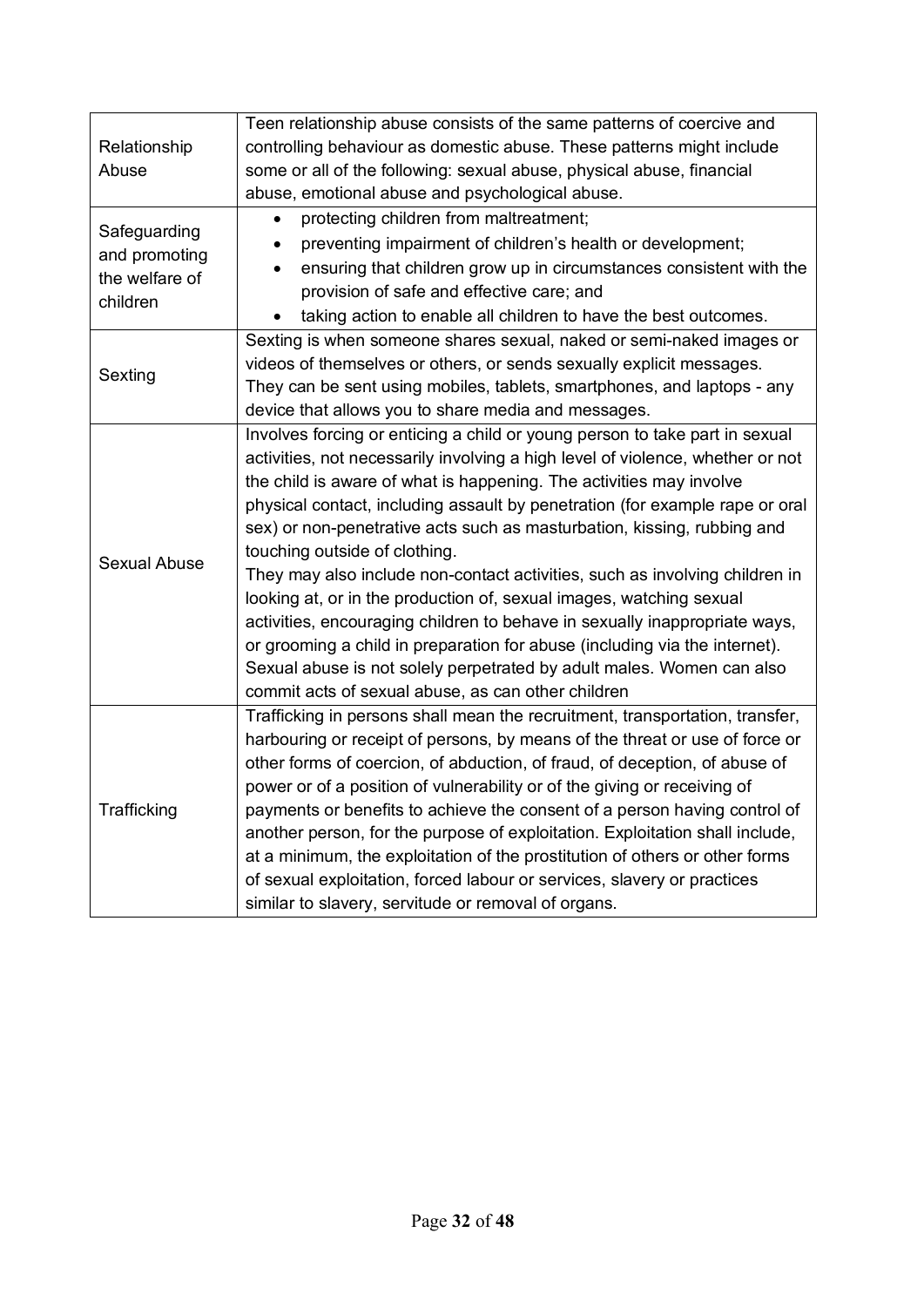### **Appendix One: Recognising Signs of Child Abuse**

### *Signs of Abuse in Children***:**

The following non-specific signs may indicate something is wrong:

- Significant change in behaviour
- Extreme anger or sadness
- Aggressive and attention-seeking behaviour
- Suspicious bruises with unsatisfactory explanations
- Lack of self-esteem
- Self-injury
- Depression
- Age inappropriate sexual behaviour
- Child Sexual Exploitation.

### *Risk Indicators:*

The factors described in this section are frequently found in cases of child abuse. Their presence is not proof that abuse has occurred, but:

- Must be regarded as indicators of the possibility of significant harm
- Justifies the need for careful assessment and discussion with designated / named / lead person, manager, (or in the absence of all those individuals, an experienced colleague)
- May require consultation with and / or referral to Children's Services

The absence of such indicators does not mean that abuse or neglect has not occurred. In an abusive relationship the child may:

- Appear frightened of the parent/s
- Act in a way that is inappropriate to her/his age and development (though full account needs to be taken of different patterns of development and different ethnic groups)

The parent or carer may:

- Persistently avoid child health promotion services and treatment of the child's episodic illnesses
- Have unrealistic expectations of the child
- Frequently complain about/to the child and may fail to provide attention or praise (high criticism/low warmth environment)
- Be absent or misusing substances
- Persistently refuse to allow access on home visits
- Be involved in domestic abuse

Staff should be aware of the potential risk to children when individuals, previously known or suspected to have abused children, move into the household.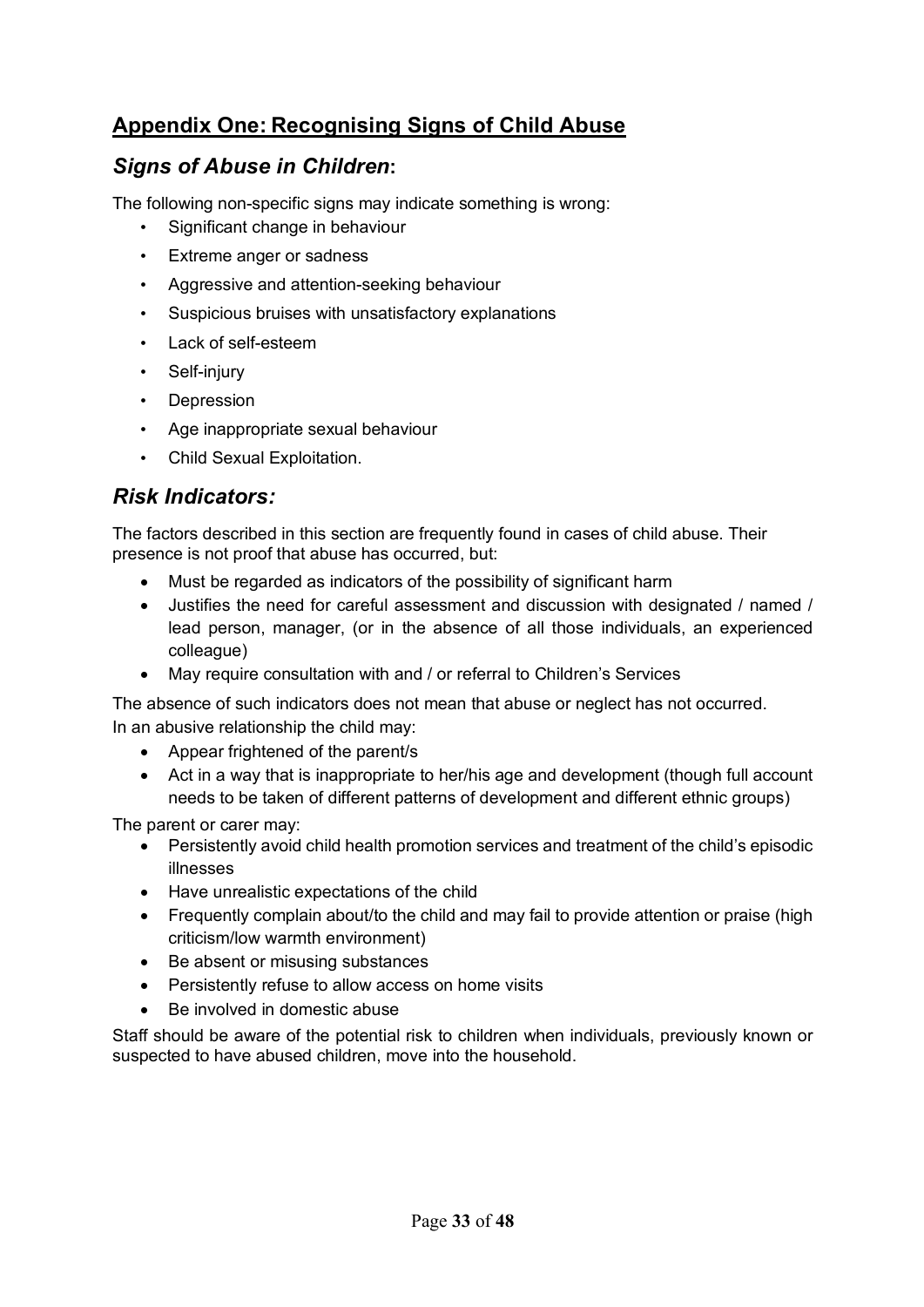### *Recognising Physical Abuse:*

The following are often regarded as indicators of concern:

- $\div$  An explanation which is inconsistent with an injury
- $\div$  Several different explanations provided for an injury
- ❖ Unexplained delay in seeking treatment
- $\cdot \cdot$  The parents/carers are uninterested or undisturbed by an accident or injury
- $\div$  Parents are absent without good reason when their child is presented for treatment
- \* Repeated presentation of minor injuries (which may represent a "cry for help" and if ignored could lead to a more serious injury)
- $\div$  Family use of different doctors and A&E departments
- $\div$  Reluctance to give information or mention previous injuries.

#### **Bruising**

Children can have accidental bruising, but the following must be considered as non-accidental unless there is evidence or an adequate explanation provided:

- $\div$  Any bruising to a pre-crawling or pre-walking baby
- \* Bruising in or around the mouth, particularly in small babies which may indicate force feeding
- $\cdot \cdot$  Two simultaneous bruised eyes, without bruising to the forehead, (rarely accidental, though a single bruised eye can be accidental or abusive)
- \* Repeated or multiple bruising on the head or on sites unlikely to be injured accidentally
- v Variation in colour possibly indicating injuries caused at different times
- $\cdot \cdot$  The outline of an object used e.g. belt marks, hand prints or a hair brush
- \* Bruising or tears around, or behind, the earlobe/s indicating injury by pulling or twisting
- $\div$  Bruising around the face
- ❖ Grasp marks on small children
- $\div$  Bruising on the arms, buttocks and thighs may be an indicator of sexual abuse

#### **Bite Marks**

Bite marks can leave clear impressions of the teeth. Human bite marks are oval or crescent shaped. Those over 3 cm in diameter are more likely to have been caused by an adult or older child.

A medical opinion should be sought where there is any doubt over the origin of the bite.

#### **Burns and Scalds**

It can be difficult to distinguish between accidental and non-accidental burns and scalds, and will always require experienced medical opinion. Any burn with a clear outline may be suspicious e.g.:

- $\div$  Circular burns from cigarettes (but may be friction burns if along the bony protuberance of the spine)
- $\div$  Linear burns from hot metal rods or electrical fire elements
- $\div$  Burns of uniform depth over a large area
- $\div$  Scalds that have a line indicating immersion or poured liquid (a child getting into hot water is his/her own accord will struggle to get out and cause splash marks)
- Old scars indicating previous burns/scalds which did not have appropriate treatment or adequate explanation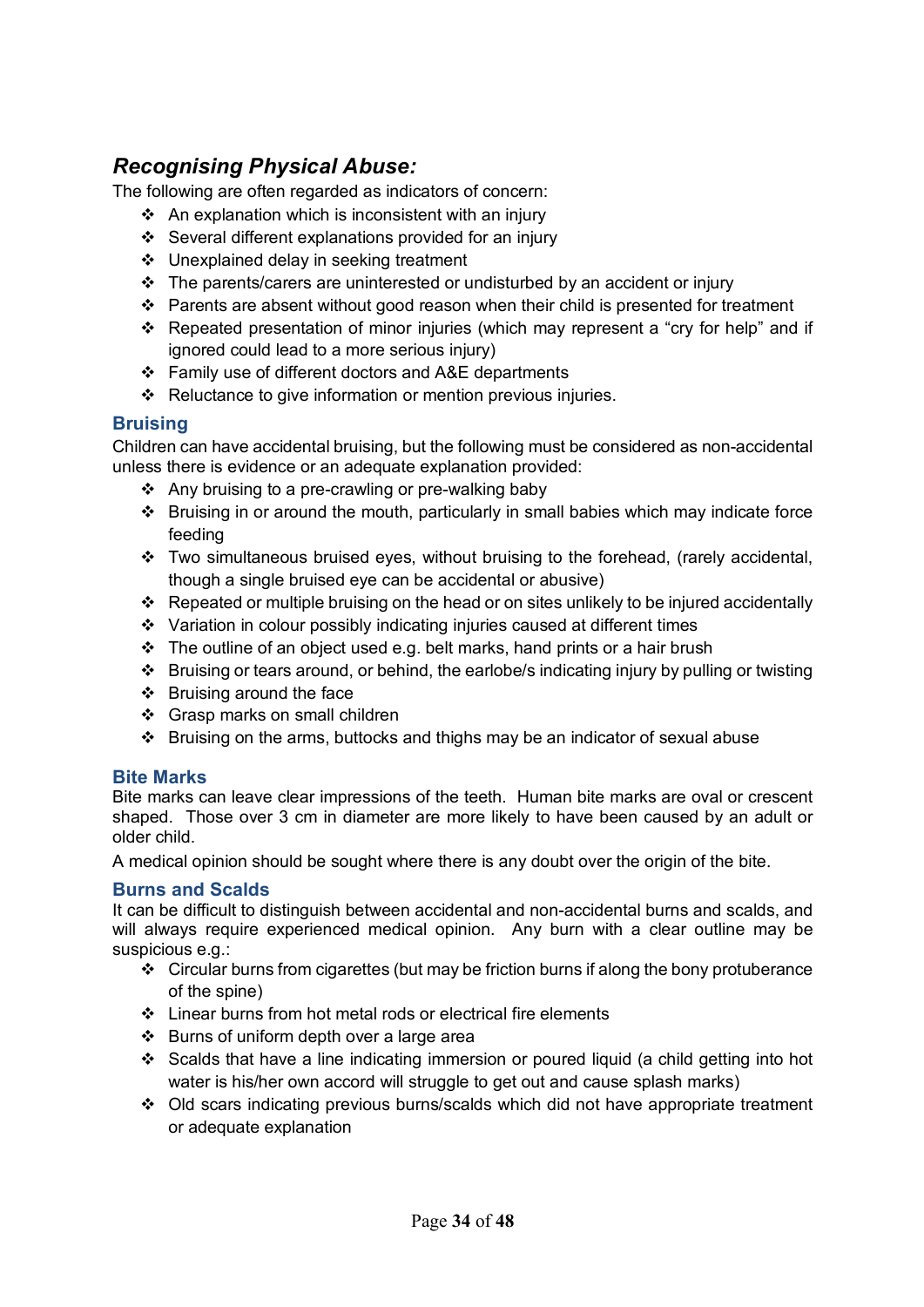Scalds to the buttocks of a small child, particularly in the absence of burns to the feet, are indicative of dipping into a hot liquid or bath.

#### **Fractures**

Fractures may cause pain, swelling and discolouration over a bone or joint.

Non-mobile children rarely sustain fractures.

There are grounds for concern if:

- $\cdot \cdot$  The history provided is vague, non-existent or inconsistent with the fracture type
- $\div$  There are associated old fractures
- Medical attention is sought after a period of delay when the fracture has caused symptoms such as swelling, pain or loss of movement
- $\div$  There is an unexplained fracture in the first year of life

#### **Scars**

A large number of scars or scars of different sizes or ages, or on different parts of the body, may suggest abuse.

### *Recognising Emotional Abuse:*

Emotional abuse may be difficult to recognise, as the signs are usually behavioural rather than physical. The manifestations of emotional abuse might also indicate the presence of other kinds of abuse.

The indicators of emotional abuse are often also associated with other forms of abuse. The following may be indicators of emotional abuse:

- Developmental delay
- Abnormal attachment between a child and parent/carer e.g. anxious, indiscriminate or not attachment
- Indiscriminate attachment or failure to attach
- Aggressive behaviour towards others
- Scapegoated within the family
- Frozen watchfulness, particularly in pre-school children
- Low self esteem and lack of confidence
- Withdrawn or seen as a "loner" difficulty relating to others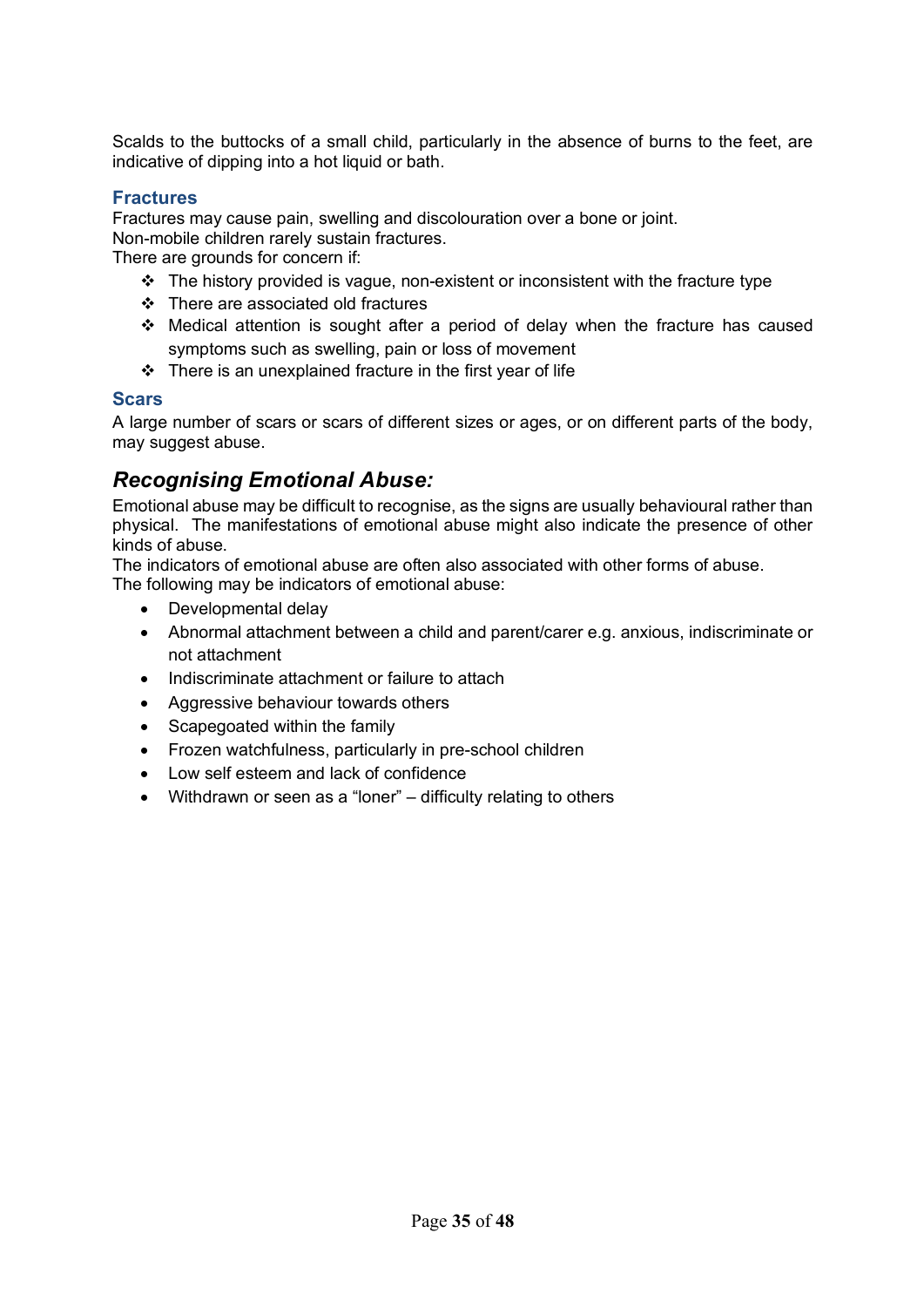### *Recognising Signs of Sexual Abuse:*

Boys and girls of all ages may be sexually abused and are frequently scared to say anything due to guilt and/or fear. This is particularly difficult for a child to talk about and full account should be taken of the cultural sensitivities of any individual child/family.

Recognition can be difficult, unless the child discloses and is believed. There may be no physical signs and indications are likely to be emotional/behavioural.

Some behavioural indicators associated with this form of abuse are:

- $\div$  Inappropriate sexualised conduct
- v Sexually explicit behaviour, play or conversation, inappropriate to the child's age
- v Continual and inappropriate or excessive masturbation
- v Self-harm (including eating disorder), self mutilation and suicide attempts
- $\cdot$  Involvement in prostitution or indiscriminate choice of sexual partners
- $\div$  An anxious unwillingness to remove clothes e.g. for sports events (but this may be related to cultural norms or physical difficulties)

Some physical indicators associated with this form of abuse are:

- $\div$  Pain or itching of genital area
- ❖ Blood on underclothes
- $\hat{P}$  Pregnancy in a younger girl where the identity of the father is not disclosed
- $\cdot \cdot$  Physical symptoms such as injuries to the genital or anal area, bruising to buttocks, abdomen and thighs, sexually transmitted disease, presence of semen on vagina, anus, external genitalia or clothing

#### *Sexual Abuse by Young People:*

The boundary between what is abusive and what is part of normal childhood or youthful experimentation can be blurred. The determination of whether behaviour is developmental, inappropriate or abusive will hinge around the related concepts of true consent, power imbalance and exploitation. This may include children and young people who exhibit a range of sexually problematic behaviour such as indecent exposure, obscene telephone calls, fetishism, bestiality and sexual abuse against adults, peers or children.

**Developmental Sexual Activity** encompasses those actions that are to be expected from children and young people as they move from infancy through to an adult understanding of their physical, emotional and behavioural relationships with each other. Such sexual activity is essentially information gathering and experience testing. It is characterised by mutuality and of the seeking of consent.

**Inappropriate Sexual Behaviour** can be inappropriate socially, in appropriate to development, or both. In considering whether behaviour fits into this category, it is important to consider what negative effects it has on any of the parties involved and what concerns it raises about a child or young person. It should be recognised that some actions may be motivated by information seeking, but still cause significant upset, confusion, worry, physical damage, etc. it may also be that the behaviour is "acting out" which may derive from other sexual situations to which the child or young person has been exposed.

If an act appears to have been inappropriate, there may still be a need for some form of behaviour management or intervention. For some children, educative inputs may be enough to address the behaviour.

Abusive sexual activity included any behaviour involving coercion, threats, aggression together with secrecy, or where one participant relies on an unequal power base.

#### *Assessment:*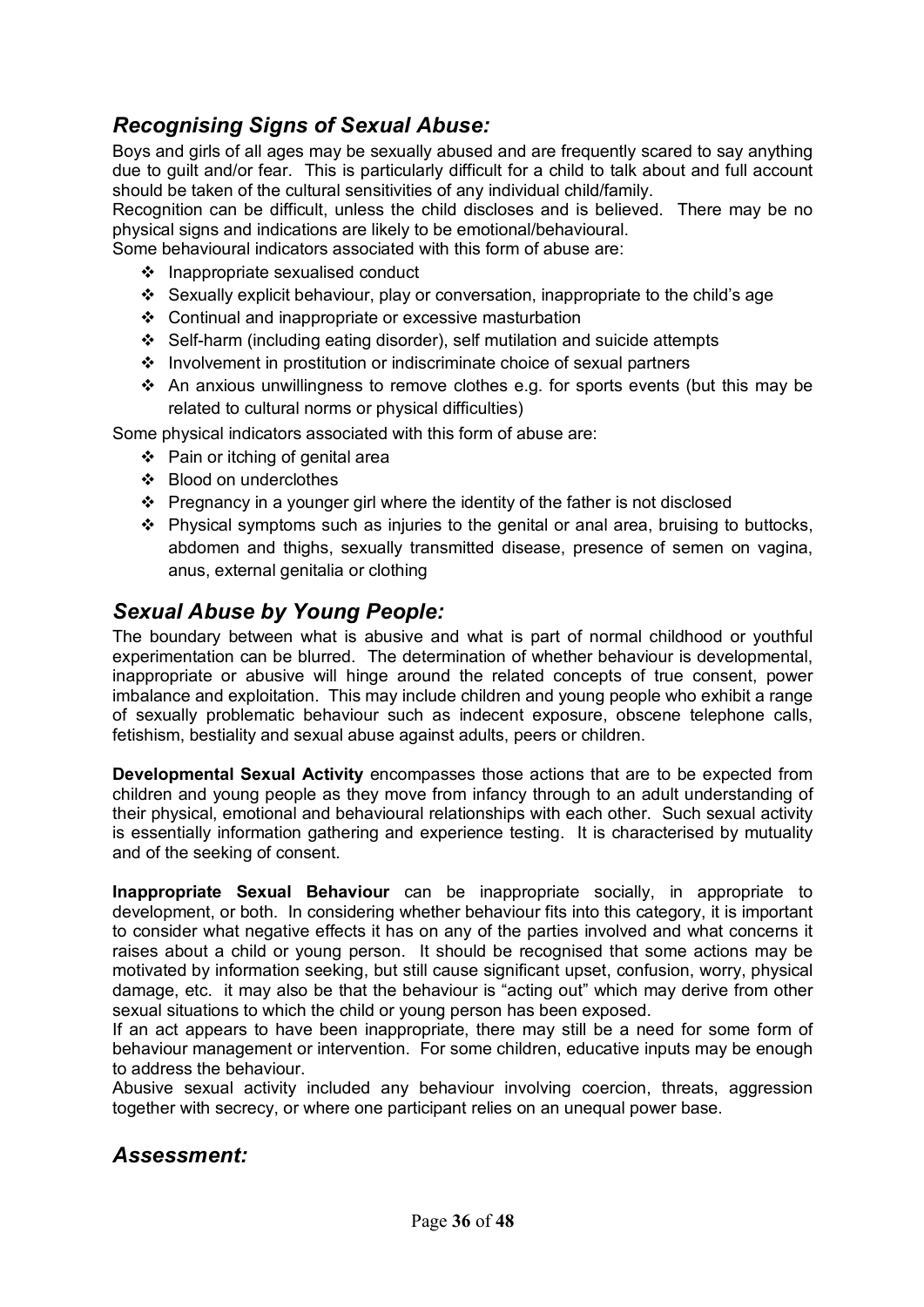In order to more fully determine the nature of the incident the following factors should be given consideration. The presence of exploitation in terms of:

- **Equality**  consider differentials of physical, cognitive and emotional development, power and control and authority, passive and assertive tendencies
- **Consent** agreement including all the following:
	- $\circ$  Understanding that is proposed based on age, maturity, development level, functioning and experience
	- o Knowledge of society's standards for what is being proposed
	- o Awareness of potential consequences and alternatives
	- o Assumption that agreements or disagreements will be respected equally
	- o Voluntary decision
	- o Mental competence
- **Coercion –** the young perpetrator who abuses may use techniques like bribing, manipulation and emotional threats of secondary gains and losses that is loss of love, friendship, etc. Some may use physical force, brutality or the threat of these regardless of victim resistance.

In evaluating sexual behaviour of children and young people, the above information should be used only as a guide.

#### *Recognising Neglect:*

Evidence of neglect is built up over a period of time and can cover different aspects of parenting. Indicators include:

- Failure by parents or carers to meet the basic essential needs e.g. adequate food, clothes, warmth, hygiene and medical care
- A child seen to be listless, apathetic and irresponsive with no apparent medical cause
- Failure of child to grow within normal expected pattern, with accompanying weight loss
- Child thrives away from home environment
- Child frequently absent from school
- Child left with adults who are intoxicated or violent
- Child abandoned or left alone for excessive periods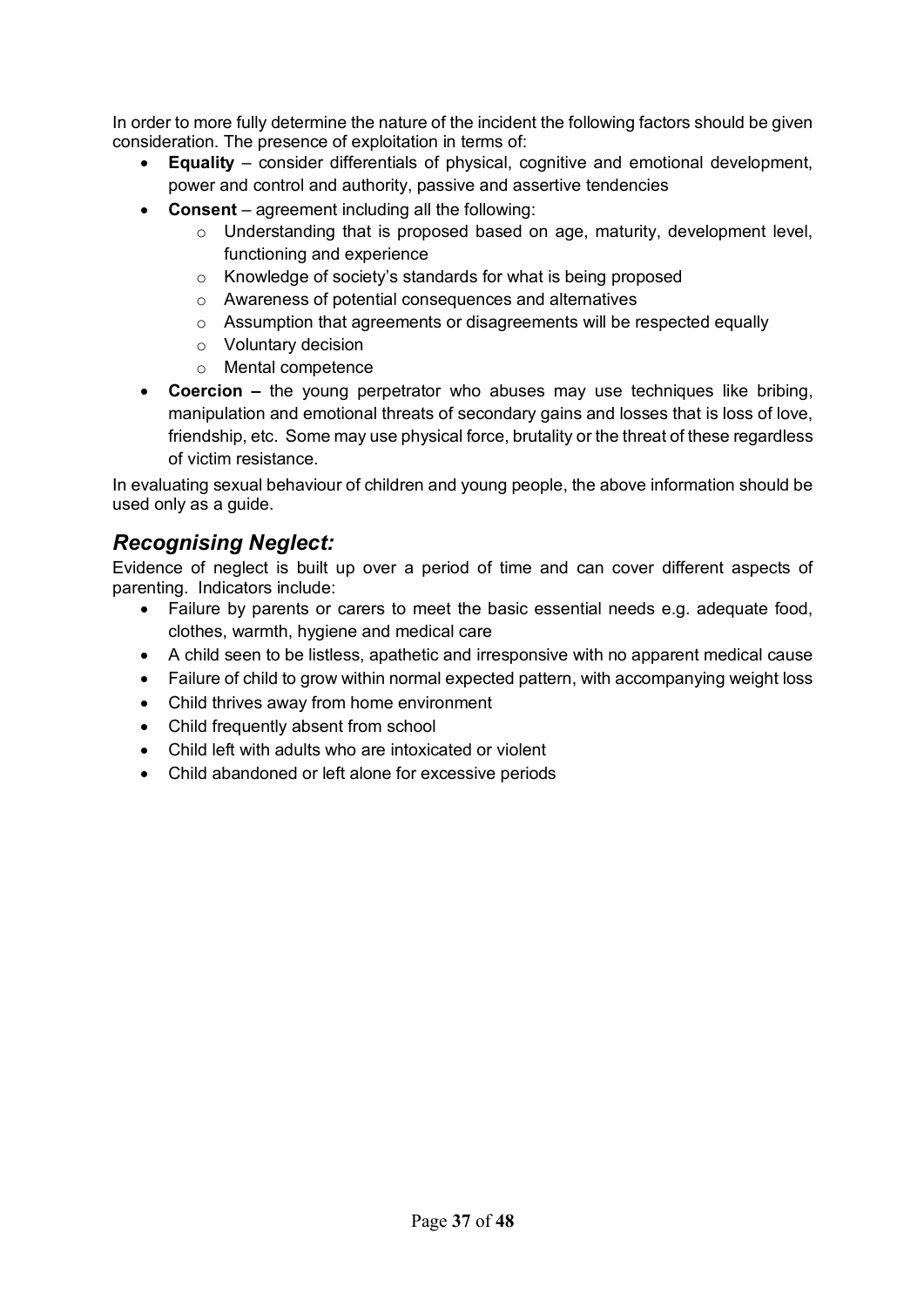### **Appendix Two: Recognising Specific Child Abuse Indicators**

### *Child Sexual Exploitation:*

The following list of indicators is not exhaustive or definitive but it does highlight common signs which can assist professionals in identifying children or young people who may be victims of sexual exploitation.

Signs include:

- underage sexual activity
- inappropriate sexual or sexualised behaviour
- sexually risky behaviour, 'swapping' sex
- repeat sexually transmitted infections
- in girls, repeat pregnancy, abortions, miscarriage
- receiving unexplained gifts or gifts from unknown sources
- having multiple mobile phones and worrying about losing contact via mobile
- having unaffordable new things (clothes, mobile) or expensive habits (alcohol, drugs)
- changes in the way they dress
- going to hotels or other unusual locations to meet friends
- seen at known places of concern
- moving around the country, appearing in new towns or cities, not knowing where they are
- getting in/out of different cars driven by unknown adults
- having older boyfriends or girlfriends
- contact with known perpetrators
- involved in abusive relationships, intimidated and fearful of certain people or situations
- hanging out with groups of older people, or anti-social groups, or with other vulnerable peers
- associating with other young people involved in sexual exploitation
- recruiting other young people to exploitative situations
- truancy, exclusion, disengagement with school, opting out of education altogether
- unexplained changes in behaviour or personality (chaotic, aggressive, sexual)
- mood swings, volatile behaviour, emotional distress
- self-harming, suicidal thoughts, suicide attempts, overdosing, eating disorders
- drug or alcohol misuse
- getting involved in crime
- police involvement, police records
- involved in gangs, gang fights, gang membership
- injuries from physical assault, physical restraint, sexual assault.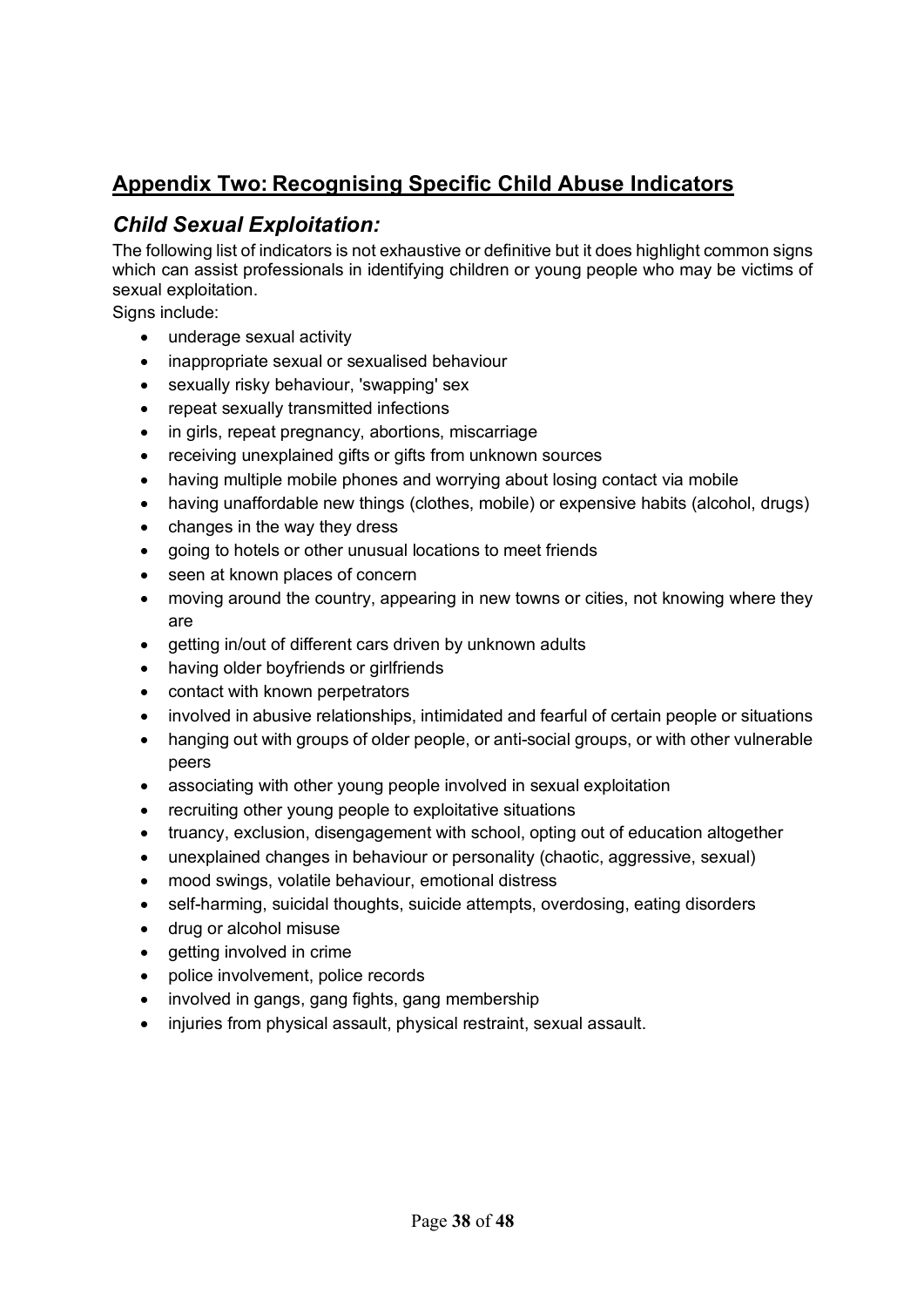### *Criminal Exploitation / County Lines:*

The following list of indicators is not exhaustive or definitive but it does highlight common signs which can assist professionals in identifying children or young people who may be victims of Criminal Exploitation / County Lines:

- Returning home late, staying out all night or going missing
- Being found in areas away from home
- Increasing drug use, or being found to have large amounts of drugs on them
- Being secretive about who they are talking to and where they are going
- Unexplained absences from school, college, training or work
- Unexplained money, phone(s), clothes or jewellery
- Increasingly disruptive or aggressive behaviour
- Using sexual, drug-related or violent language you wouldn't expect them to know
- Coming home with injuries or looking particularly dishevelled
- Having hotel cards or keys to unknown places.

#### *Forced Marriage (FM):*

This is an entirely separate issue from arranged marriage. It is a human rights abuse and falls within the Crown Prosecution Service definition of domestic violence. Young men and women can be at risk in affected ethnic groups. Whistle-blowing may come from younger siblings. Other indicators may be detected by changes in adolescent behaviours. Never attempt to intervene directly as a school or through a third party.

#### *Female Genital Mutilation (FGM):*

It is essential that staff are aware of FGM practices and the need to look for signs, symptoms and other indicators of FGM.

#### **4 types of procedure:**

Type 1 Clitoridectomy – partial/total removal of clitoris

Type 2 Excision – partial/total removal of clitoris and labia minora

Type 3 Infibulation - entrance to vagina is narrowed by repositioning the inner/outer labia

Type 4 all other procedures that may include: pricking, piercing, incising, cauterising and scraping the genital area.

#### **Why is it carried out?**

Belief that:

- FGM brings status/respect to the girl social acceptance for marriage
- Preserves a girl's virginity
- Part of being a woman / rite of passage
- Upholds family honour
- Cleanses and purifies the girl
- Gives a sense of belonging to the community
- Fulfils a religious requirement
- Perpetuates a custom/tradition
- Helps girls be clean / hygienic
- Is cosmetically desirable
- Mistakenly believed to make childbirth easier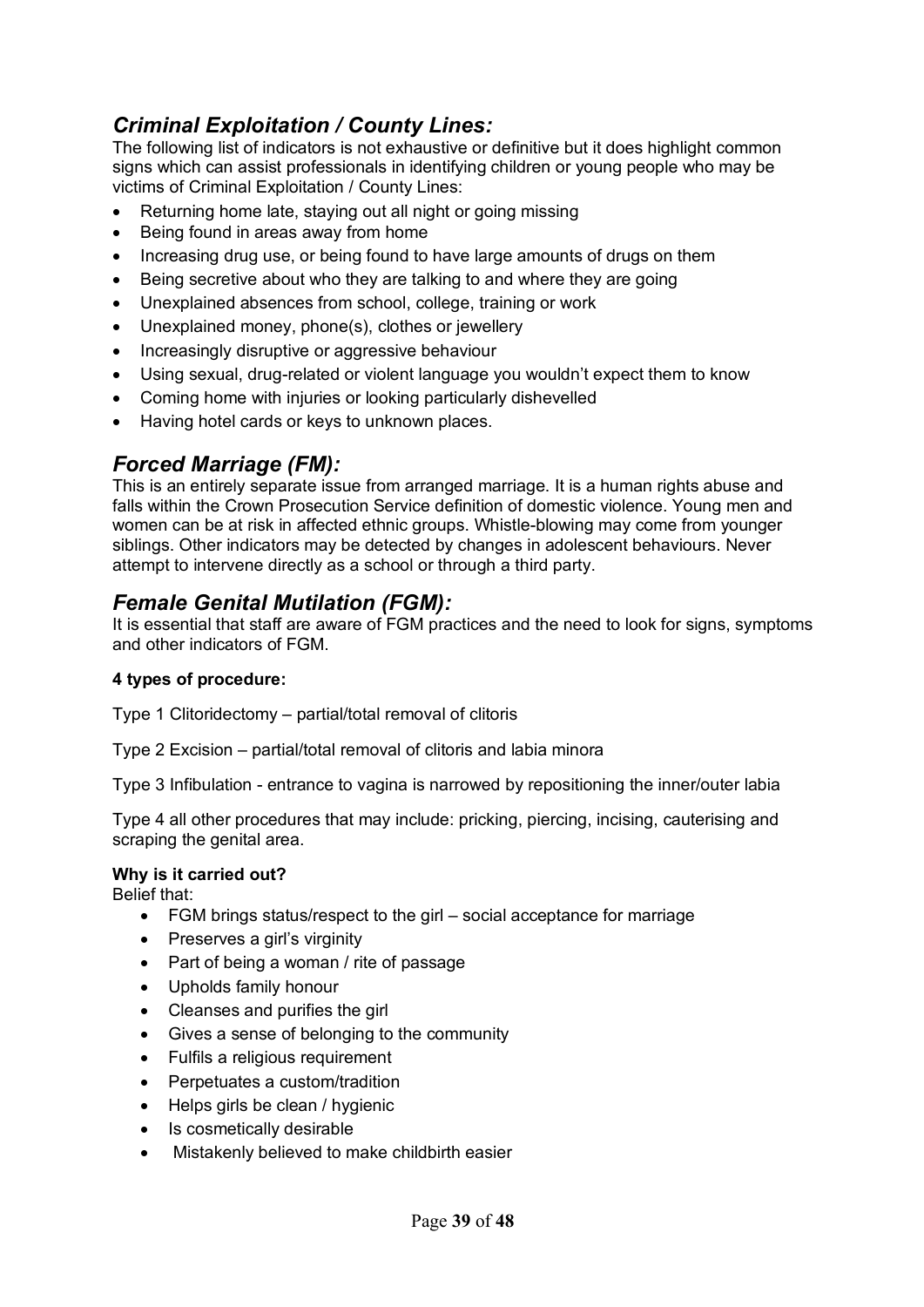Circumstances and occurrences that may point to FGM happening

- Child talking about getting ready for a special ceremony
- Family taking a long trip abroad
- Child's family being from one of the 'at risk' communities for FGM (Kenya, Somalia, Sudan, Sierra Leon, Egypt, Nigeria, Eritrea as well as non-African communities including Yemeni, Afghani, Kurdistan, Indonesia and Pakistan)
- Knowledge that the child's sibling has undergone FGM
- Child talks about going abroad to be 'cut' or to prepare for marriage

Signs that may indicate a child has undergone FGM:

- Prolonged absence from school and other activities
- Behaviour change on return from a holiday abroad, such as being withdrawn and appearing subdued
- Bladder or menstrual problems
- Finding it difficult to sit still and looking uncomfortable
- Complaining about pain between the legs
- Mentioning something somebody did to them that they are not allowed to talk about
- Secretive behaviour, including isolating themselves from the group
- Reluctance to take part in physical activity
- Repeated urinal tract infection
- Disclosure

The 'One Chance' Rule

• As with Forced Marriage there is the 'One Chance' rule. It is essential that settings /schools/colleges take action **without delay**.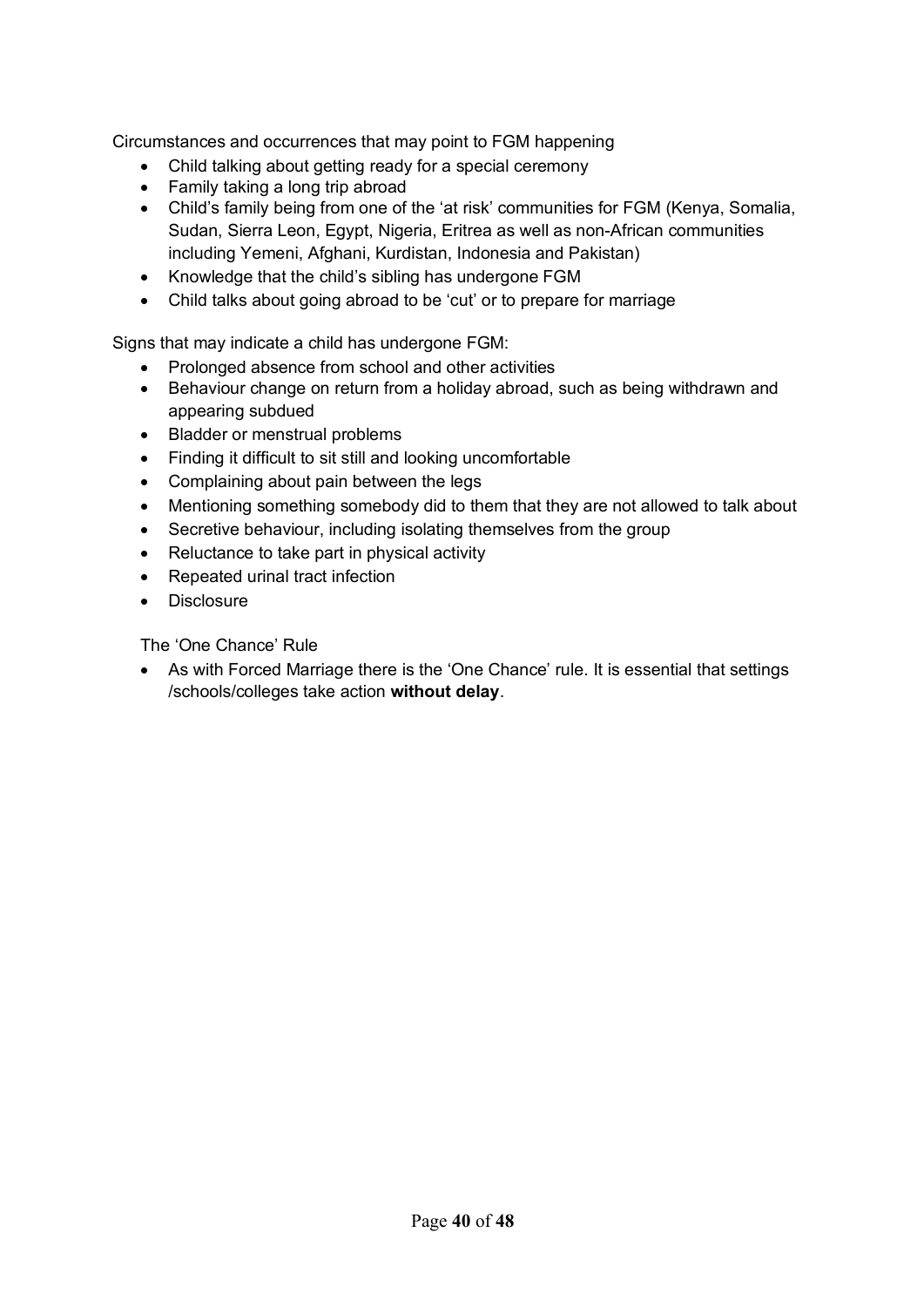#### **Appendix Three:**

To: All Schools and Academies

| Our reference:<br>Your reference: | <b>HRESC</b>                        |
|-----------------------------------|-------------------------------------|
| <b>Please ask for:</b>            | <b>HR Employment Service Centre</b> |
| <b>Extension:</b>                 | 2333                                |
| Direct line:                      | 01942 827333                        |
| Date:                             | 8 <sup>th</sup> May 2017            |



Dear Colleague

#### **DBS Checks for School Visitors**

I have been asked to confirm the situation regarding schools asking visitors to provide copies of their DBS certificate or DBS number. It is unlikely that visitors will carry their certificate with them and in many cases it will not be necessary for them to do so.

I can confirm that any visitor who is employed by Wigan Council will have had their post assessed for eligibility for a DBS Check, including an assessment of the work they do in schools. They would not have been employed without an acceptable clearance being received. Therefore, if your visitor is a current Wigan Council employee, you can be assured that they have received satisfactory clearance and you do not need to see it. You should of course check their Wigan Council badge to confirm their identity.

Further guidance on DBS checks for other visitors to school will follow.

I hope you find this advice useful. If you have any questions or wish to clarify any areas, please contact me. As lead counter signatory, I am available to provide advice on any DBS issue you may have.

Yours sincerely

Claire O'Sullivan Lead Counter Signatory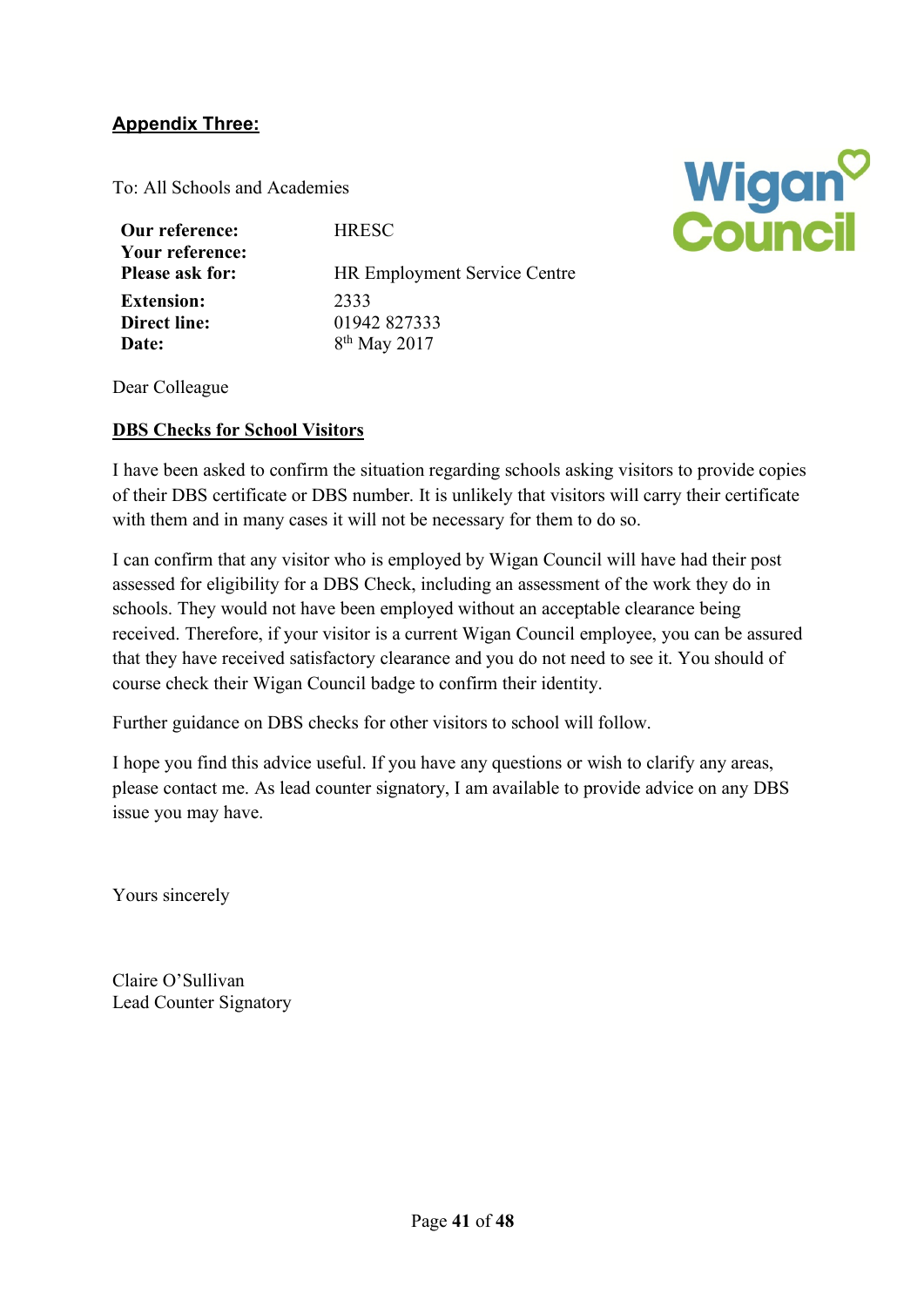# **Bridgewater Community Healthcare NHS NHS Foundation Trust**

#### **Human Resources**

Bevan House Beecham Court Smithy Brook Road Wigan WN3 6PR

Tel: 01942 482965

Wigan Borough Head Teachers 9th February 2017

Dear Head Teacher

#### **RE: DBS Checks**

Bridgewater Community Healthcare NHS Foundation Trust operates a Disclosure and Barring Service (DBS) Policy based on the requirements of the Police Act 1997 and the mandatory preemployment checking procedure requirements of the Department of Health. The Policy ensures that enhanced DBS checks are mandatory for every staff member who has access to children or vulnerable adults as part of their normal duties or standard DBS checks for staff who have access to health care records. New staff are not allowed to start in post until their DBS and all other relevant pre-employment checks have been completed. Such checks must be satisfactory and in line with national NHS safe recruitment standards.

In line with the requirements of this Policy, all staff working with children or vulnerable adults are subject to enhanced DBS checks prior to being offered a contract of employment.

All Trust staff are required to display their identification badges on their person at all times to confirm to Schools and other providers that they are subject to this safeguarding process.

Where a DBS disclosure provides information about allegations and/or convictions relating to children or an allegation is made about an existing member of staff, the nominated Senior Officer will share that information with the Local Authority Designated Officer in accordance with the requirements of Safeguarding Vulnerable Groups Act 2006.

If you have any further queries, please do not hesitate to contact the Trust's Human Resources Department via the contact details detailed at the top of this letter.

We are more than happy to work with you and members of your Team to confirm/validate our staff members' identification when they present at your premises.

Yours sincerely

**Paula Woods Assistant Director Workforce**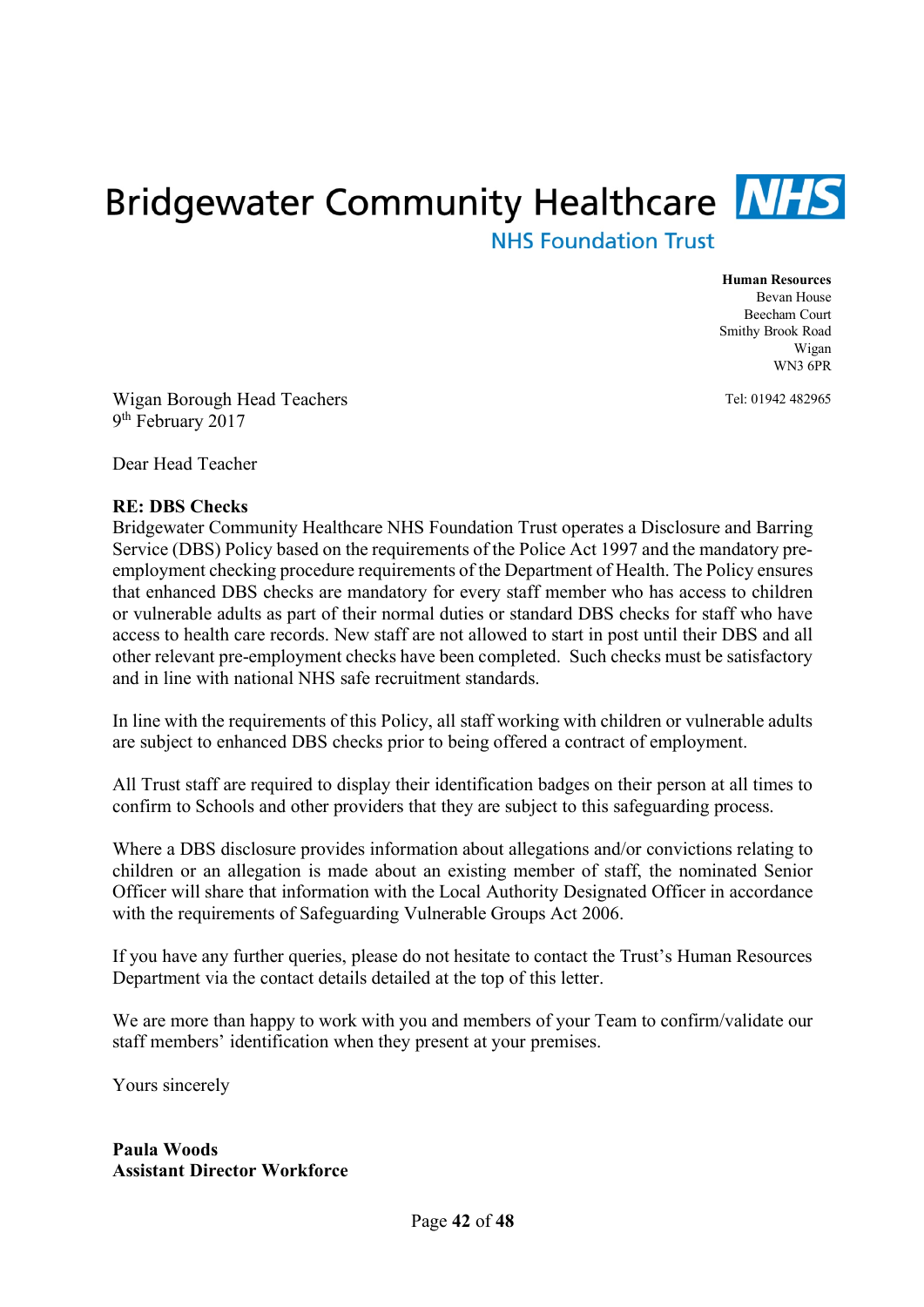### **Appendix Four:**

*School security guidance* 

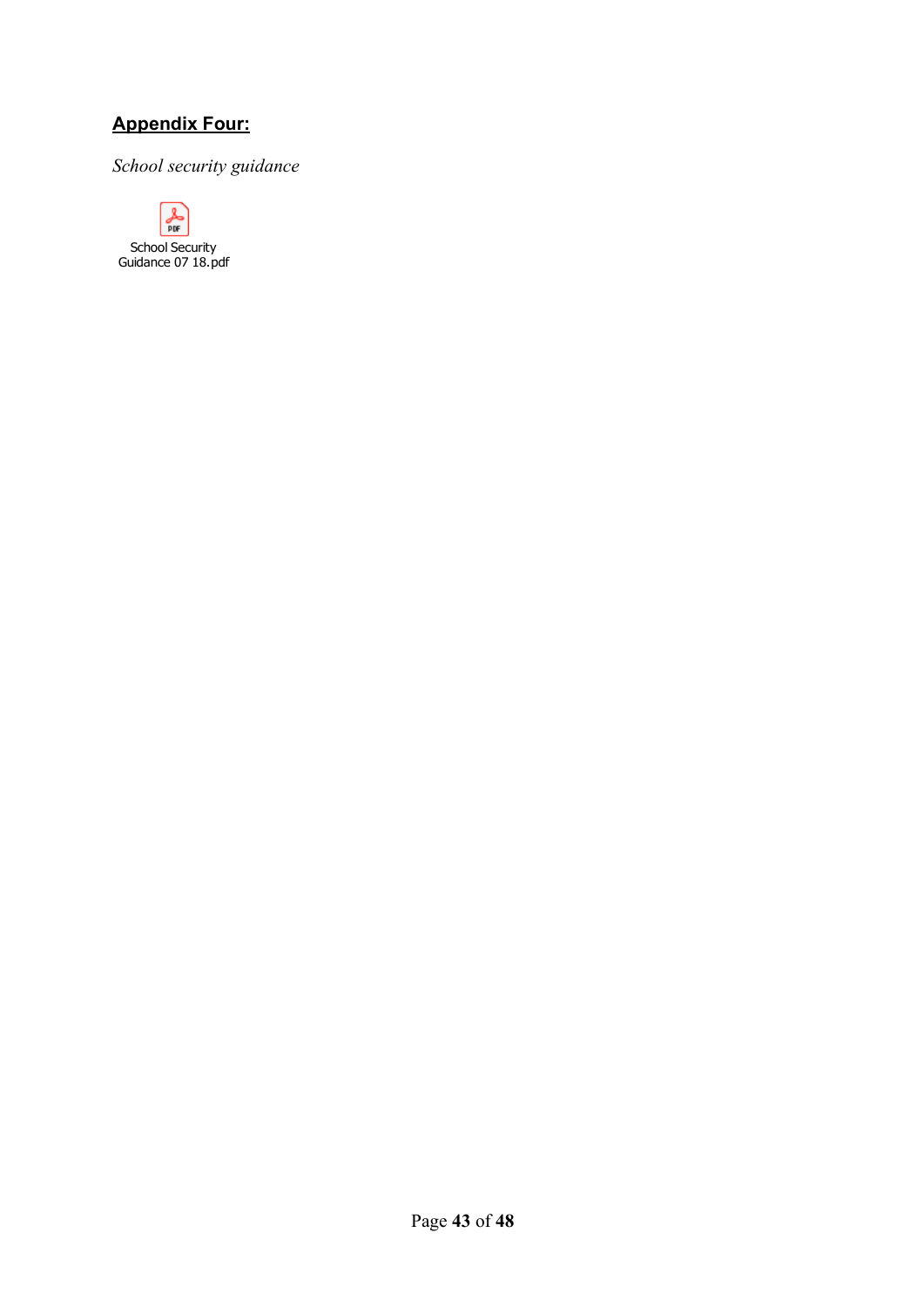### **Appendix Five:**



#### **CHILDREN MISSING EDUCATION CHECKLIST June 2018 v 2**

As outlined in the statutory guidance for Local Authorities Children missing education are children of compulsory school age who are not registered pupils at a school and are not receiving suitable education otherwise than at a school.

Where a pupil has not returned to school for ten days without authorisation the school and the local authority have a responsibility to jointly make reasonable enquiries to establish the whereabouts of the child. The appropriate completion of this checklist ensures that the Local Authority and school have fulfilled this responsibility.

It is schools responsibility to follow up all unexplained and unexpected absences in a timely manner and every effort should be made to establish the reason for a pupil's absence. If you require advice and guidance please contact the Early Help Hub on

It is important that one checklist is completed for each child within the family, please do not include all children on one.

During the first 10 days of absence (reason unknown), school must complete section 1. If, having completed the checklist the child's whereabouts remains unknown, please make a referral to the Early Help Hub  $\frac{\text{ehh}(a) \text{wigan}\cdot \text{gcsx}\cdot \text{gov}\cdot \text{uk}}{\text{Within}}$  solution 1 is completed.

#### **At any point if you feel a child is at risk of significant harm, FGM, human trafficking or sexual exploitation refer immediately to social care please contact 01942 828300**

| Child's name:                                                                          | DOB: |
|----------------------------------------------------------------------------------------|------|
| Child's Address                                                                        |      |
| Previous Address (if known)                                                            |      |
| School:                                                                                |      |
| Parent/carer's name:                                                                   |      |
| Parent/carer's address:                                                                |      |
| Contact names and numbers (including all emergency contacts and relationship to child) |      |
| Reason for CME checks:                                                                 |      |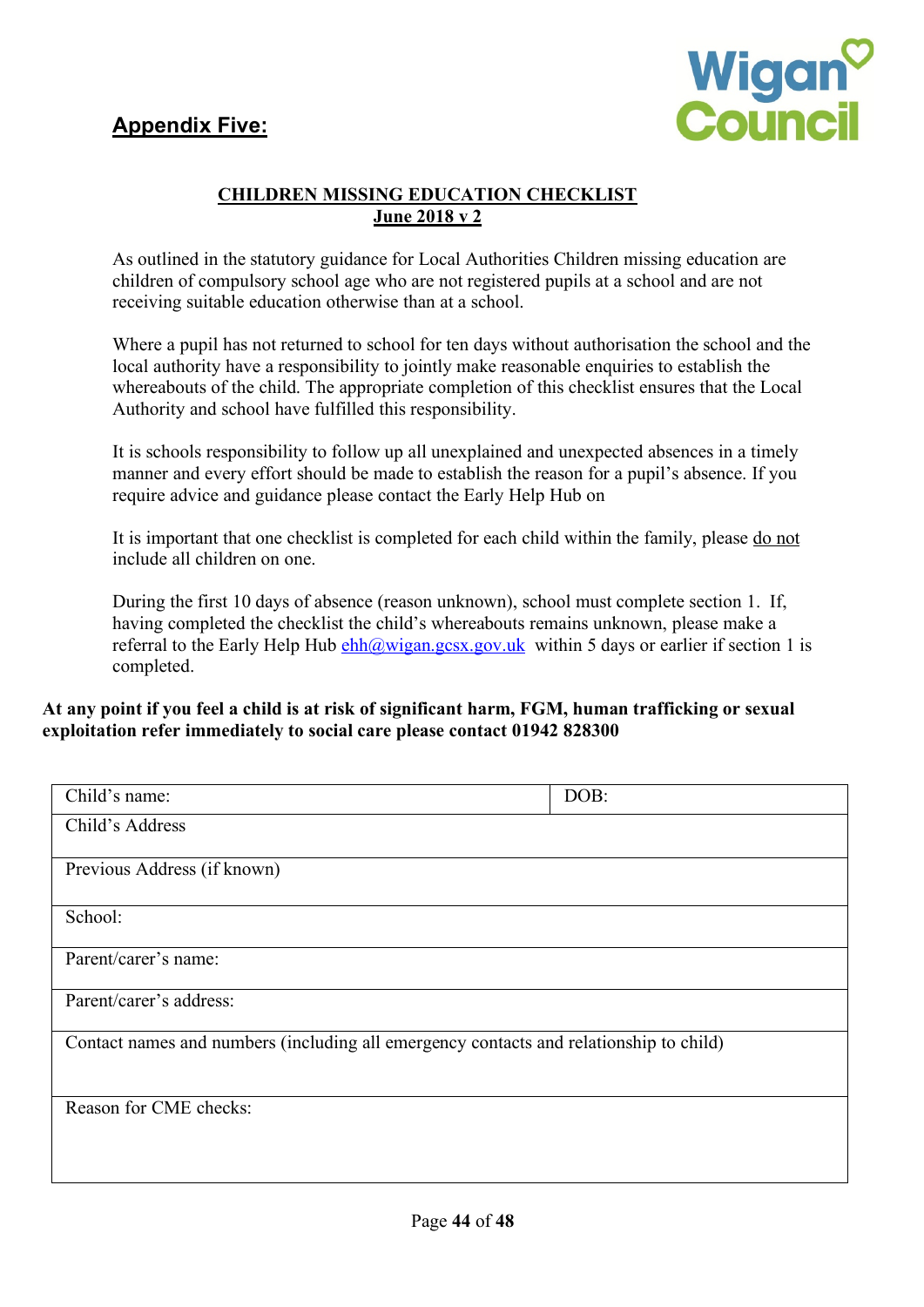| Other agencies involved:                                                                                 |
|----------------------------------------------------------------------------------------------------------|
| Known vulnerabilities/risk factors:                                                                      |
|                                                                                                          |
|                                                                                                          |
| Consider following areas in relation to both adults in the home and the child (this is not an exhaustive |
| list): SEND, Child protection concerns, Missing from Home episodes, CSE, offending, alcohol and          |
| substance misuse, poor mental or physical health                                                         |
| Date                                                                                                     |
|                                                                                                          |

### **All boxes must be completed, if not relevant please enter N/A**

### **Section 1**

| <b>SCHOOL'S</b>                                                             | Date(s) Time | Outcome | Name and |
|-----------------------------------------------------------------------------|--------------|---------|----------|
| <b>RESPONSIBII</b>                                                          |              |         | Team     |
| School to attempt to contact parent<br>1.<br>within 1 working day           |              |         |          |
| Truancy Call, First Day calling, Text,                                      |              |         |          |
| Email, all emergency contacts. Please                                       |              |         |          |
| detail all contact methods - whether a<br>message was left, if the phone is |              |         |          |
| working, is there an international                                          |              |         |          |
| dialling tone.                                                              |              |         |          |
|                                                                             |              |         |          |
| 2. School to check possible<br>whereabouts with staff and pupils?           |              |         |          |
|                                                                             |              |         |          |
| This should include checking with                                           |              |         |          |
| family friends, all staff members, the                                      |              |         |          |
| child's friends, social media<br>4. Visit to address(es) by school.         |              |         |          |
|                                                                             |              |         |          |
| Leave card if no answer                                                     |              |         |          |
| Does the property look empty?                                               |              |         |          |
| Is someone at home but not answering                                        |              |         |          |
| the door?<br>NB if school policy does not permit                            |              |         |          |
| home visit a police welfare check to be                                     |              |         |          |
| requested                                                                   |              |         |          |
| 5. Contact made with involved agencies                                      |              |         |          |
| within 5 working days (Social Care,<br>EMAS team, School Nurse etc)         |              |         |          |
|                                                                             |              |         |          |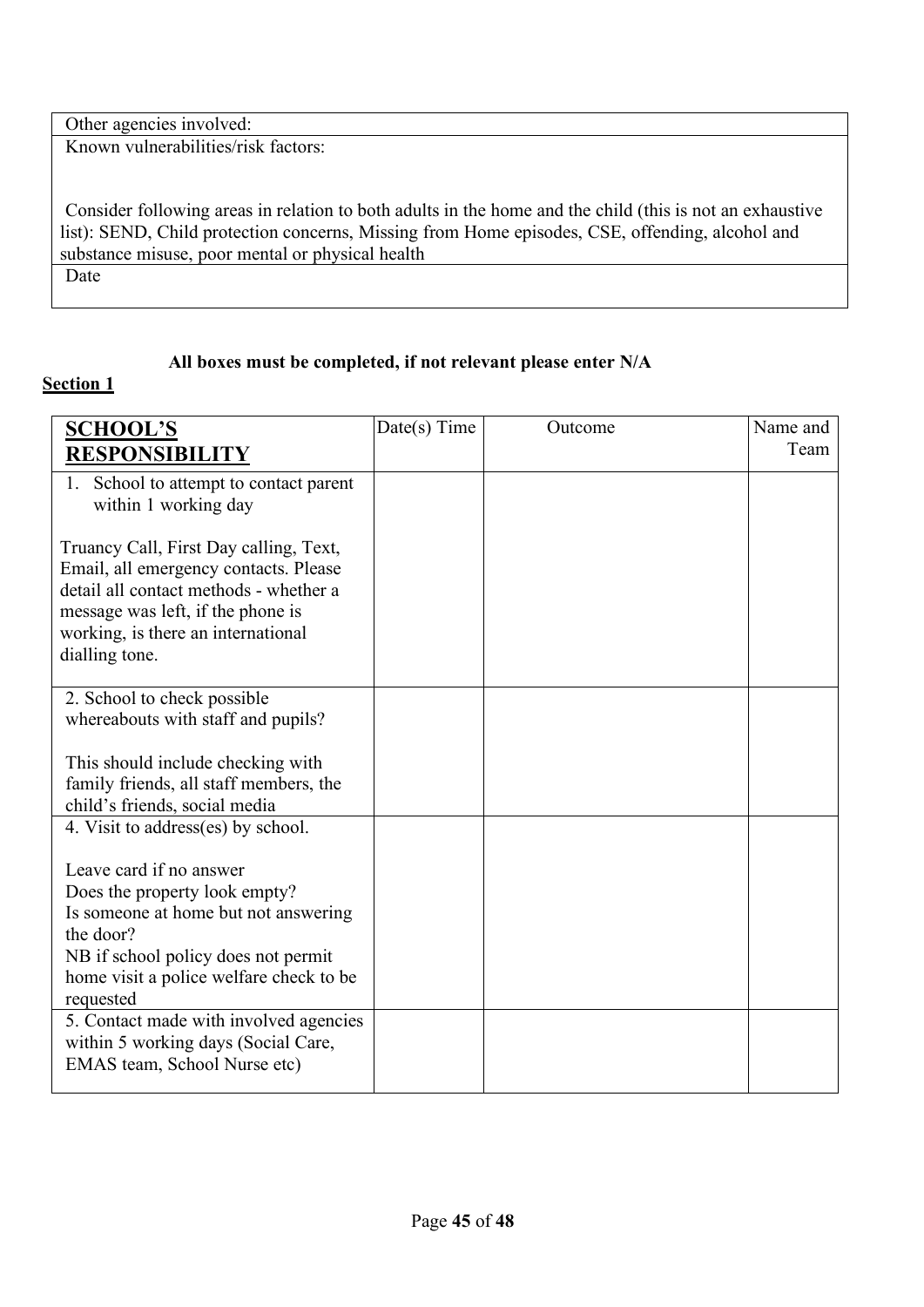| 6. Contact made with agencies to<br>understand when they last had<br>contact/saw the child (no consent<br>needed)<br>- Social care<br>- school nurse (when did health have<br>any contact with the child) |  |  |
|-----------------------------------------------------------------------------------------------------------------------------------------------------------------------------------------------------------|--|--|
| $NB - Has$ the child actually been seen?<br>State when & by whom<br>If not seen, what further action has been<br>taken? (Refer to CME Policy Doc for<br>advice)                                           |  |  |

#### **All boxes must be completed, if not relevant please enter N/A** Please note that if the child is located (other than out of borough) they are not a CME and policies in relation to school attendance should be followed

### **Section 2**

| <b>Local Authority checks</b>             | Date(s) Time | Outcome | Name and |
|-------------------------------------------|--------------|---------|----------|
|                                           |              |         | Team     |
| (contact numbers in appendix)             |              |         |          |
| Allocated worker to make contact with     |              |         |          |
| the referrer for an update to confirm the |              |         |          |
| child is still missing                    |              |         |          |
| Early Help module check to understand     |              |         |          |
| Early Help and social care activity.      |              |         |          |
| If other agencies are identified on EHM   |              |         |          |
| contact them                              |              |         |          |
| Home visit (to confirm resident status).  |              |         |          |
| Speak to neighbours for any further       |              |         |          |
| information                               |              |         |          |
|                                           |              |         |          |
| Leave card if no answer                   |              |         |          |
| Does the property look empty?             |              |         |          |
| Is someone at home but not answering      |              |         |          |
| the door?                                 |              |         |          |
| Housing check                             |              |         |          |
| Wigan and Leigh Homes                     |              |         |          |
| Serco                                     |              |         |          |
| Supported housing                         |              |         |          |
| Check agencies $-$                        |              |         |          |
| Probation                                 |              |         |          |
| Police                                    |              |         |          |
| <b>GP</b>                                 |              |         |          |
| <b>Targeted Services</b>                  |              |         |          |
| Adults (Mosaic)                           |              |         |          |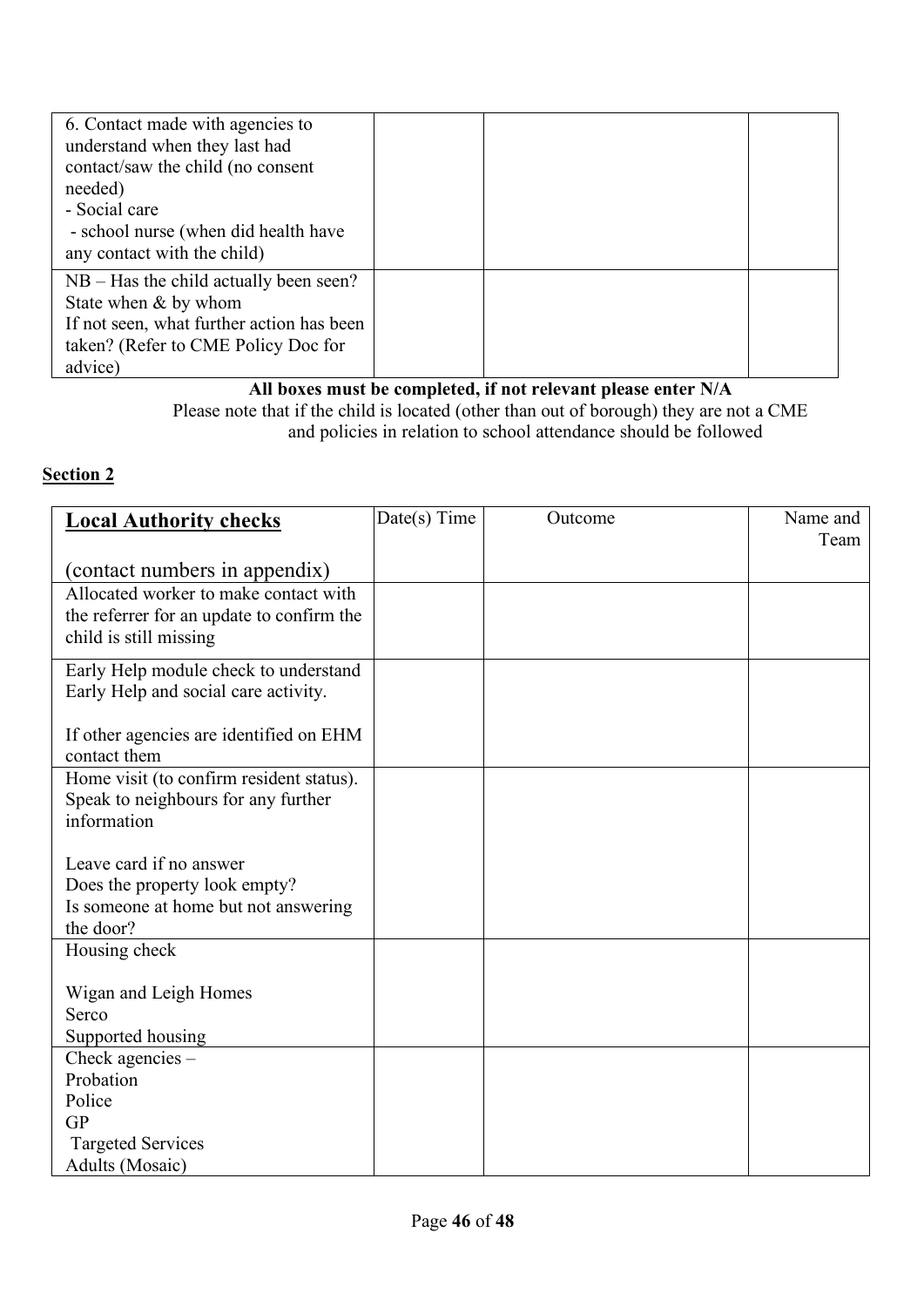| Health - complete proforma and send<br>to named nurse for safeguarding (access)<br>to local and national GP database)<br>Benefits Check- including Child<br>Benefit-                                               |                                |  |
|--------------------------------------------------------------------------------------------------------------------------------------------------------------------------------------------------------------------|--------------------------------|--|
| If suspected benefit fraud email<br>multi.agency.tco@hmrc.gsi.gov.uk                                                                                                                                               |                                |  |
| Council Tax Check                                                                                                                                                                                                  |                                |  |
| Contact any other authority identified<br>where a child may have gone to /send<br>information/request form securely(refer<br>to CME contact list) and request that<br>the new LA confirm contact with the<br>child |                                |  |
| Request written confirmation that the<br>child is being tracked through the Local<br>Authority's CME process and/or<br>admissions                                                                                  |                                |  |
| Check with UKBA (use enquiry form)<br>if concerned that child has left the UK                                                                                                                                      |                                |  |
| If suspected human trafficking, contact<br>traffickingandslavery@gmp.police.uk<br><b>Contact Prevent/Channel</b>                                                                                                   |                                |  |
| Contact Pupil Inclusion for message to<br>be sent via S2S lost pupils database                                                                                                                                     |                                |  |
| All data including contacts, referrals etc<br>to be uploaded to student folder on<br><b>AGMA</b>                                                                                                                   |                                |  |
| Quality Assurance Check (to be signed<br>by Manager)                                                                                                                                                               | Manager's signature and date:- |  |